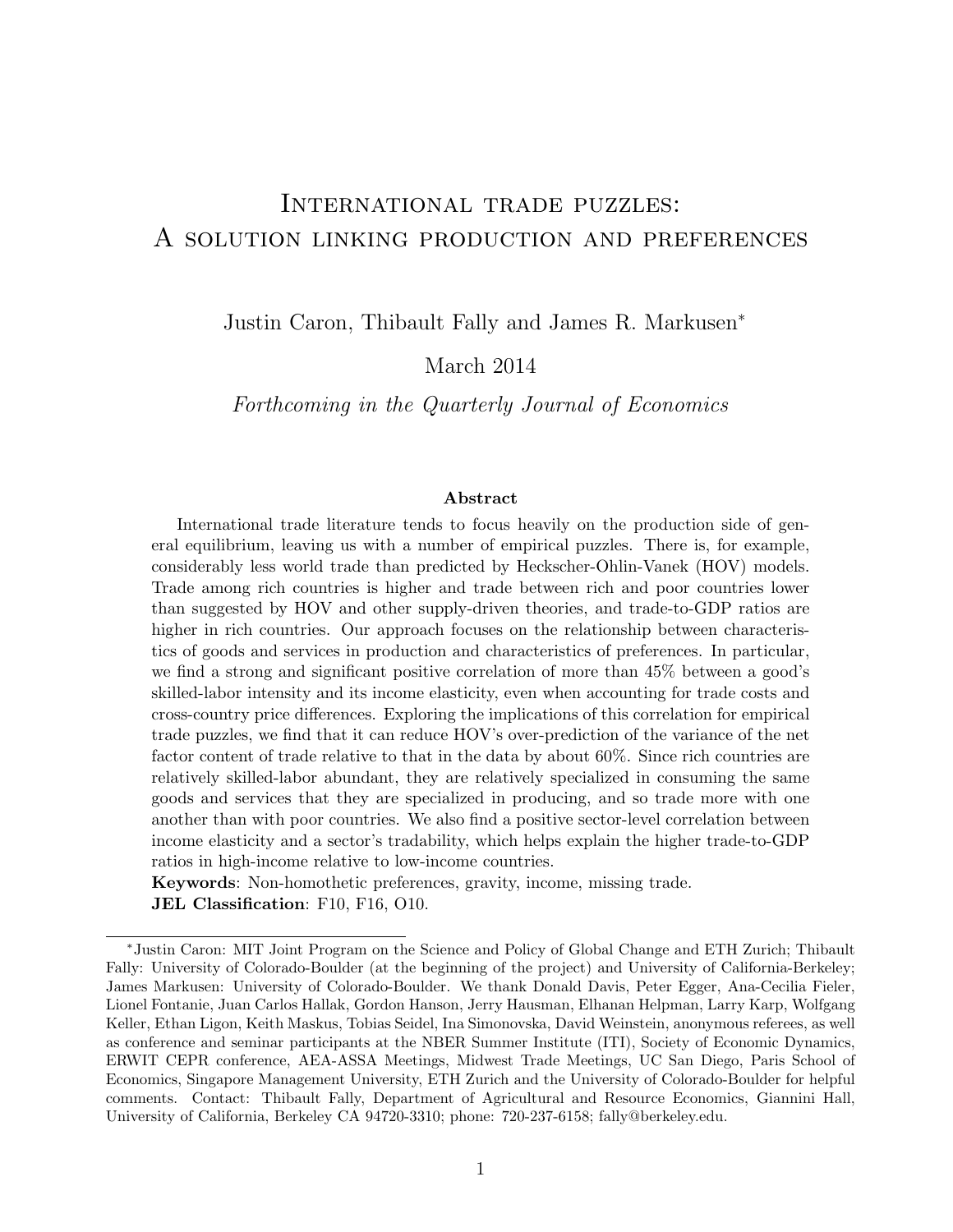## 1 Introduction

International trade theory is a general-equilibrium discipline. Yet it is probably fair to suggest that most of the standard portfolio of research focuses on the production side of general equilibrium. Price elasticities of demand do play a role in oligopoly models and, of course, a preference for diversity is important in all models, not just monopolistic competition. Income elasticities of demand are, however, generally assumed to be either one (homothetic preferences) or zero (so-called quasi-linear preferences used in oligopoly models). While non-homothetic preferences and the role of non-unitary income elasticities were crucial in the work of Linder (1961), subsequent work was limited. More recently, we see renewed interest in several strands of literature, including an important one on product quality.

These recent advances notwithstanding, we have a limited set of theoretical and empirical results regarding possible relationships between the demand and supply sides of general equilibrium; that is, not much is understood about whether certain characteristics of goods in production are correlated with other characteristics of preferences and demand. The purpose of our paper is to investigate such a relationship empirically. In particular, we explore a systematic relationship between factor intensities of goods in production and their corresponding income elasticities of demand in consumption. The existence of such a relationship can contribute to a number of empirical puzzles in trade as suggested by Markusen (2013). These include: i) the mystery of the missing net factor content of trade, ii) a home bias in consumption and iii) large trade volumes among rich countries and small trade volumes between rich and poor countries.

Our first objective is to estimate the importance of per capita income in determining demand patterns. Our results are derived from what we will term "constant relative income elasticity" (CRIE) preferences, recently used in Fieler  $(2011).$ <sup>1</sup> These are integrated within a general equilibrium model whose supply-side structure is based on an extension of Costinot et al. (2012) and Eaton and Kortum (2002) with multiple factors of production and an input-output structure as in Caliendo and Parro (2012). One immediate difficulty we face in the estimation of preferences is that we have expenditure data, not separate price and quantity data. This is a problem since trade costs can imply that goods are relatively cheaper in the country where they are produced, so large expenditure shares on home-produced (comparative advantage) goods may be partly due to trade costs. We solve this problem with a two-step estimation strategy. First, we use gravity equations to estimate patterns of comparative advantage and trade costs, and show that these can be used to compute price index proxies. In the second step, we use these

<sup>1</sup>We also provide a discussion of alternative representations of non-homothetic preferences and expressions for expenditure shares across goods: the linear expenditure system, derived from Stone-Geary preferences, and Deaton and Muellbauer's almost ideal demand system (AIDS) (Deaton and Muellbauer, 1980).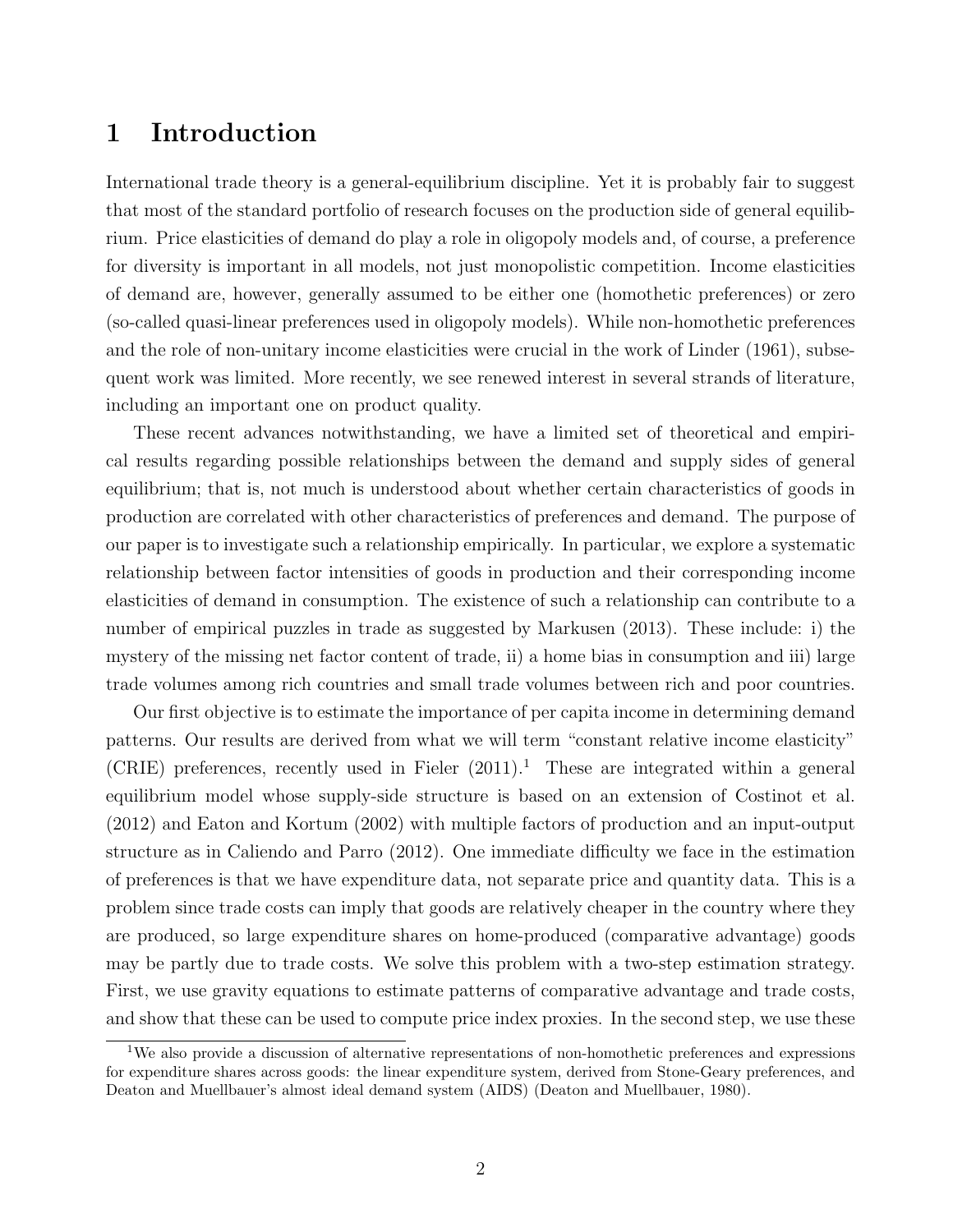indexes to structurally control for price differences and estimate the parameters determining the income elasticity of demand. While the estimation of models with non-homothetic preferences has been considered as challenging in the past, our method is actually quite simple to implement as it does not rely on actual price data.<sup>2</sup> It is inspired from Redding and Venables  $(2004)$  and would also be consistent with a monopolistic-competition framework yielding gravity equations within each sector, as in Redding and Venables (2004) and Chaney (2008).<sup>3</sup>

Our estimations rely on the Global Trade Analysis Project (GTAP) data set, which comprises 94 countries with a wide range of income levels, 56 broad sectors including manufacturing and services, and 5 factors of production including the disaggregation of skilled and unskilled labor. This is an excellent data set for our purposes since it includes harmonized production, input-output, expenditure and trade data. However, the broad categories of goods and services make it unsuitable for the discussion of issues related to product quality and within-industry heterogeneity.

Results show that the income elasticity of demand varies considerably across goods from different industries. Moreover, it is significantly related both in economic and statistical terms to the skill intensity of a sector, with a correlation of over 50%. This fact has not yet been documented in the literature.<sup>4</sup> As expected, accounting for trade costs and supply-side characteristics reduces this correlation, but it remains large and highly statistically significant. The relationship to capital intensity is positive but much weaker in economic terms and not statistically significant, consistent with Reimer and Hertel (2010), while the correlation with natural-resource intensity is negative.

The estimated parameters are then used to assess the role of per-capita income and nonhomothetic preferences in explaining the empirical trade puzzles mentioned above. In addition to the income-elasticity / factor-intensity relationship, results include the following. First, a systematic relationship between income elasticity and skill intensity at the sector level generates a strong correlation between the factor content of production and consumption across countries. While about half of this correlation can be explained by trade costs, we find non-homotheticity to be as important quantitatively. This systematic relationship also contributes to solving a large part of the "missing trade" puzzle (Trefler, 1995). Standard Heckscher-Ohlin-Vanek Models with homothetic preferences famously predict a much larger variance in the net factor content of trade than what is seen in the data. We find that non-homothetic preferences reduce this excess variance by 60%, even after accounting for trade costs and factors embodied in

<sup>&</sup>lt;sup>2</sup>As a robustness check, we use actual price data from the International Comparison Program (ICP).

<sup>3</sup>While the two-step estimation is more robust to misspecifications, we also propose a one-step estimation imposing additional restrictions on the demand and supply sides.

<sup>4</sup>A similar relationship has been emphasized by Verhoogen (2008) regarding quality: the production of high-quality goods tends to involve skilled workers.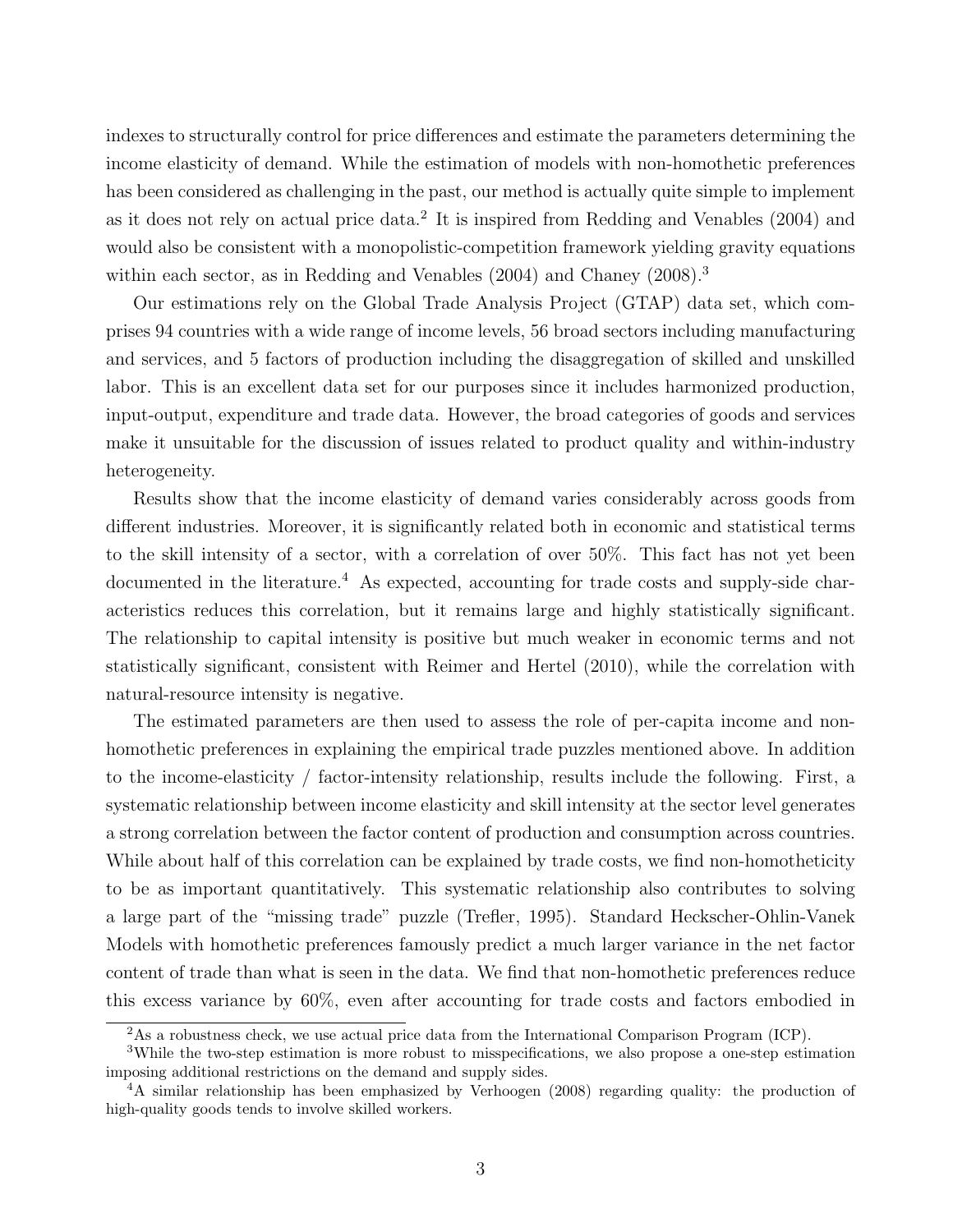intermediate goods.

Second, we illustrate how per-capita income and non-homothetic preferences can help us better understand patterns of bilateral trade volumes, in particular the low share of trade between rich and poor countries (North-South trade). Since high-income countries tend to be relatively abundant in skilled labor, the correlation between income elasticity and skill intensity implies that richer countries tend to consume goods for which they have a comparative advantage. Hence, they tend to trade more with one another than with low-income countries. As this mechanism also explains why countries will source a larger share of their consumption from themselves, non-homotheticity also contributes to explaining why, apart from trade costs, aggregate trade-to-GDP ratios are not higher than they are (the "home bias puzzle"). Furthermore, we identify a positive sector-level correlation between income elasticity and a sector's tradability, which contributes to explaining why rich countries have higher trade-to-GDP ratios than low-income countries. Overall, allowing for non-homotheticity largely improves our understanding of the relationship between per-capita income and openness to trade, and explains part of the "home bias puzzle" for developing countries.

Our paper mainly contributes to two branches of the literature, one focusing on trade volumes and the other focusing on the factor content of trade. Early papers exploring the relationship between trade volumes and income elasticities are Markusen (1986), Hunter and Markusen (1988), Hunter (1991) and Bergstrand (1990). A particular focus of this literature is on the volume of trade in aggregate and among sets of countries, and its relationship to a world of identical and homothetic preferences as generally assumed in traditional trade theory. A general conclusion of this research is that non-homotheticity reduces trade volumes among countries with different per-capita income levels, though trade among high-income countries can increase. Matsuyama (2000) uses a competitive Ricardian model to arrive at a similar prediction. There has been a renewed interest in the role of preferences in explaining trade volumes recently, including Fieler (2011), Bernasconi (2011), Martinez-Zarzoso and Vollmer (2011) and Simonovska (2010).

Closest to our paper is Fieler (2011). She shows that aggregate trade data between countries are consistent with a model with two types of goods in which rich countries have a comparative advantage in income-elastic goods. This mechanism generates smaller trade flows between rich and poor countries. In Fieler (2011), income-elastic goods are also characterized by a higher dispersion of productivity and a lower elasticity of trade to trade costs, which can explain lower trade-to-GDP ratios for poorer countries. In our paper, we instead examine sector-level data and find evidence of a strong correlation between income elasticity and skill intensity rather than productivity dispersion,<sup>5</sup> and that this correlation can better explain the lack of trade

<sup>&</sup>lt;sup>5</sup>Note that we estimate the productivity dispersion parameter  $\theta_k$  by sector while Fieler (2011) estimates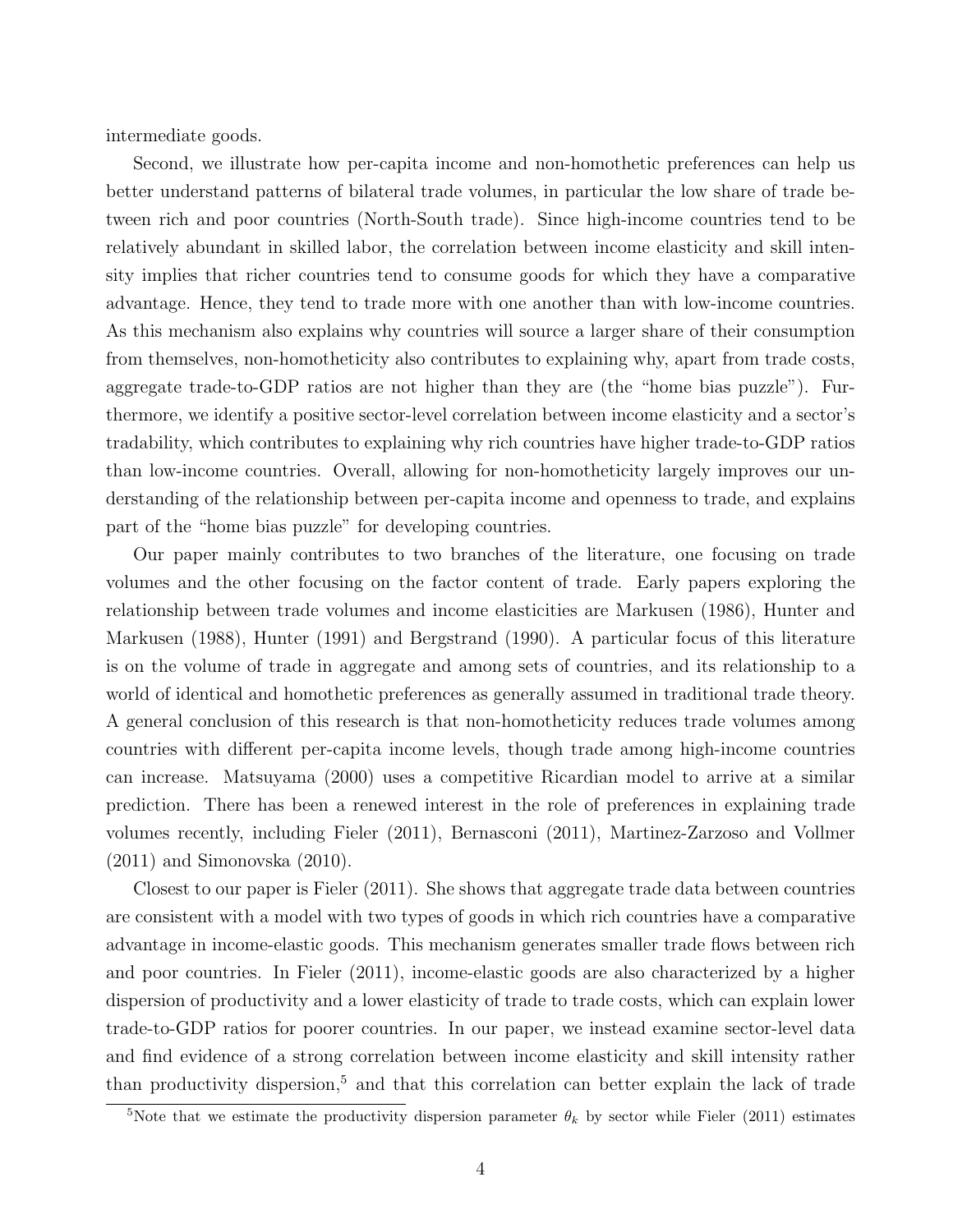between poor and rich countries. Another difference is that Fieler (2011) considers only one factor of production (labor).

Another distinct branch of the literature to which we contribute has examined the net factor content of trade and the predictions of the Heckscher-Ohlin-Vanek Model. As in Trefler (1995) and Davis and Weinstein (2001), most of the attention has been put on the home bias or trade costs.<sup>6</sup> Recent papers, including Cassing and Nishioka (2009) and Reimer and Hertel (2010), have emphasized the role of consumption patterns in explaining part of the "missing trade" puzzle but our results present several contributions. Cassing and Nishioka (2009) show that allowing for richer consumption patterns yields larger improvements in explaining the data than allowing for heterogeneous production techniques. They do not however specifically estimate non-homothetic preferences and cannot examine how much of the missing trade can actually be attributed to non-homotheticity. Both Cassing and Nishioka (2009) and Reimer and Hertel (2010) put an emphasis on capital intensity, which is positively but not strongly correlated with income elasticity of final demand, but they do not differentiate skilled from unskilled labor and thus underestimate the role of non-homothetic preferences in explaining the missing trade puzzle.

There are other topic areas where per-capita income plays a key role. One is a large and growing literature on product quality where per-capita income clearly matters: if a consumer is to buy one unit of a good, consumers with higher incomes buy higher quality goods. In line with Linder (1961), the role of quality differentiation has been underscored by Hallak (2006), Hallak (2010), Khandelwal (2010), Hallak and Schott (2011) and Fajgelbaum et al. (2011) among others. In addition, the distribution of income within a country matters, and a fairly general result is that higher inequality leads to a higher aggregate demand for high-quality products. We view this literature as important and most welcome. Note that within-industry reallocations only reinforce the mechanisms described in our model. If high-quality goods are associated with both higher income elasticities and stronger skill intensity, the same mechanisms would apply for within-industry reallocations as for the between-industry reallocations described in our paper.<sup>7</sup>

The rest of the paper is organized in three sections. We describe our theoretical framework

it for two broad categories of goods which could be the aggregation of various types of goods in our model. Simonovska and Waugh (2010) also estimate an aggregate productivity dispersion parameter but find little evidence that it differs between rich and poor countries.

<sup>&</sup>lt;sup>6</sup>Here, we directly estimate the border effect, or equivalently a home bias in consumption, in the firststep gravity equation for each industry and control for it when we compare homothetic and non-homothetic preferences.

<sup>7</sup>Accounting for within-country inequalities only strengthens our results. We find similar estimates and slightly more variability in income elasticities when using within-country income distribution data by decile (see Appendix F).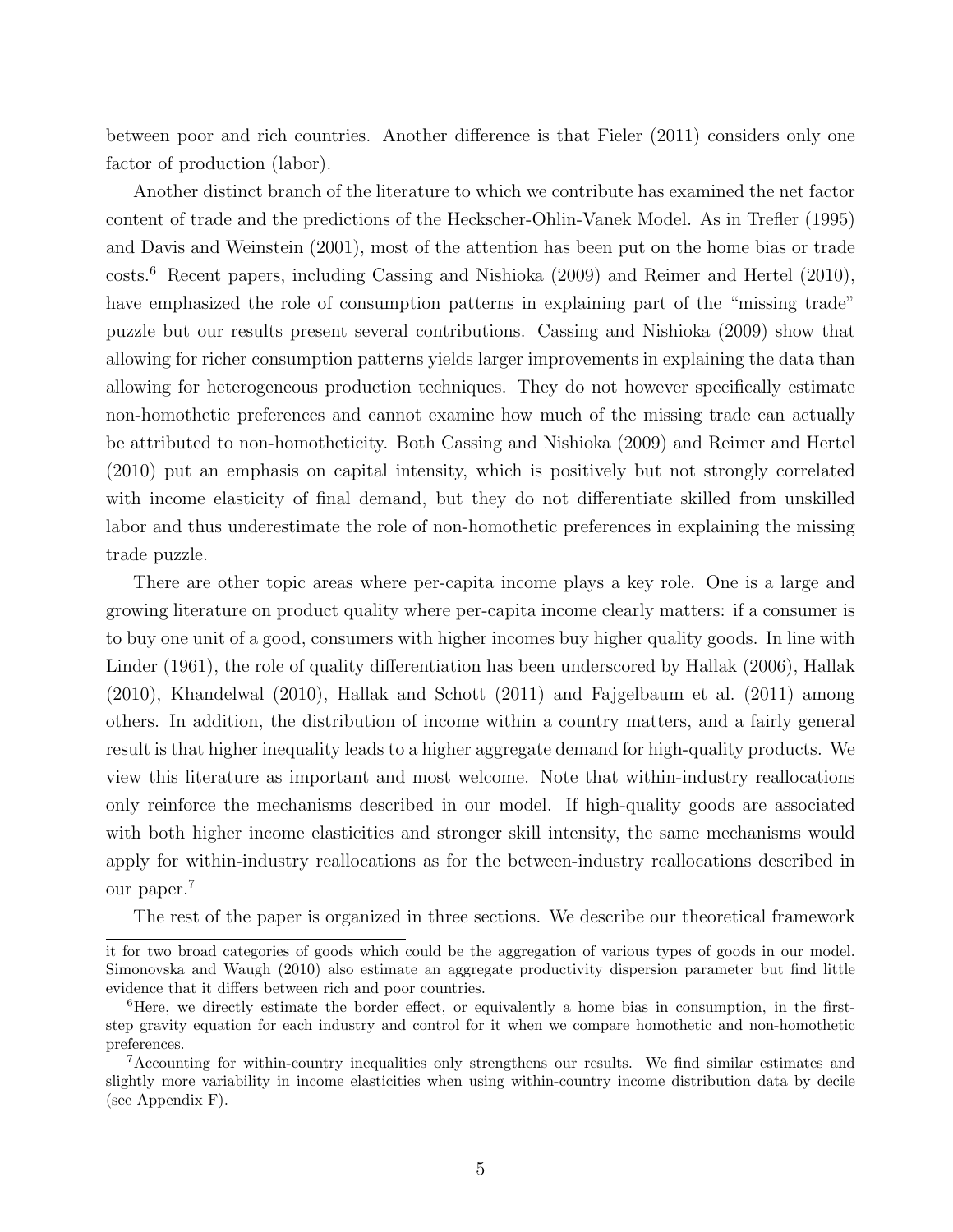in Section 2, our empirical strategy and estimation results in Section 3, and the implications for trade patterns and trade puzzles in Section 4.

## 2 Theoretical framework

## 2.1 Benchmark Model set-up

#### Demand

The economy is constituted of heterogeneous industries. In turn, each industry  $k$  is composed of a continuum of product varieties indexed by  $j_k \in [0, 1]$ . Preferences take the form:

$$
U=\sum_k \alpha_{1,k} Q_k^{\frac{\sigma_k-1}{\sigma_k}}
$$

where  $\alpha_{1,k}$  is a constant (for each industry k) and  $Q_k$  is a CES aggregate:

$$
Q_k = \left(\int_{j_k=0}^1 q(j_k)^{\frac{\xi_k-1}{\xi_k}} dj_k\right)^{\frac{\xi_k}{\xi_k-1}}
$$

Preferences are identical across countries, but non-homothetic if  $\sigma_k$  varies across industries. If  $\sigma_k = \sigma$ , we are back to traditional homothetic CES preferences. These preferences are used in Fieler (2011), with early analyses and applications found in Hanoch (1975) and Chao and Manne (1982). To the best of our knowledge, there is no common name attached to these preferences, so we will refer to them as constant relative income elasticity (CRIE) tastes: As shown in Fieler  $(2011)$  and below, the ratio of income elasticities of demand between goods i and j is given by  $\sigma_i/\sigma_j$  and is constant.

The CES price index of goods from industry k in country n is  $P_{nk} = \left(\int_0^1 p_{nk}(j_k)^{1-\xi_k} dj_k\right)^{\frac{1}{1-\xi_k}}$ Given this price index, individual expenditures  $(P_{nk}Q_{nk})$  in country n for goods in industry k equal:

$$
x_{nk} = \lambda_n^{-\sigma_k} \alpha_{2,k} (P_{nk})^{1-\sigma_k} \tag{1}
$$

where  $\lambda_n$  is the Lagrangian multiplier associated with the budget constraint of individuals in country *n*, and  $\alpha_{2,k} = (\alpha_{1,k} \frac{\sigma_k - 1}{\sigma_k})$  $\frac{k-1}{\sigma_k}$ , The Lagrangian  $\lambda_n$  is determined by the budget constraint: total expenditures must equal total income. In general there is no analytical expression for  $\lambda_n$ .

The income elasticity of demand  $\eta_{nk}$  for goods in industry k and country n equals:

$$
\eta_{nk} = \sigma_k \cdot \frac{\sum_{k'} x_{nk'}}{\sum_{k'} \sigma_{k'} x_{nk'}} \tag{2}
$$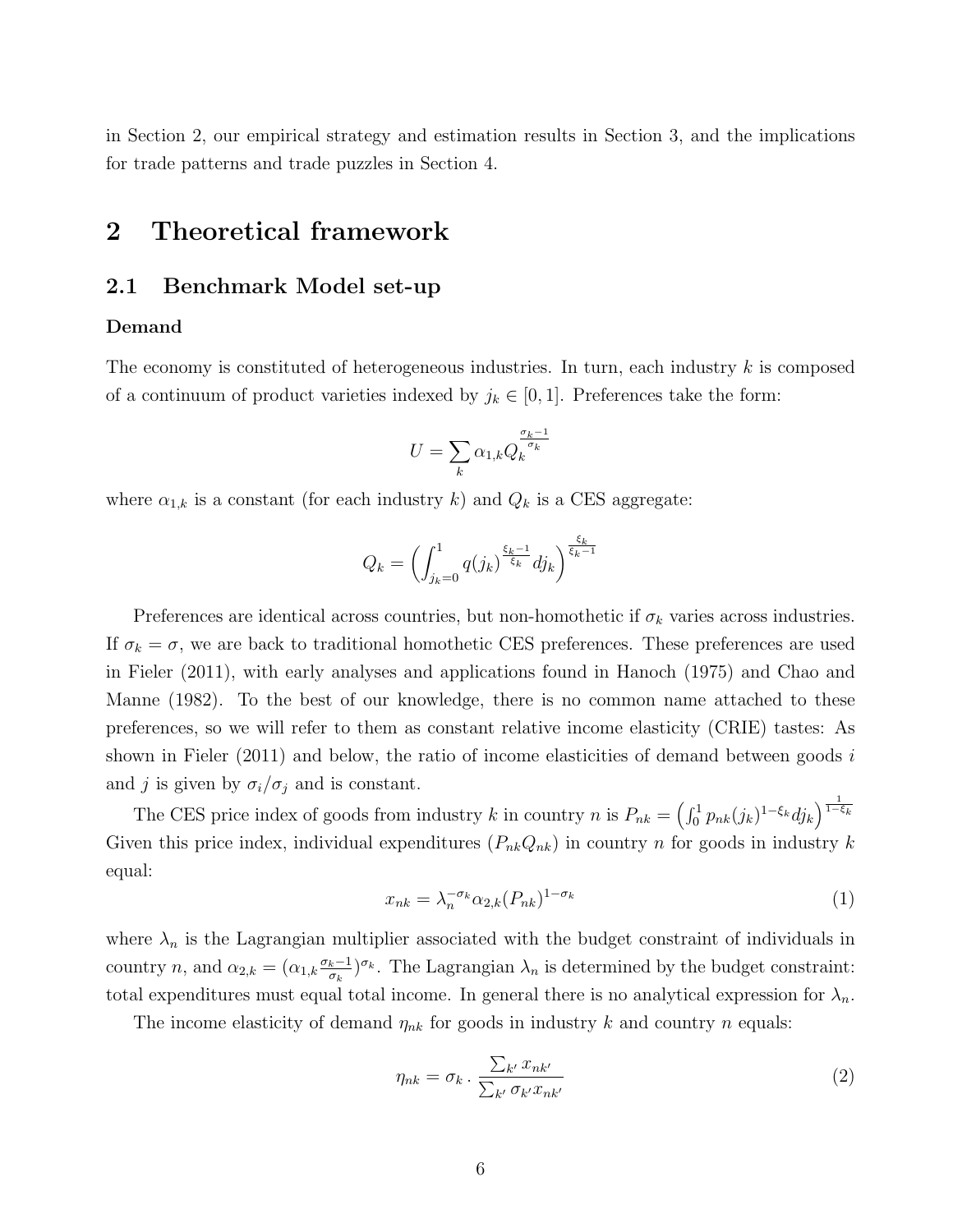It is clear from Equation (2) that the ratio of the income elasticities of any pair of goods  $k$ and k' equals the ratio of their  $\sigma$  parameters:  $\frac{\eta_{nk}}{\eta_{nk'}} = \frac{\sigma_k}{\sigma_{k'}}$  $\frac{\sigma_k}{\sigma_{k'}}$  and is constant across countries. Note that CRIE preferences (and separable preferences in general) preclude any inferior good: the income elasticity of demand is always positive for any good.<sup>8</sup>

#### Production

We assume Cobb-Douglas production functions with constant returns to scale: production depends on factors and bundles of intermediate goods from each industry. We assume that factors of production are perfectly mobile across sectors but immobile across countries. We denote by  $w_{fn}$  the price of factor f in country n. Factor intensities for each industry k and factor f are denoted by  $\beta_{kf}$ . We denote by  $\gamma_{kh}$  the share of the input bundles from industry h in total costs of industry  $k$  (direct input-output coefficient), and each input bundle is a CES aggregate of all varieties available in this industry (for the sake of exposition we assume that the elasticity of substitution between varieties is the same as for final goods). Total factor productivity  $Z_{ik}(j_k)$  varies by country, industry and variety.

As common in the trade literature, we assume iceberg transport costs  $d_{nik} \geq 1$  from country i to country n in sector k. The unit cost of supplying variety  $j_k$  to country n from country i equals:

$$
p_{nik}(j_k) = \frac{d_{nik}}{Z_{ik}(j_k)} \prod_f (w_{fi})^{\beta_{kf}} \prod_h (P_{hi})^{\gamma_{kh}}
$$

where  $P_{ih}$  is the price index of goods h in country i and  $\sum_f \beta_{kf} + \sum_h \gamma_{kh} = 1$ .

There is perfect competition for the supply of each variety  $j_k$ . Hence, the price of variety  $j_k$  in country n in industry k equals:

$$
p_{nk}(j_k) = \min_i \{p_{nik}(j_k)\}
$$

We follow Eaton and Kortum (2002) and assume that productivity  $Z_{ik}(j_k)$  is a random variable with a Frechet distribution. This setting generates gravity within each sector. Productivity is independently drawn in each country  $i$  and industry  $k$ , with a cumulative distribution:

$$
F_{ik}(z) = \exp\left[-(z/z_{ik})^{-\theta_k}\right]
$$

where  $z_{ik}$  is a productivity shifter reflecting average TFP of country i in sector k. As in Eaton and Kortum (2002),  $\theta_k$  is related to the inverse of productivity dispersion across varieties within

<sup>8</sup>Another notable feature of income elasticities is that they decrease with income. A larger income induces a larger fraction of expenditures in high- $\sigma_k$  industries. Hence, the consumption-weighted average of  $\sigma_k$  is larger (denominator in expression 2 above), which yields lower income elasticities.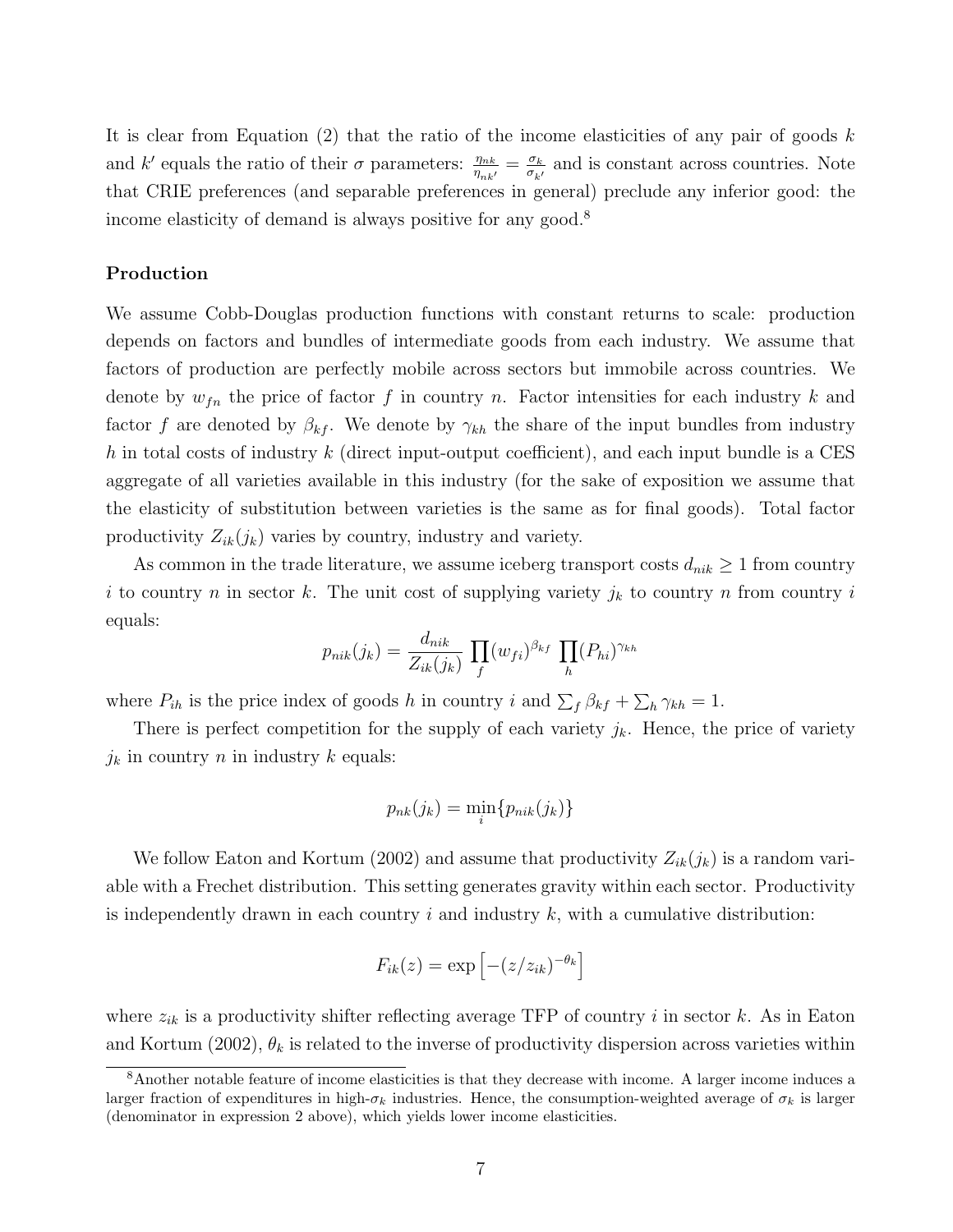each sector k. Note that we also assume  $\theta_k > \xi_k - 1$  to ensure a well-defined CES price index within each industry.

In the benchmark version of the model, we allow the dispersion parameter  $\theta_k$  to vary across industries. As in Costinot, Donaldson and Komunjer (2010), we also allow the shift parameter  $z_{ik}$  to vary across exporters and industries, keeping a flexible structure on the supply side and controlling for any pattern of Ricardian comparative advantage forces at the sector level.

#### Endowments

Each country i is populated by a number  $L_i$  of individuals. The total supply of factor f is fixed in each country and denoted by  $V_{if}$ . As a first approximation, each person is endowed by  $V_{if}/L_i$ units of factor  $V_{fi}$  implying no within-country income inequality. We relax this assumption in Appendix F and examine how within-country income inequality affects our estimates.

## 2.2 Two special cases

Our benchmark specification of the supply-side is very flexible and allows for several sources of comparative advantage. We also propose two more restrictive alternative production specifications to better illustrate the interaction between supply-side characteristics and non-homotheticity on the demand side.

#### • Skill-driven Model:

In this special case, we impose the dispersion of productivity  $1/\theta$  to be equal across all sectors. We also impose the same productivity shifters across all sectors in each country:

#### Additional assumptions in the Skill-driven Model:

- i) Frechet dispersion parameters  $\theta_k = \theta$  are constant across sectors.
- ii) Productivity shifters  $z_{ik} = z_i$  are constant across all sectors for each exporter i.

In this more restrictive version of the model, forces of Ricardian comparative advantage are assumed away. With common  $\theta$ 's and common z's across sectors, the distribution of TFP is the same across sectors (for a given country). To better illustrate the role of skill intensity, we also assume that there are only two factors of production: unskilled labor and skilled labor, and no intermediate goods.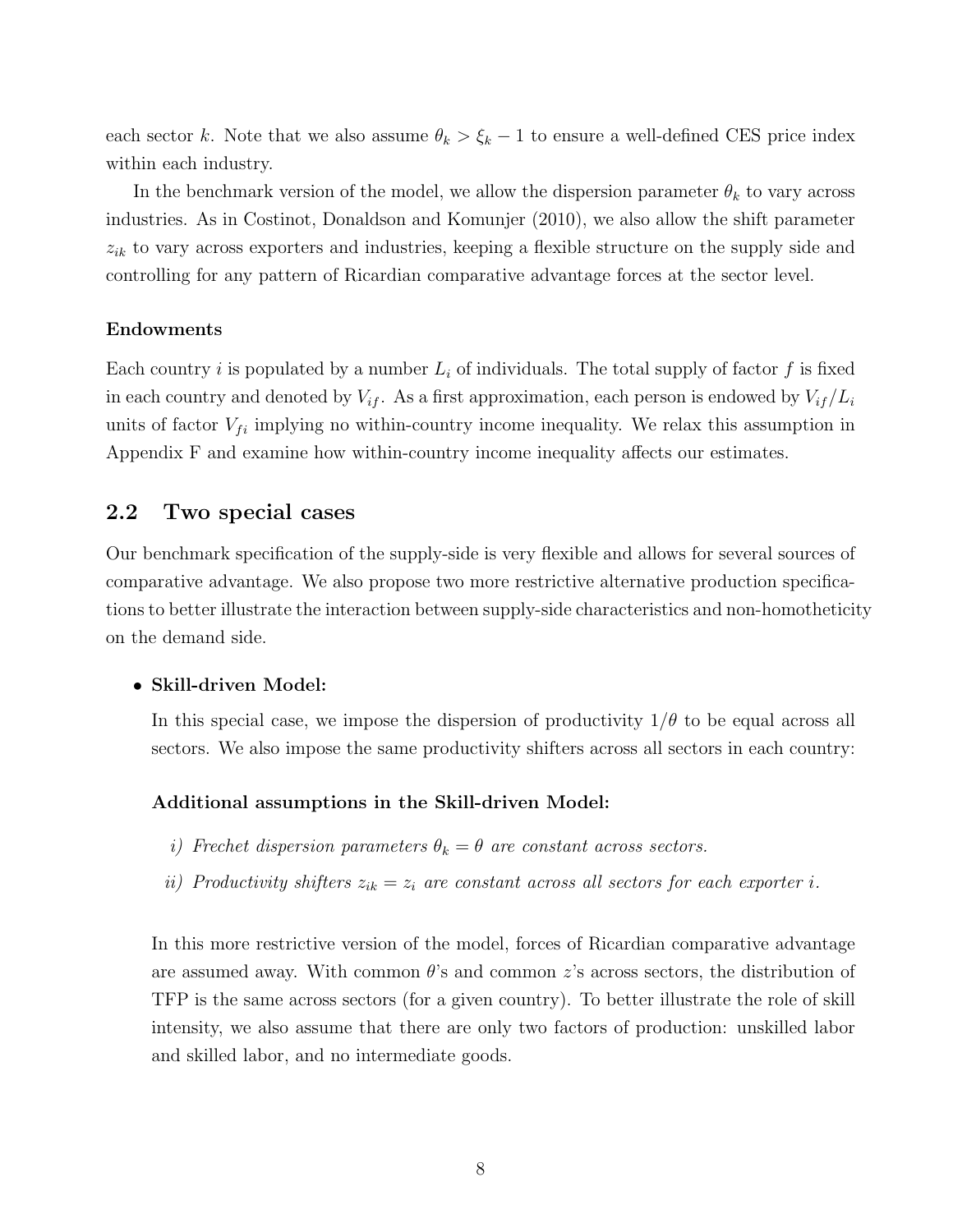#### • Theta-driven Model (Fieler, 2011):

This particular case replicates across industries the assumptions made in Fieler (2011) across (unobserved) types of goods. It allows for variations in  $\theta_k$  across industries but assumes that the technology parameter  $T_i$ , defined here as  $T_i \equiv z_{ik}^{\theta_k}$ , is constant across industries. Moreover, as in Fieler (2011), it only considers one factor of production and neglects the differences in factor endowments:

#### Additional assumptions in the Theta-driven Model:

- i) Productivity shifters are given by  $z_{ik} = T_i^{1/\theta_k}$  where  $T_i$  is constant across sectors for each exporter i.
- ii) Labor is only one factor of production  $f = L$ .

These assumptions generate a comparative advantage for rich countries (high-T countries) in low- $\theta$  sectors, i.e. sectors with more dispersed productivity. Following Costinot, Donaldson and Komunjer (2012), this result derives from the ranking in relative productivity shifters:

$$
\frac{z_{ik}}{z_{i'k}} = \left(\frac{T_i}{T_{i'}}\right)^{1/\theta_k} > \left(\frac{T_i}{T_{i'}}\right)^{1/\theta_{k'}} = \frac{z_{ik'}}{z_{i'k'}}
$$

if  $T_i > T_{i'}$  and  $\theta_k < \theta_{k'}$ . Since  $\theta_k$  also governs the elasticity of trade to trade costs, Fieler (2011) imposes rich countries to have a comparative advantage in goods for which there are higher incentives to trade.

For all versions of the model, equilibrium is characterized by the same set of market conditions described in the next subsection.

## 2.3 Equilibrium

Equilibrium is defined by the following equations. On the demand side, total expenditures  $D_{nk}$ of country n in final goods k simply equals population  $L_n$  times individual expenditures as shown in (1). This gives:

$$
D_{nk} = L_n(\lambda_n)^{-\sigma_k} \alpha_{2,k} (P_{nk})^{1-\sigma_k} \tag{3}
$$

where  $\alpha_{2,k}$  is an industry constant defined in equation (1).  $\lambda_n$  is the Lagrangian multiplier associated with the budget constraint:

$$
L_n e_n = \sum_k D_{nk} \tag{4}
$$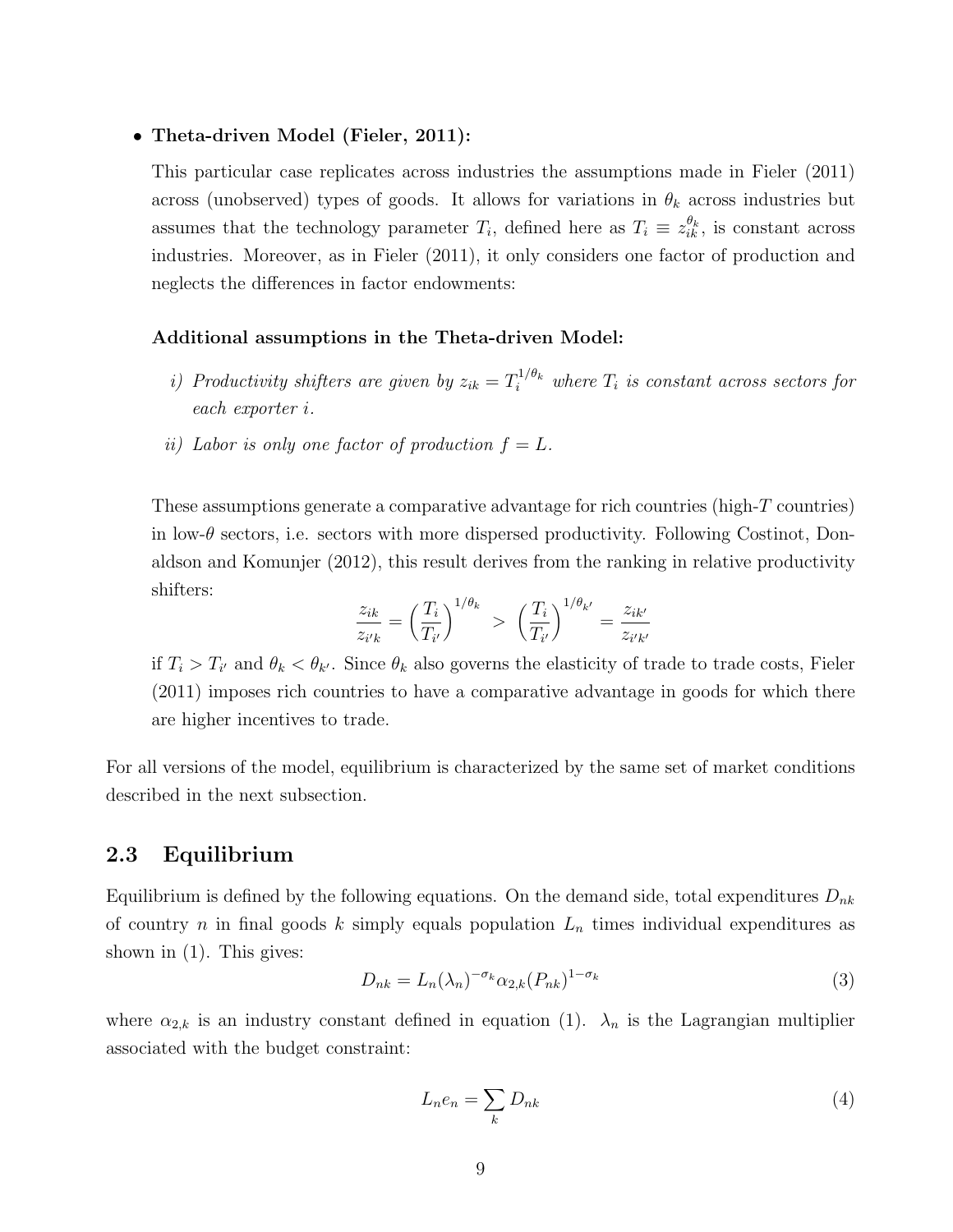where  $e_n$  denotes per-capita income. Total demand  $X_{nk}$  for goods k in country n is the sum of the demand for final consumption  $D_{nk}$  and intermediate use:

$$
X_{nk} = D_{nk} + \sum_{h} \gamma_{kh} Y_{nh}
$$
\n<sup>(5)</sup>

where  $Y_{nh}$  refers to total production in sector h.

On the supply side, each industry mimics an Eaton and Kortum (2002) economy. In particular, given the Frechet distribution, we obtain a gravity equation for each industry. We follow Eaton and Kortum (2002) notation with the addition of industry subscripts. By denoting  $X_{nik}$ the value of trade *from* country  $i$  to country  $n$ , we obtain:

$$
X_{nik} = \frac{S_{ik}(d_{nik})^{-\theta_k}}{\Phi_{nk}} X_{nk}
$$
\n<sup>(6)</sup>

where  $S_{ik}$  and  $\Phi_{nk}$  are defined as follows. The "supplier effect",  $S_{ik}$ , is inversely related to the cost of production in country i and industry k. It depends on the total factor productivity parameter  $z_{ik}$ , intermediate goods and factor prices:

$$
S_{ik} = z_{ik}^{\theta_k} \left( \prod_f (w_{fi})^{\beta_{kf}} \right)^{-\theta_k} \left( \prod_h (P_{ih})^{\gamma_{kh}} \right)^{-\theta_k} \tag{7}
$$

The parameter  $\theta_k$  is inversely related to the dispersion of productivity within sectors, implying that differences in productivity and factor prices across countries have a stronger impact on trade flows in sectors with higher  $\theta_k$ .

In turn, we define  $\Phi_{nk}$  as the sum of exporter fixed effects deflated by trade costs.  $\Phi_{nk}$ plays the same role as the "inward multilateral trade resistance index" as in Anderson and van Wincoop (2003):

$$
\Phi_{nk} = \sum_{i} S_{ik} (d_{nik})^{-\theta_k} \tag{8}
$$

This  $\Phi_{nk}$  is actually closely related to the price index, as in Eaton and Kortum (2002):

$$
P_{nk} = \alpha_{3,k} (\Phi_{nk})^{-\frac{1}{\theta_k}} \tag{9}
$$

with  $\alpha_{3,k} = \left[ \Gamma \left( \frac{\theta_k + 1 - \xi_k}{\theta_k} \right) \right]$  $\theta_k$ )<sup> $\frac{1}{\xi_k-1}$ </sup> where  $\Gamma$  denotes the gamma function.<sup>9</sup>

<sup>9</sup>Alternatively, we can generalize this model and assume that the elasticity of substitution for intermediate use differs from the elasticity of substitution for final use, and depends on the parent industry. This does not affect the elasticity of the price index w.r.t.  $\Phi_k$  as long as the dispersion parameter  $\theta_k$  does not depend on the final use. Differences in elasticities of substitution would then be captured by the industry fixed effect that we include in our estimation strategy and would not affect our estimates.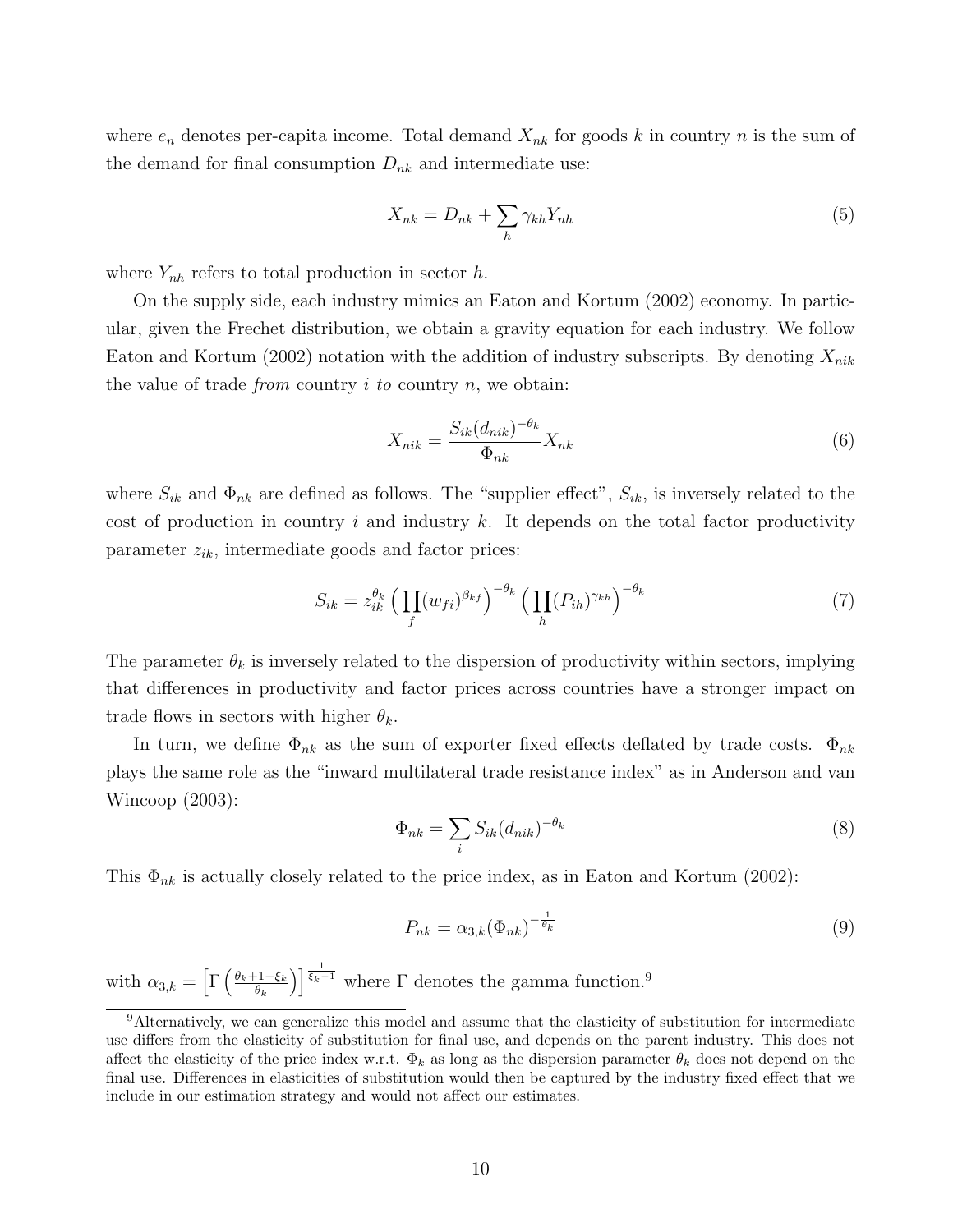Finally, two other market clearing conditions are required to determine factor prices and income in general equilibrium. Given the Cobb-Douglas production function, total income from a particular factor equals the sum of total production weighted by the factor intensity coefficient  $\beta_{kf}$ . With factor supply  $V_{fi}$  and factor price  $w_{fi}$  for factor f in country i, factor market clearing implies:

$$
V_{fi}w_{fi} = \sum_{k} \beta_{kf} Y_{ik} \tag{10}
$$

where output equals the sum of outward flows  $Y_{ik} = \sum_{n} X_{nik}$ . In turn, per-capita income is determined by:

$$
e_i = \frac{1}{L_i} \sum_f V_{fi} w_{fi} \tag{11}
$$

By Walras' Law, trade is balanced at equilibrium.

The two special cases of the benchmark model share the same set of equilibrium conditions. Note that  $S_{ik}$  takes a more specific form in each case:

• Skill-driven Model:

$$
S_{ik} = z_i^{\theta} \left( \prod_f (w_{fi})^{\beta_{kf}} \right)^{-\theta} \tag{12}
$$

• Theta-driven Model:

$$
S_{ik} = T_i w_i^{-\theta_k} \tag{13}
$$

## 2.4 Implications: the role of non-homothetic preferences

#### 2.4.1 Trade partners and volumes of North-South Trade

With non-homothetic preferences, differences in income per capita across countries can result in large differences in consumption patterns, even though preferences are assumed identical. In this section, we illustrate how non-homotheticity affects trade patterns when there is a systematic relationship between preference parameters and characteristics of the supply side, e.g. factor intensities. Such a relationship is supported by our empirical analysis which finds, in particular, a positive correlation across sectors between skilled-labor intensity and income elasticity.

Let us first consider the case in which trade costs are assumed away  $(d_{nik} = 1)$ . In this case, prices are the same in all countries and the share of consumption corresponding to imports from *i* in industry *k* is the same for all importers (country *n*):  $\frac{X_{nik}}{D_{nk}} = \frac{S_{ik}}{\sum_{i} S_{nk}}$  $\frac{S_{ik}}{S_{jk}}$ . Assuming no trade in intermediates and summing over all industries, total import penetration by country i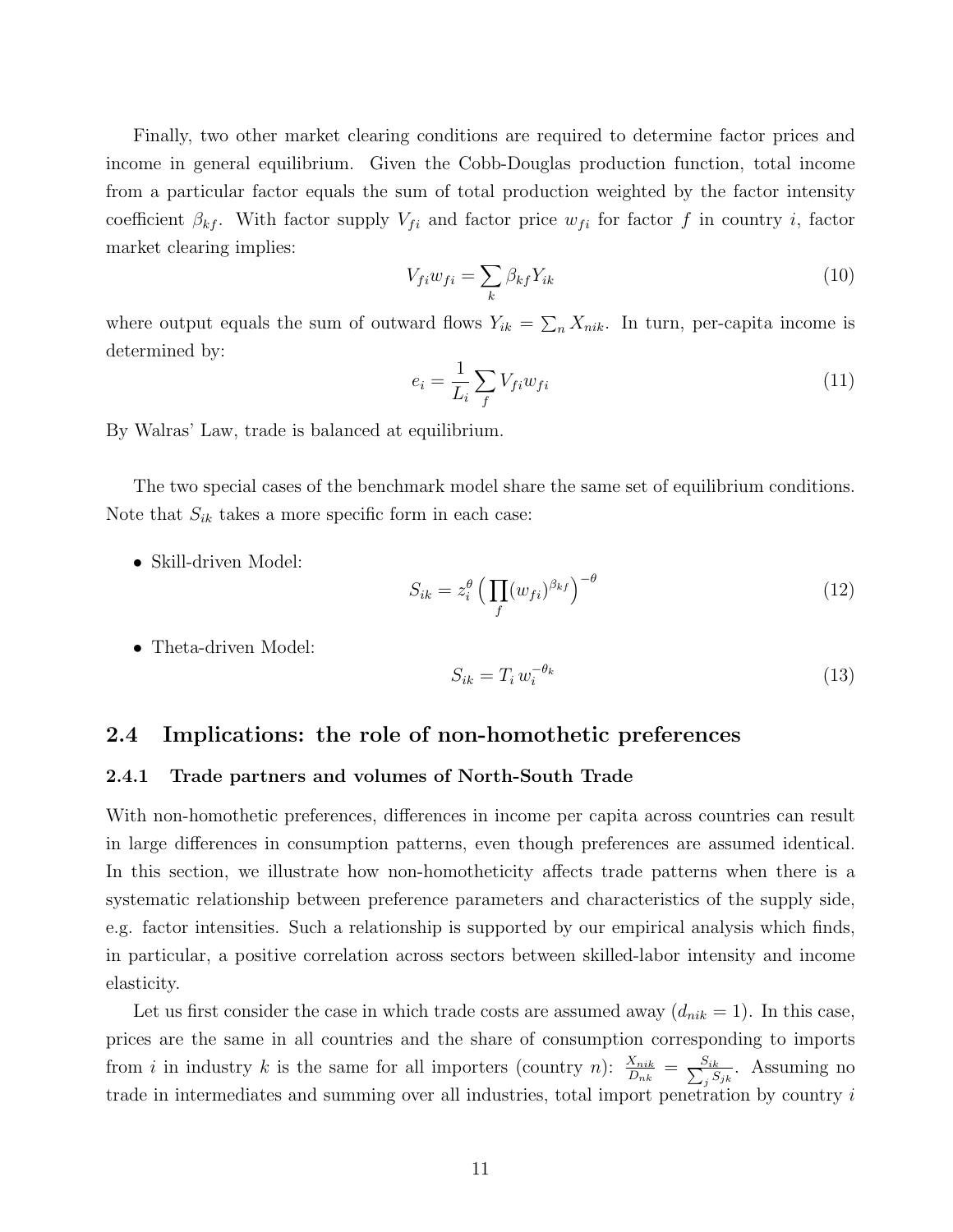in country  $n$  is:

$$
\frac{X_{ni}}{X_n} = \sum_{k} \left( \frac{S_{ik}}{\sum_{j} S_{jk}} \right) \left( \frac{\alpha_{4,k} \lambda_n^{-\sigma_k}}{\sum_{k'} \alpha_{4,k'} \lambda_n^{-\sigma_{k'}}} \right) \tag{14}
$$

where  $X_n = L_n e_n$  is total expenditures in country n,  $X_{ni} = \sum_k X_{nik}$  is total bilateral trade from country *i* to *n*, and  $\alpha_{4,k} = \alpha_{2,k} P_k^{1-\sigma_k}$  is an industry constant incorporating common prices. The first term in parentheses is the share of imports from i in consumption of  $k - it$  reflects the comparative advantage of country  $i$  in sector  $k$ . The second term corresponds to the share of industry  $k$  in final consumption of country  $n$ .

Aggregate import penetration by country i in country n obviously depends on the sectoral composition of both supply and demand, but the latter has generally been neglected by previous work. If preferences are homothetic,  $\sigma_k = \sigma$  is common across industries and import penetration is the same across all importers  $n$  (for a given exporter  $i$ ). When preferences are non-homothetic (heterogenous  $\sigma_k$ ), exporters with a comparative advantage in high- $\sigma$  industries have a relatively larger penetration in rich countries (low  $\lambda_n$ ), while exporters with a comparative advantage in low- $\sigma$  industries have a relatively larger penetration in poor countries (high  $\lambda_n$ ). We will show empirically that rich countries have a comparative advantage in high- $\sigma$  (also skill-intensive) industries which can quantitatively explain large differences in trade volumes across country pairs depending on each partner's per-capita income.<sup>10</sup>

Trade costs provide an alternative explanation as to why import penetration varies across markets. On the supply side, proximity reduces unit costs. On the demand side, consumption might be biased towards goods produced locally if their price is lower (e.g. Saudi Arabia consuming relatively more petroleum). The latter argument requires that the elasticity of substitution be larger than one. These effects of trade costs can reinforce the patterns described above. In our framework, a general expression for the import penetration of exporter  $i$  in market n yields:

$$
\frac{X_{ni}}{X_n} = \sum_k \pi_{nik} sh_{nk} = \sum_k \left( \frac{S_{ik} d_{nik}^{-\theta_k}}{\Phi_{nk}} \right) \left( \frac{\alpha_{5,k} \lambda_n^{-\sigma_k} \Phi_{nk}^{\frac{\sigma_k - 1}{\theta_k}}}{\sum_{k'} \alpha_{5,k'} \lambda_n^{-\sigma_{k'}} \Phi_{nk'}^{\frac{\sigma_{k'} - 1}{\theta_{k'}}}} \right)
$$
(15)

where  $\Phi_{nk} = \sum_j S_{jk} d_{njk}^{-\theta_k}$  by definition (Equation 8) and  $\alpha_{5,k} = \alpha_{2,k} \alpha_{3,k}^{1-\sigma_k}$  is an industry constant. The first term in parentheses corresponds to  $\pi_{nik}$ , the share of imports in n from country i in sector k while the second term corresponds to  $sh_{nk}$ , the share of sector k in consumption in country n. Import shares and consumption shares are both affected by trade costs. In the

<sup>&</sup>lt;sup>10</sup>Formally, if per capita income  $e_n$  increases with n, if  $S_{ik}$  is log-supermodular (i.e. countries with higher index *i* have a comparative advantage in sectors with higher index k as in Costinot (2009)), and if  $\sigma_k$  increases with k, then  $X_{ni}$  is log-supermodular, which means that  $\frac{X_{ni}}{X_{ni'}} > \frac{X_{n'i}}{X_{n'i'}}$  $\frac{X_{n'i}}{X_{n'i'}}$  for any countries  $n > n'$  and  $i > i'$ . The proof follows from Athey (2002) since both  $S_{ik}$  and  $\lambda_n^{-\sigma_k}$  are log-supermodular.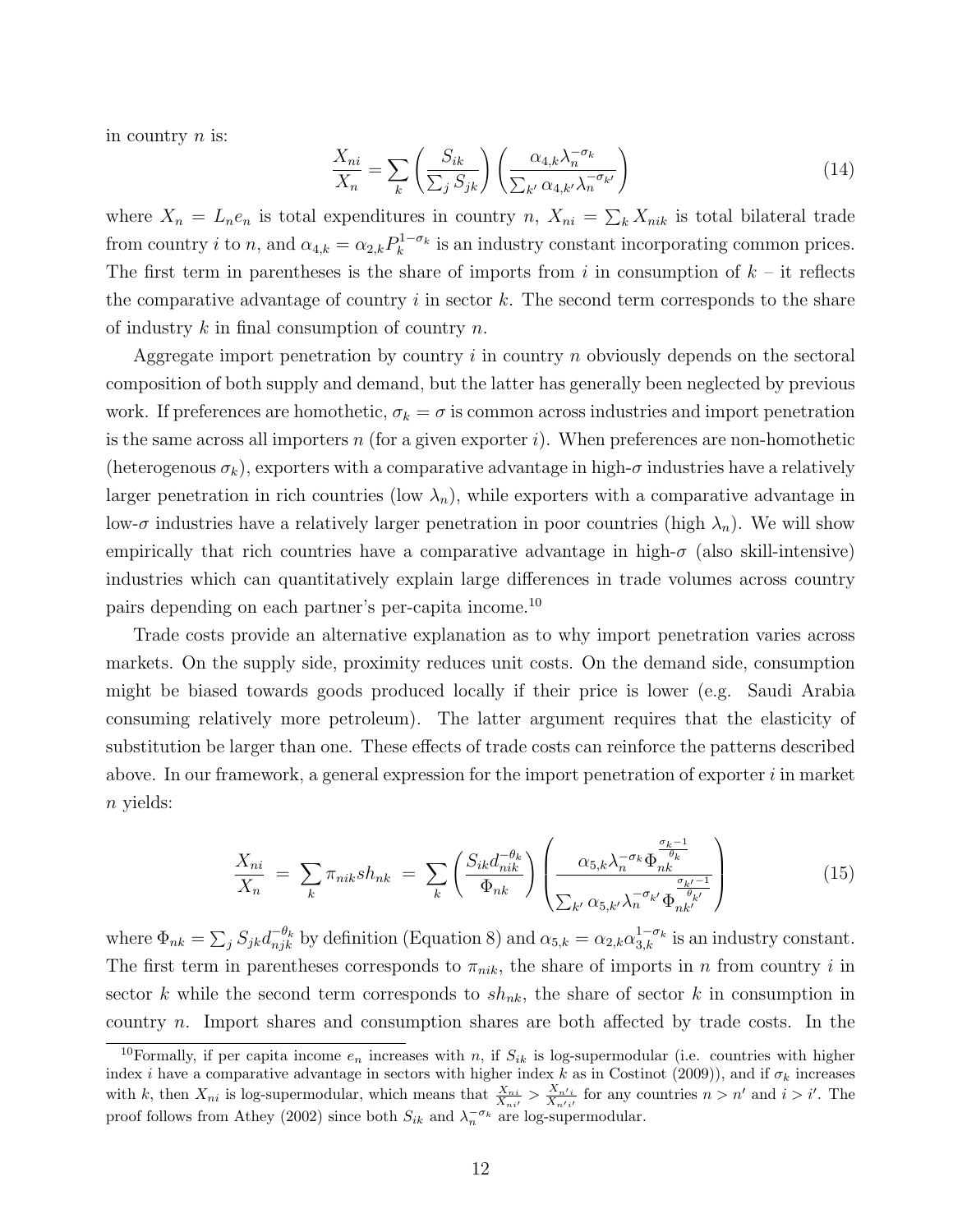empirical section, we thus need to carefully examine the distinct contribution of trade costs and non-homotheticity. In addition, we should note that import penetration by exporter  $i$ in rich countries might not increase with exporter  $i$ 's per capita income if competition effects dominate demand effects.<sup>11</sup> For instance, a car producer may find it difficult to export cars to Germany because of trade costs and competition with local producers, even if Germany has a relatively large consumption of cars. Our empirical results however indicate that demand effects dominate.

#### 2.4.2 Openness and the home bias puzzle

Non-homothetic preferences can also influence aggregate trade-to-GDP ratios – a key measure often used as an indicator of a country's openness to trade – through at least two channels. First, if high-income countries tend to have a comparative advantage in income-elastic goods, countries at either end of the income distribution will consume larger shares of their own goods than would be predicted under homothetic preferences. This induces a lower trade-to-GDP ratio and contributes to explaining the "home bias puzzle".<sup>12</sup> Second, if trade costs are larger for low income-elasticity goods, or if trade is more sensitive to trade costs for such goods (as in Fieler, 2011), observed aggregate openness will tend to be lower for poorer countries.

To illustrate these two channels, let us examine  $\bar{\pi}_{nn}$  the aggregate share of goods purchased internally in country n (equal to one minus the aggregate share of imports over total demand). It equals:

$$
\bar{\pi}_{nn} = \sum_{k} \pi_{nnk} \; sh_{nk}
$$

where  $\pi_{nnk} \equiv \frac{X_{nnk}}{X_{nk}}$  $\frac{X_{nnk}}{X_{nk}}\,=\,\frac{S_{nk}d_{nnk}^{-\theta_k}}{\sum_i S_{ik}d_{nik}^{-\theta_k}}$ is the share of good k purchased from domestic production. This share only depends on supply-side characteristics (trade costs and the relative cost of producing goods k). The second term  $sh_{nk} \equiv \frac{X_{nk}}{\sum_{k'} X}$  $\frac{X_{nk}}{k!}\frac{X_{nk}}{X_{nk'}}$  is the share of good k in total demand in country *n*. Let us also denote by  $\pi_{av,k} = \frac{1}{N}$  $\frac{1}{N} \sum_{n} \pi_{nnk}$  the average share of goods purchased internally in sector k (inversely related to good k's tradability).<sup>13</sup> Holding imports shares  $\pi_{nik}$ constant within each industry, we can examine the difference in the aggregate demand for domestic goods implied by differences between consumption patterns predicted by homothetic

<sup>&</sup>lt;sup>11</sup>Formally, this can arise when  $\lambda_n^{-\sigma_k} \Phi_{nk}^{\frac{\sigma_k-1}{\sigma_k}-1}$  is not log-supermodular, even if  $\lambda_n^{-\sigma_k}$  is log-supermodular.

 $12$ Low levels of international-to-domestic trade flows have been discussed by McCallum (1995), Anderson and van Wincoop (2003), Yi (2010), among others.

<sup>&</sup>lt;sup>13</sup>Note we would have  $\pi_{av,k} = \frac{1}{N}$  be the same across all goods and countries if there were no trade costs.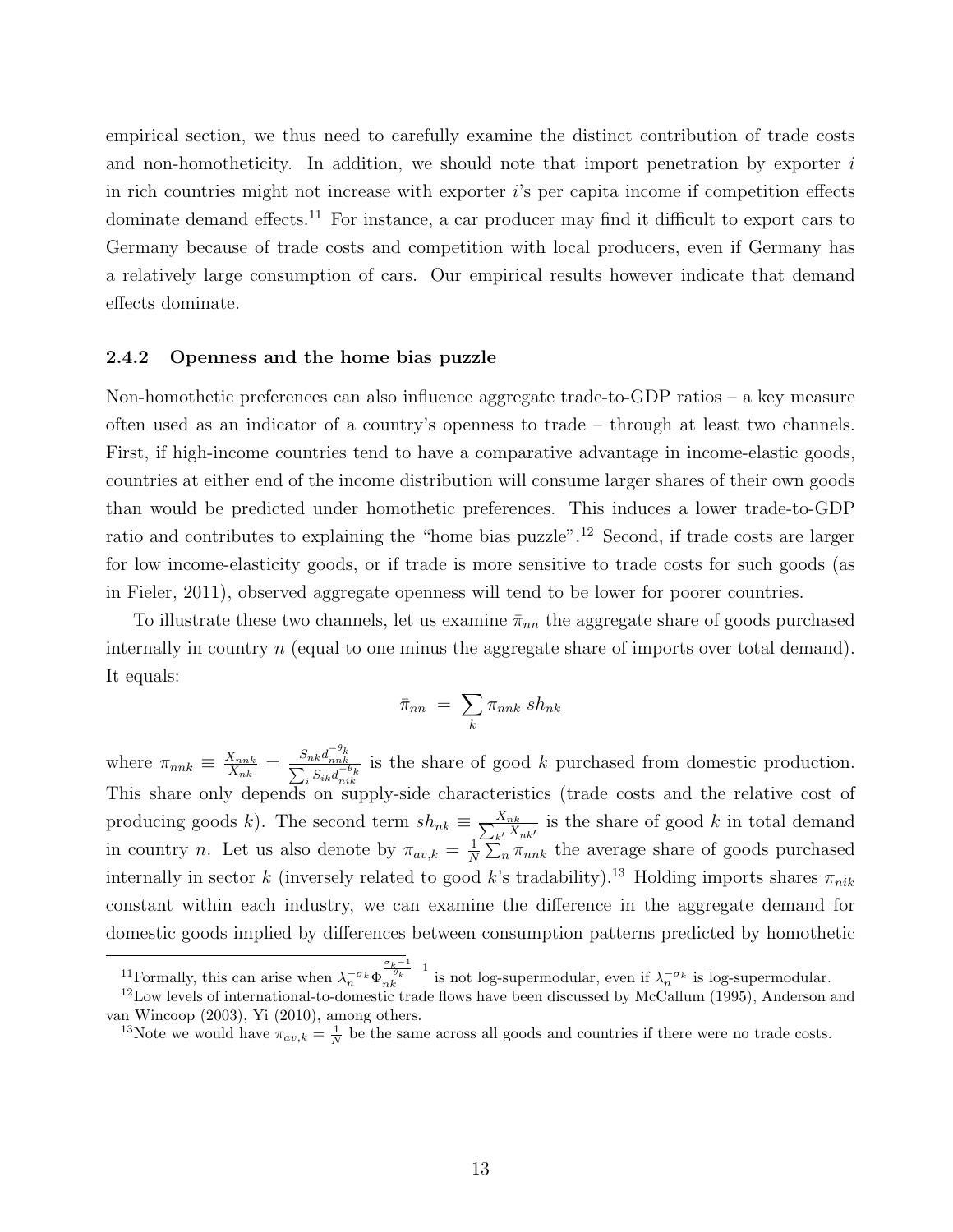and non-homothetic preferences:

$$
\bar{\pi}_{nn}^{NH} - \bar{\pi}_{nn}^{H} = \underbrace{\sum_{k} (\pi_{nnk} - \pi_{av,k}) \left( sh_{nk}^{NH} - sh_{nk}^{H} \right)}_{\text{covariance}} + \underbrace{\sum_{k} \pi_{av,k} \left( sh_{nk}^{NH} - sh_{nk}^{H} \right)}_{\text{tradability}} \qquad (16)
$$

where  $sh_{nk}^{NH}$  and  $sh_{nk}^{H}$  denote consumption shares for non-homothetic and homothetic preferences.

If non-homothetic preferences shift consumption towards goods in which countries have a comparative advantage (e.g. unskilled-labor intensive sectors in low-income countries), the first "covariance" term  $\sum_{k} (\pi_{nnk} - \pi_{av,k}) (sh_{nk}^{NH} - sh_{nk}^{H})$  should be positive on average, leading to lower aggregate demand for imported goods. This illustrates the first channel.

The second term of Equation (16) reflects the second mechanism described above. If income elasticities are systematically correlated with tradability  $\pi_{av,k}$  across sectors, the second term  $\sum_{k} \pi_{av,k} \left( sh_{nk}^{NH} - sh_{nk}^{H} \right)$  can be of a different sign in poor and rich countries. If trade costs are smaller for income-elastic goods, or if the elasticity of trade to trade costs is smaller for income-elastic goods (as in Fieler 2011), rich countries will tend to consume goods with smaller  $\pi_{av,k}$ . This generates larger trade-to-GDP ratios for rich countries than for poor countries.

We show in the empirical section that non-homothetic preferences play a role through both of these channels. Note that these mechanisms reinforce the effect of trade costs. In particular, an alternative explanation for low trade-to-GDP in poor countries is that trade costs are systematically higher in those countries (Waugh 2010). We illustrate quantitatively the role of non-homothetic preferences after accounting for trade costs in gravity equations for each sector.

#### 2.4.3 Missing factor content of trade

One reason why comparative advantage may be related to consumption patterns is that the income elasticity of demand is correlated with skilled labor requirements. This provides rich countries, which are abundant in skilled labor, a comparative advantage in goods that rich consumers are more likely to buy. As we describe now, such a correlation can also shed light on the "missing trade puzzle" – the fact that the variance in the embodied factor content in net trade is so low relative to the predictions of the Heckscher-Ohlin-Vanek (HOV) model (Trefler, 1995).

Standard HOV models assume homothetic preferences. This assumption implies that, under costless trade, consumption shares for each industry are the same in all countries. Accounting for non-homothetic preferences can yield very different predictions in terms of factor content of trade. In particular, it can potentially explain why poor countries trade so little with rich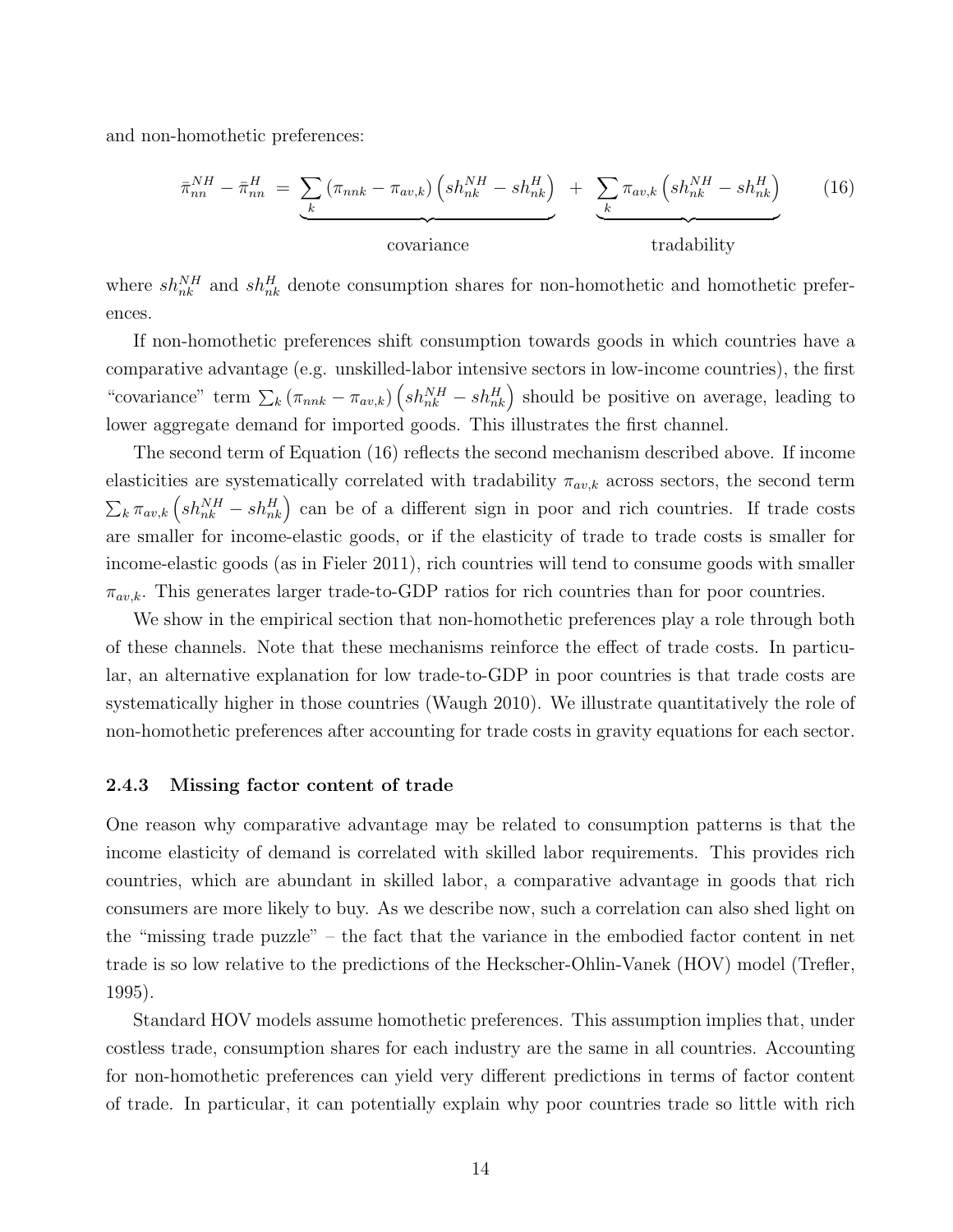countries (in factor content) even if their endowments differ largely. The intuition is simple. When the income elasticity of demand is correlated with skill intensity, consumption in rich countries is biased towards skill-intensive industries, which also means that they are more likely to import from skill-abundant countries, i.e. rich countries. The same intuition would apply to capital if the income elasticity of demand would be correlated with capital intensity and if richer countries were relatively more endowed in capital.

This intuition can be simply illustrated in our framework. We define the factor content of trade  $F_{fn}$  as the *value* of factor f required to produce exports minus imports. It equals  $F_{fn}$  =  $\sum_{k} \beta_{kf} \left( \sum_{i \neq n} X_{nik} - \sum_{i \neq n} X_{ink} \right)$  when there is no intermediate goods trade and production coefficients  $\beta_{kf}$  are common across countries.<sup>14</sup> After simple reformulations, we can decompose  $F_{fn}$  in two terms:

$$
F_{fn} = s_n \sum_{k} \bar{Y}_k \beta_{kf} \left[ \frac{Y_{nk}}{s_n \bar{Y}_k} - 1 \right] - s_n \sum_{k} \bar{Y}_k \beta_{kf} \left[ \frac{D_{nk}}{s_n \bar{Y}_k} - 1 \right]
$$
(17)

$$
= \overbrace{F_{fn}^{HOV}} - \overbrace{F_{fn}^{CB}} \tag{18}
$$

where  $Y_{nk} = \sum_{i} X_{ink}$  denotes the value of production of country n in sector k,  $\bar{Y}_k = \sum_{n} Y_{nk}$ denotes the value of world's production in sector  $k$ , and  $s_n$  denotes the share of country n in world GDP. Note that we define factor content in terms of factor reward instead of quantities (number of workers or machines).<sup>15</sup>

In the brackets, the  $\frac{D_{nk}}{s_n Y_k}$  ratio equals the share of consumption of k in country n relative to the share of consumption of k in the world. The ratio  $\frac{Y_{nk}}{s_n Y_k}$  equals the share of production in sector  $k$  in country  $n$  relative to the share of production in sector  $k$  in the world. With homothetic preferences and costless trade, the second term in brackets would be null  $(\frac{D_{nk}}{s_n Y_k} - 1)$ 0) and the expression above could be simplified to:

$$
F_{fn} = F_{fn}^{HOV} = w_{fn}V_{fn} - s_n \sum_{i} w_{fi} V_{fi}
$$
\n(19)

Under factor price equalization  $w_{fn}$  is the same across countries and the above expression corresponds to the standard prediction of the net factor content trade in the HOV model. This

 $14$ The empirical section and the appendix derive additional results to account for traded intermediate inputs and production coefficients that differ across countries.

<sup>&</sup>lt;sup>15</sup>Standard HOV estimation assumes factor price equalization. Under this assumption, both approaches are equivalent. When FPE is violated, for instance when factor productivity differs across countries, the predicted factor content has to be adjusted for such differences if written in terms of factor units (e.g. number of workers of machines). No adjustment is necessary if we focus on values, i.e. factor supply times factor prices. This approach simplifies the exposition of the main intuitions and better illustrates the contribution of nonhomothetic preferences relative to homothetic preferences without providing too much detail on factor prices.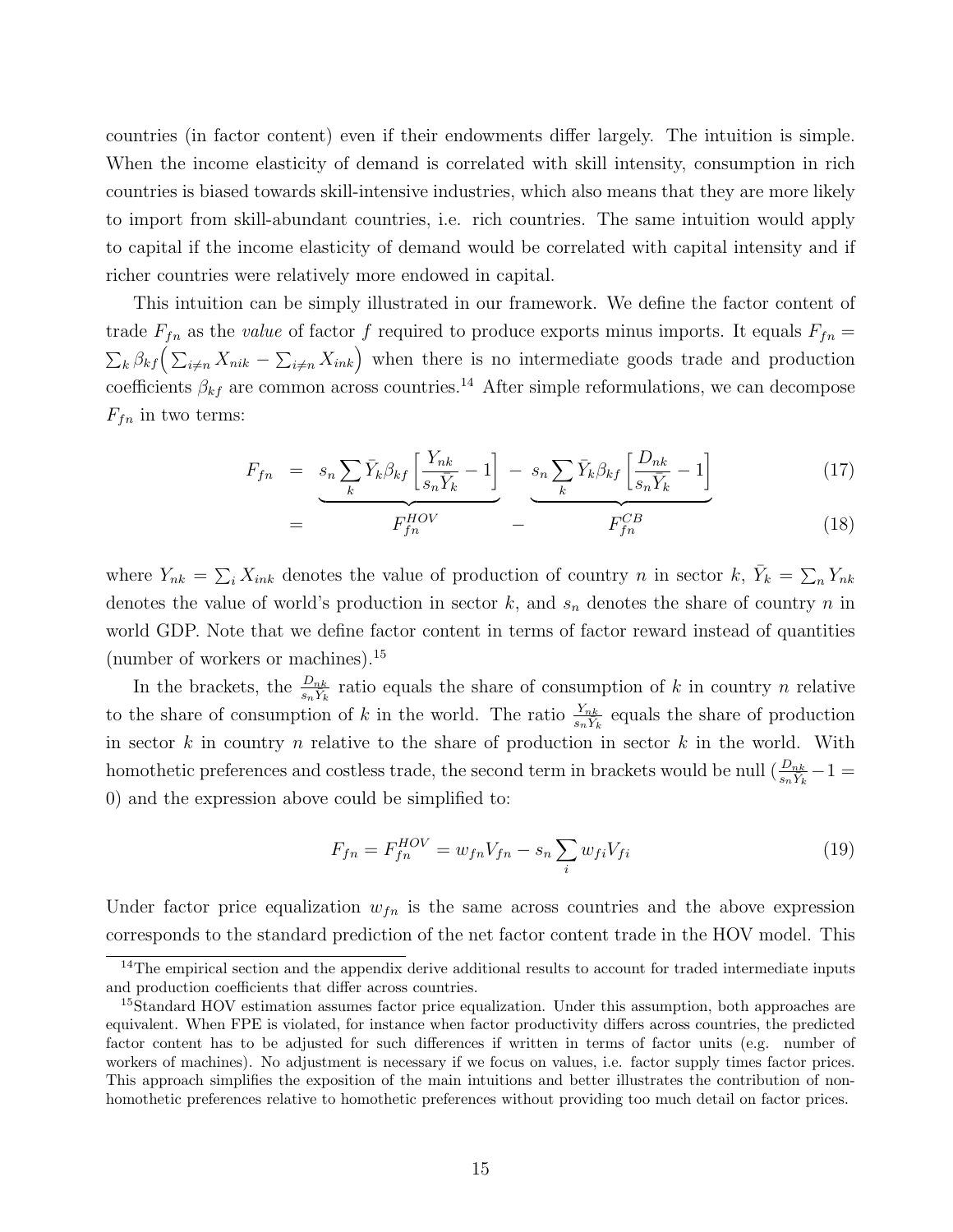equation states that the amount of factor f embedded in country  $n$ 's exports should equal the total value of the supply of factor f in this country minus the value of the world's supply of this factor adjusted by the share  $s_n$  of country n in world GDP.

Equation (19) is violated when preferences are not homothetic and  $\frac{D_{nk}}{s_n Y_k} - 1$  differs from zero. It thus needs to be corrected by a consumption term  $F_{fn}^{CB}$  (where "CB" stands for consumption bias). In particular, if relative consumption  $\frac{D_{nk}}{s_n Y_k}$  is positively correlated with production  $\frac{Y_{nk}}{s_n Y_k}$ , then  $F_{fn}^{CB}$  is correlated with  $F_{fn}^{HOV}$  and predicted factor trade is smaller than predicted by models with homothetic preferences. In the empirical section, we verify that  $\frac{D_{nk}}{s_n Y_k}$  and  $\frac{Y_{nk}}{s_n Y_k}$ are indeed strongly correlated across countries and industries and that  $F_{fn}^{CB}$  is correlated with  $F_{fn}^{HOV}$  across countries and factors.

Again, trade costs contribute to the positive correlation between supply and demand across industries as well as the low factor content of trade as shown by Davis and Weinstein (2001). Additionally, asymmetric trade costs as in Waugh (2010) can explain low levels of trade to and from low-income countries and can potentially shed some light on the missing trade puzzle. In the empirical section, we disentangle the effect of trade costs and non-homothetic demand and show that the latter plays an important role. Also, differences in factor requirements across countries as well as trade in intermediate goods can also partially explain the missing trade puzzle. In the empirical section, we follow the methodology developed by Trefler and Zhu (2010) to illustrate the role of non-homotheticity, accounting for more complex vertical linkages.

## 3 Estimation

The first objective of this section is to detail the two-step estimation of the benchmark model as well as the one-step estimation of the two special cases (Skill-driven and Theta-driven Models), leading to the identification of the parameters determining the income elasticity of demand. The second objective is to test for a positive correlation between income elasticity and factor intensity.

## 3.1 Two-step estimation of the benchmark model

The value of final demand in an industry is determined as in Equation (3) or equivalently Equation (1) for individual expenditures  $x_{nk} = \frac{D_{nk}}{L_n}$  $\frac{D_{nk}}{L_n}$ . In log, the model yields:

$$
\log x_{nk} = -\sigma_k \cdot \log \lambda_n + \log \alpha_{2,k} + (1 - \sigma_k) \cdot \log P_{nk} \tag{20}
$$

where  $\alpha_{2,k}$  is a preference parameter which varies across industries only. In addition, final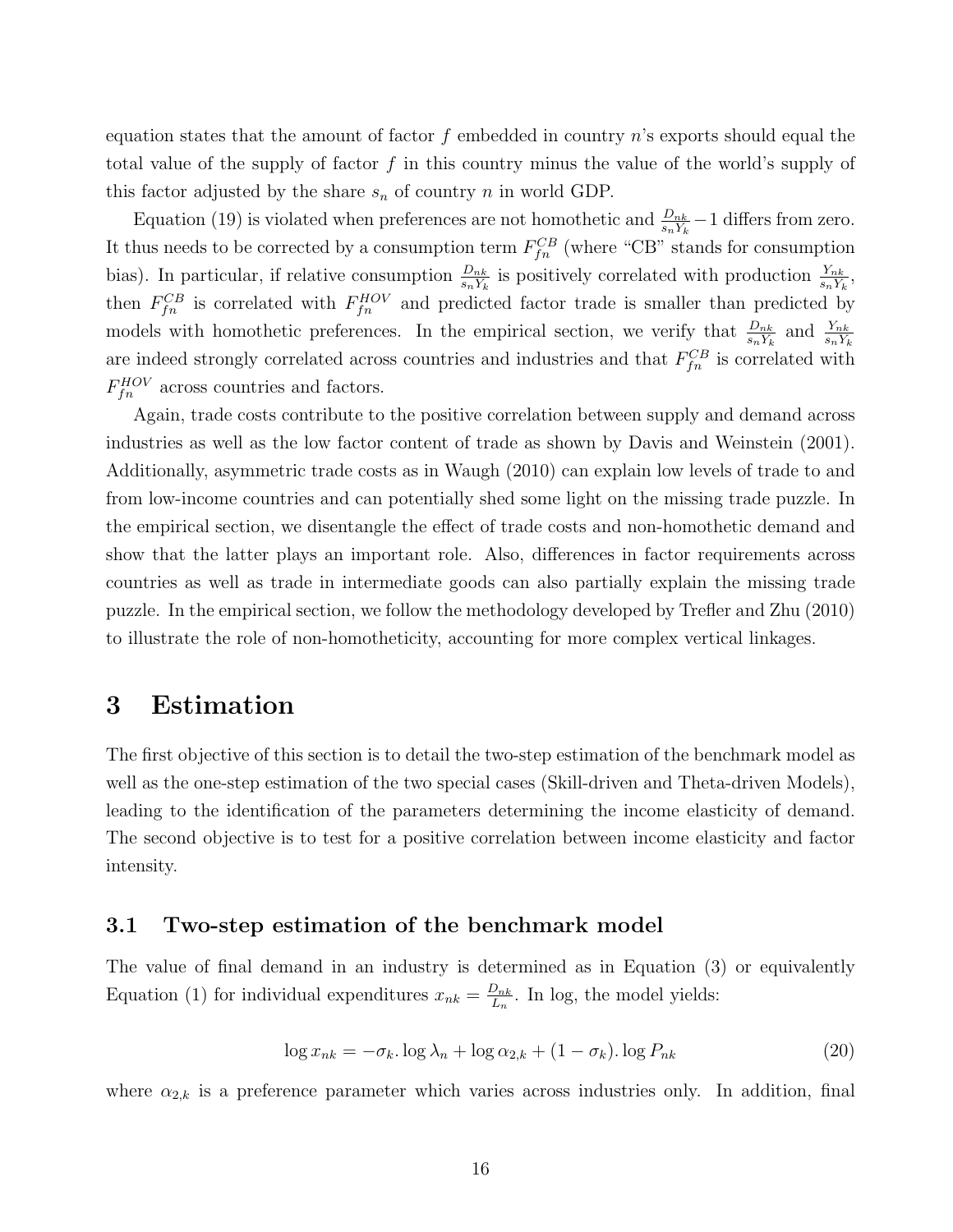demand should satisfy the budget constraint which determines  $\lambda_n$ : a higher income per capita is associated with a smaller Lagrangian multiplier  $\lambda_n$ .

If there were no trade costs, the price index  $P_{nk}$  would be the same across countries and could not be distinguished from an industry fixed effect. If, in richer countries, consumption were larger in a particular sector relative to other sectors, the estimated  $\hat{\sigma}_k$  would be larger for this sector. Since trade is not costless, estimated income elasticities would be biased if we did not control for the price index  $P_{nk}$  (to capture supply-side characteristics). As richer countries have a comparative advantage in skill-intensive industries, the price index is relatively lower in these industries. Conversely, poor countries have a comparative advantage in unskilled labor intensive industries and thus have a lower price index in these industries relative to other industries. When the elasticity of substitution between industries is larger than one, these differences in price indexes in turn affect the patterns of consumption. If we were not controlling for  $P_{nk}$ , we would overestimate the income elasticity in skill intensive sectors.

We proceed in two steps. The main goal of the first step is to obtain a proxy for the price index log  $P_{nk}$ . According to the equilibrium condition (9), log  $P_{nk}$  depends linearly on log  $\Phi_{nk}$ which can be identified using gravity equations. Then, using the estimated price indices (or equivalently  $\Phi_{nk}$ ), we can estimate the final demand equation (20).

Both steps follow the structure of the benchmark model (general case) and are also consistent with the two nested models (Skill-driven and Theta-driven). This two-step procedure estimates the supply-side and demand-side parameters separately, and is thus more robust to model misspecifications on either side. In Section 3.2, we also develop an alternative onestep estimation strategy to estimate the two Skill-driven and Theta-driven Models and exploit additional restrictions which affect both the supply and demand sides.

#### Step 1: Gravity equation estimation and identification of  $\Phi_{nk}$

By taking the log of trade flows in Equation (6), the model yields:

$$
\log X_{nik} = \log S_{ik} - \theta_k \log d_{nik} + \log (X_{nk}/\Phi_{nk})
$$
\n(21)

We estimate this equation for each sector by including importer fixed effects (in place of log  $\frac{X_{nk}}{\Phi_{nk}}$ ) and exporter fixed effects (in place of  $\log S_{ik}$ ) as well as proxies for trade costs  $d_{nik}$ . As we do not have data on bilateral transport costs by industry, we assume  $d_{nik}$  to be a log-linear combination of various trade cost variables:

$$
\log d_{nik} = \sum_{var} \delta_{var,k} TC_{var,ni} + \delta_{ATC,ik} B_{i \neq n}
$$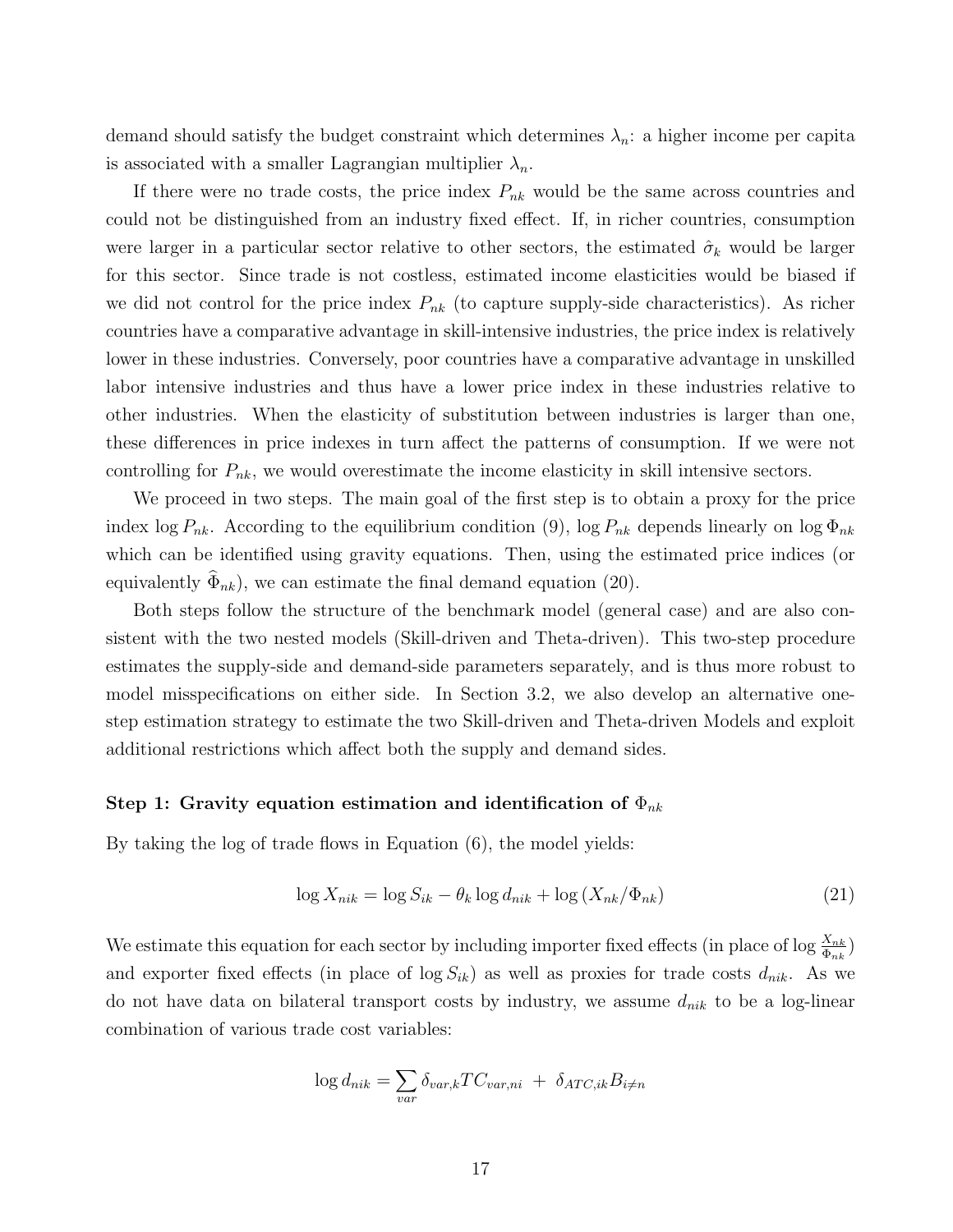where  $TC_{var,ni}$  refers to the variables (indexed by var) included in the gravity equation to capture trade costs between n and i. Following the literature on gravity, we include the log of physical distance (including internal distance), a common language dummy, a colonial link dummy, a border effect dummy (equal to one if  $i \neq n$ ), a contiguity dummy (equal to one if countries i and n share a common border), a free-trade-agreement dummy (equal to one if there is an agreement between countries  $i$  and  $n$ ), a common currency dummy and a common-legalorigin dummy (equal to one if i and n have the same legal origin: British, French, German, Scandinavian or socialist). Parameters  $\delta_{var,k}$  capture the elasticity of trade costs to each trade cost variable var. They are indexed by  $k$ : the effect of each trade cost variable may differ across industries. Notice that all these proxies imply symmetric trade costs. Following Waugh (2010), we also consider asymmetric trade costs (ATC) by including exporter-specific border effects  $\delta_{ATC,ik}B_{i\neq n}$  (where  $B_{i\neq n}$  is a dummy equal to one for international trade flows and  $\delta_{ik}$ is an exporter-specific coefficient).

Incorporating the expression for trade costs into the equation for trade flows (21), we obtain our estimated equation:

$$
X_{nik} = \exp\left[FX_{ik} + FM_{nk} - \sum_{var} \beta_{var,k} TC_{var,ni} - \beta_{ATC,ik} B_{i \neq n} + \varepsilon_{nik}^G\right]
$$
 (22)

where  $\varepsilon_{nik}^G$  is the error term,  $FM_{nk}$  refers to importer fixed effects and  $FX_{ik}$  to exporter fixed effects,  $\beta_{ATC,ik} = \theta_k \delta_{ATC,ik}$  and  $\beta_{var,k} = \theta_k \delta_{var,k}$  for each trade cost variable var. Note that  $\theta_k$ cannot be directly identified from  $\delta_{var,k}$  using the gravity equation.<sup>16</sup> Since all coefficients to be estimated are sector specific, we can estimate this gravity equation separately for each sector (as a result, we do not impose trade balance). Following Silva Santos and Tenreyro (2006), we estimate gravity using the Poisson pseudo-maximum likelihood estimator (Poisson PML).

The model tells us that importer and exporter fixed effects  $FX_{ik}$  and  $FM_{nk}$  capture valuable information on  $S_{ik}$  and  $\Phi_{nk}$ . We follow a strategy developed by Redding and Venables (2004) to estimate  $\Phi_{nk}$ <sup>17</sup> Following Equation (8) defining  $\Phi_{nk}$ , we use the estimates of log  $S_{ik}$  (from  $FX_{ik}$ ) and  $\theta_k \log d_{nik}$  (from  $\sum_{var} \beta_{var,k} TC_{var,ni}$ ) to construct a structural proxy for  $\Phi_{nk}$ :

$$
\widehat{\Phi}_{nk} = \sum_{i} \exp\left(\widehat{FX}_{ik} - \sum_{var} \widehat{\beta}_{var, k} TC_{var, ni} - \beta_{ATC, ik} B_{i \neq n}\right) \tag{23}
$$

<sup>&</sup>lt;sup>16</sup>In subsection 3.2 we examine an alternative specification (Theta-driven Model) where  $\delta_{var,k}$  are assumed to be constant across sectors and where cross-sectoral variations in trade elasticities can be used to identify differences in  $\theta_k$  across sectors.

<sup>&</sup>lt;sup>17</sup>See also Fally et al. (2010), Head and Mayer (2006). An alternative method uses importer fixed effects and observed total demand to estimate  $\Phi_{nk}$ . The two methods are actually equivalent when gravity is estimated with Poisson PML, see Fally (2012).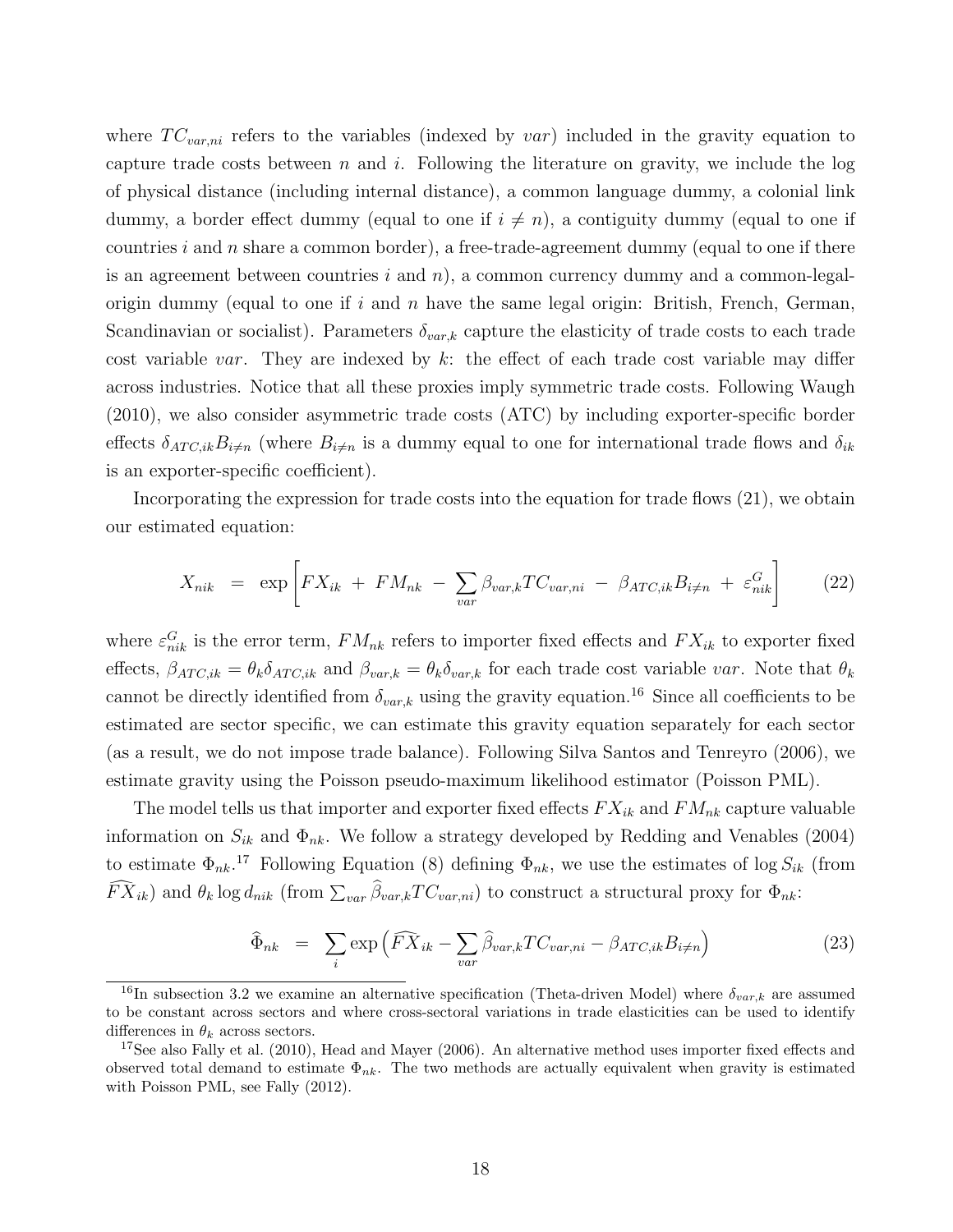This constructed  $\Phi_{nk}$  varies across industries and countries in an intuitive way. It is the sum of all potential exporters' fixed effect (reflecting unit costs of production) deflated by distance and other trade cost variables. If country  $n$  is close to an exporter that has a comparative advantage in industry k, i.e. an exporter associated with a large exporter fixed effect  $FX_{ik}$ (large  $S_{ik}$ ), our constructed  $\Phi_{nk}$  will be relatively larger for this country reflecting a lower price index of goods from industry k in country n. Note that  $\Phi_{nk}$  also accounts for domestic supply in each industry k (when  $i = n$ ).<sup>18</sup>

Such a method would fit various structural frameworks. If our model were based on a Dixit-Stiglitz-Krugman framework instead of Eaton-Kortum, price indices by importer and industry could be obtained in the same way. This could account for an endogenous range of available varieties.

#### Step 2: Demand system estimation and identification of  $\sigma_k$

The first step estimation gives us an estimate of  $\Phi_{nk}$ . From Equation (9), we know that the price index  $P_{nk}$  is a log-linear function of  $\Phi_{nk}$  which we can use as a proxy for  $P_{nk}$  on the right-hand side of Equation (20) describing final demand.<sup>19</sup> Our estimated equation for per capita final demand is thus:

$$
\log x_{nk} = -\sigma_k \cdot \log \lambda_n + \log \alpha_{5,k} + \frac{(\sigma_k - 1)}{\theta_k} \log \widehat{\Phi}_{nk} + \varepsilon_{nk}^D \tag{24}
$$

where  $\varepsilon_{nk}^D$  denotes the error term. In each country n, we further impose the sum of fitted expenditures across sectors to equal observed total per capita expenditures  $e_n$ .

$$
\sum_{k} \exp\left[-\sigma_{k} \cdot \log \lambda_{n} + \log \alpha_{5,k} + \frac{(\sigma_{k} - 1)}{\theta_{k}} \log \hat{\Phi}_{nk}\right] = e_{n}
$$
\n(25)

We jointly estimate (24) and (25) using constrained non-linear least squares (we minimize the sum of squared errors  $(\varepsilon_{nk}^D)^2$  while imposing both Equations 24 and 25 to hold). Observed variables are: the price proxies  $\Phi_{nk}$ , individual expenditures  $x_{nk}$  per industry and total expenditures  $e_n$ <sup>20</sup> Free parameters to be estimated are the  $\sigma_k$ , the dispersion parameters  $\theta_k$ , the Lagrangian multipliers  $\lambda_n$  and the industry fixed effects  $\alpha_{5,k}$ .

<sup>&</sup>lt;sup>18</sup>Also note that the error term  $\varepsilon_{nik}^G$  is not included in the construction of  $\widehat{\Phi}_{nk}$ . An unobserved shock affecting trade for a specific country pair would not affect  $\widehat{\Phi}_{nk}$ . This mitigates potential omitted variable and endogeneity biases jointly affecting trade relationships and demand patterns.

<sup>&</sup>lt;sup>19</sup>As a robustness check, we estimate the demand equation using actual price data instead or in addition to using  $log \Phi_{nk}$  (Appendix C).

<sup>&</sup>lt;sup>20</sup>Note that our data are micro-consistent. For each country, we have  $\sum_k x_{nk} = e_n$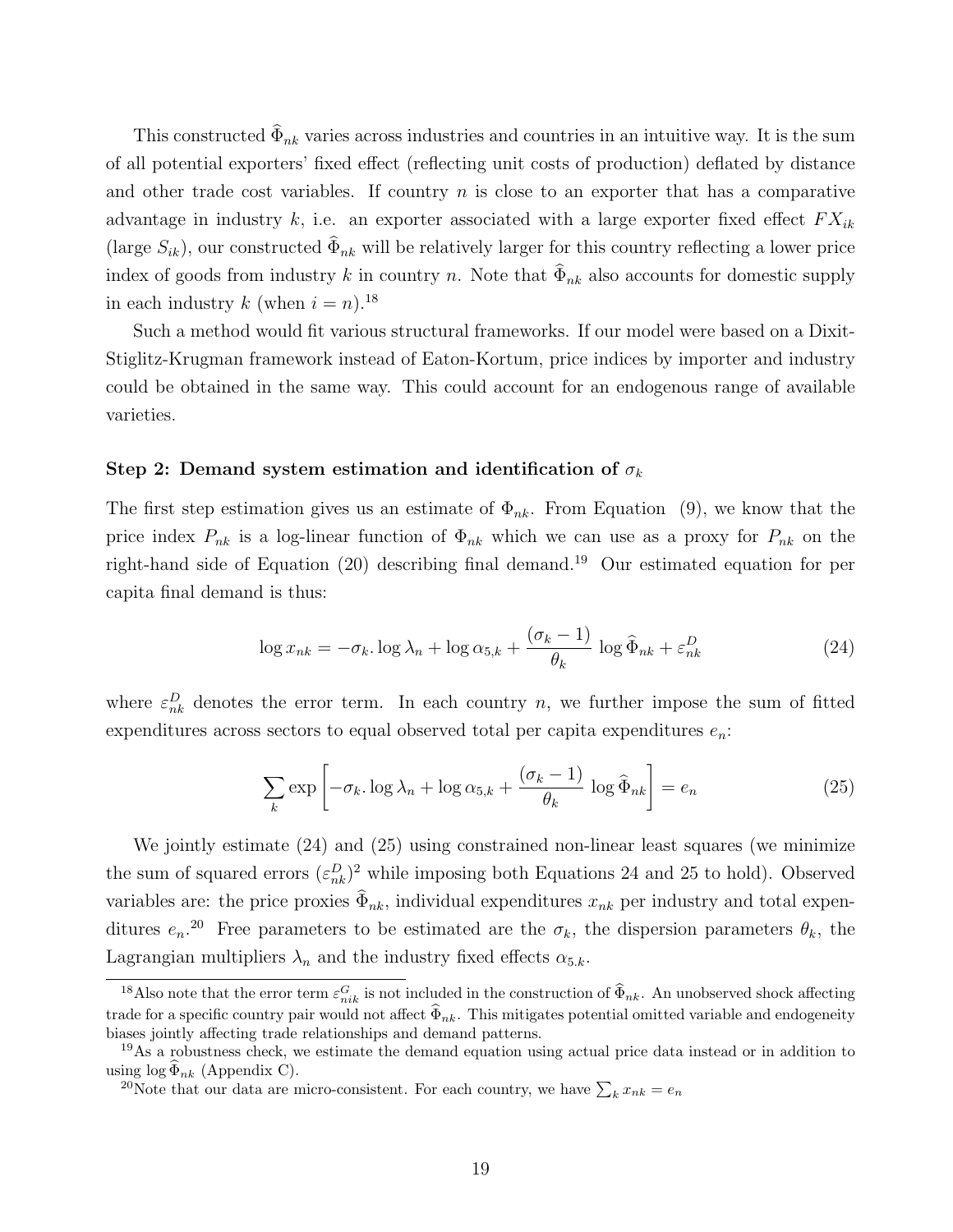Two normalizations are required. Given the inclusion of industry fixed effects,  $\lambda_n$  can only be identified up to a constant.<sup>21</sup> We thus normalize  $\lambda_{USA} = 1$  for the US. A similar issue arises for  $\sigma_k$  which can be estimated only up to a common multiplier.<sup>22</sup> We thus normalize  $\sigma_{TEX} = 1$ for textiles. Despite this, income elasticities can be derived based on Equation (2):

$$
\widehat{\eta}_{nk} = \widehat{\sigma}_k \cdot \frac{\sum_{k'} \widehat{x}_{nk'}}{\sum_{k'} \widehat{\sigma}_{k'} \widehat{x}_{nk'}} \tag{26}
$$

Multiplying all  $\sigma_k$  by the same constant has no effect on estimated income elasticities.

This estimation procedure can be seen as a non-linear least squares estimation of Equation (24) in which  $\lambda_n$  is the implicit solution of Equation (25) and thus a function of fitted coefficients and observed per capita expenditures  $e_n$ <sup>23</sup> While this estimation procedure is consistent with general equilibrium conditions, we show that similar estimates are found when estimating Equation (24) either without constraining the sum of fitted expenditures to equal observed per capita expenditures  $e_n$  (Equation 25) or in a reduced-form approximation in which  $\log \lambda_n$  is replaced by a linear function of  $\log e_n$  (see Appendix B).

The benchmark specification described above identifies  $\sigma_k$  and income elasticities solely based on the coefficient associated with the Lagrangian  $\lambda_n$ . The  $\sigma_k$  parameter also appears in the coefficient for  $\Phi_{nk}$  in Equation (24) but the benchmark specification does not impose any constraint on the coefficient for  $\Phi_{nk}$  since  $\theta_k$  is a free parameter (we can then identify  $\theta_k$  using  $\sigma_k$  and the coefficient for  $\Phi_{nk}$ ). In an alternative estimation, we jointly identify  $\sigma_k$  from the coefficients on  $\lambda_n$  and  $\Phi_{nk}$  by constraining  $\theta_k$  to equal 4 in all sectors.<sup>24</sup> This choice of  $\theta$  is close to the Simonovska and Waugh (2010) estimates of 4.12 and 4.03. Donaldson (forthcoming), Eaton et al. (2011), Costinot et al. (2012) provide alternative estimates that range between 3.6 and 5.2. Alternative values for  $\theta$  yield very similar results for income elasticities.

Because  $\Phi_{nk}$  is a generated regressor, standard errors on the demand parameters must explicitly account for errors coming from the first-step estimations.<sup>25</sup> Because of the non-linearities arising in the computation of  $\Phi_{nk}$ , we estimate bootstrap standard errors by resampling countries (importers) and sectors. For each bootstrap sample, we re-estimate the two steps: gravity

<sup>&</sup>lt;sup>21</sup>To see this, we can multiply  $\lambda_n$  by a common multiplier  $\lambda'$  and multiply the industry fixed effect  $\alpha_k$ by  $(\lambda')^{\sigma_k}$ . Using  $\lambda_n \lambda'$  instead of  $\lambda_n$  and  $\alpha_k(\lambda')^{\sigma_k}$  instead of  $\alpha_k$  in the demand system generates the same expenditures by industry.

<sup>&</sup>lt;sup>22</sup>By multiplying  $\sigma_k$  by a common multiplier  $\sigma'$  and replacing  $\lambda_n$  by  $\lambda_n^{\frac{1}{\sigma'}}$ , we obtain the same demand by industry and the same total expenditures (maintaining  $\lambda_{USA} = 1$ ).

<sup>&</sup>lt;sup>23</sup>We use the square root of the size of each industry as weights, given that we obtain larger standard errors for smaller industries.

<sup>&</sup>lt;sup>24</sup>This fixed- $\theta$  specification imposes a strong link between income elasticities of demand and the coefficient for  $\Phi$  in the estimation of Equation (24). Note that the link between price elasticities and income elasticities holds whenever preferences are separable and is called Pigou's law (see Deaton and Muellbauer (1980)).

<sup>25</sup>Pagan (1984) describes biases in estimating standard errors with generated regressors.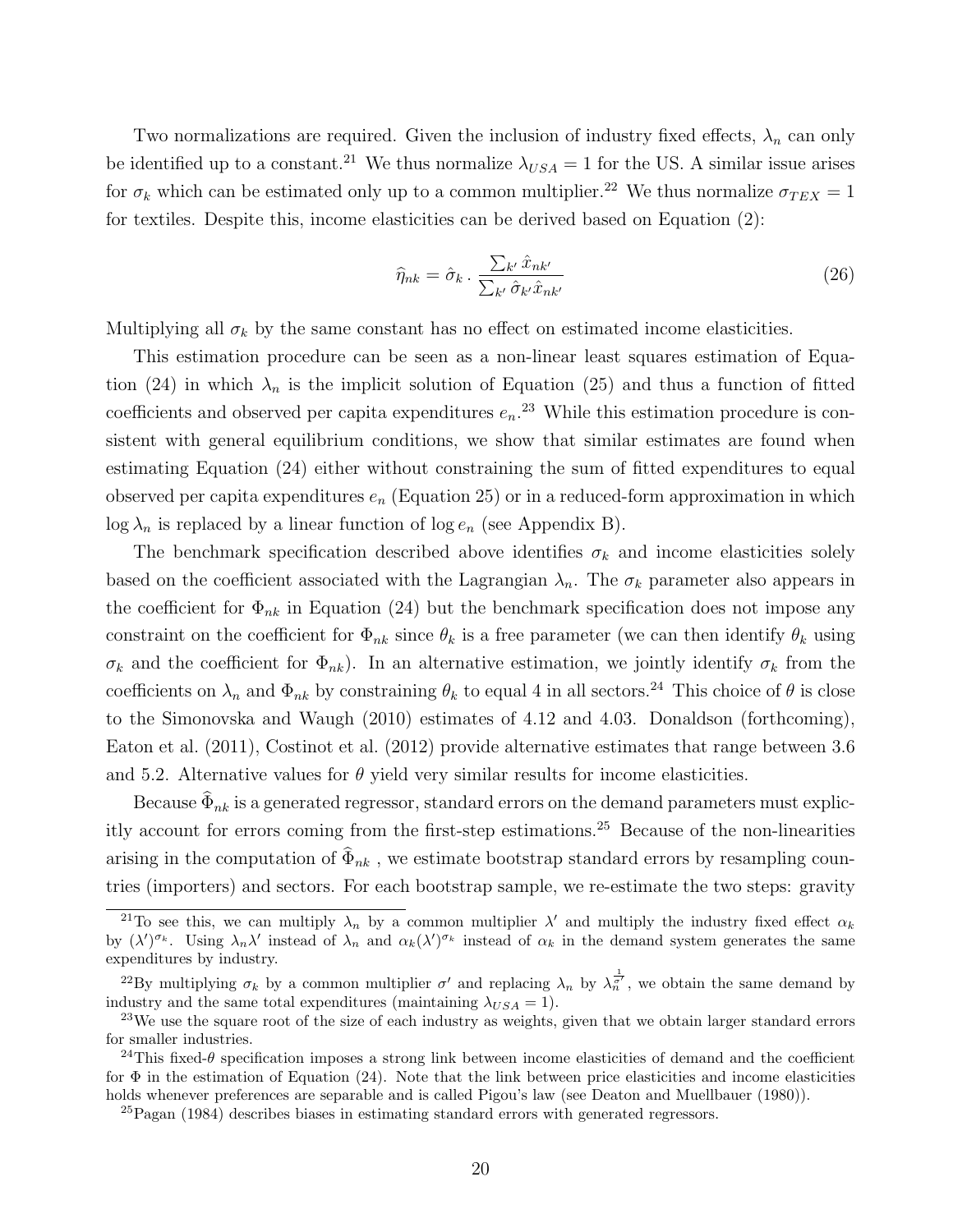and final demand. To document the role of errors in the first-step regression in affecting standard errors in income elasticities, we also construct standard errors by bootstrapping the second step only, neglecting the generated-regressor issue.

## 3.2 One-step estimation of the two special cases

To ensure the robustness of our income elasticity estimates, our benchmark estimation framework allows for any pattern of comparative advantage by using exporter-industry fixed effects in the gravity equation. Two special cases (Skill- and Theta-driven Models) assume more specific patterns of comparative advantage, which create explicit links between supply and demand characteristics, calling for a one-step estimation with additional cross-restrictions on supply and demand.

#### Skill-driven Model:

In the Skill-driven Model, we remove Ricardian forces of comparative advantage by imposing common productivity across sectors. We also impose common dispersion parameters  $\theta_k = \theta$ . In this model, comparative advantage is solely driven by differences in skilled-labor intensity across sectors, assuming that skilled and unskilled labor are the only two factors of production.

Combining expressions for individual final demand (multiplied by population  $L_n$ ) and gravity with expression (12) for  $S_{ik}$ , we obtain the following specification for the Skill-driven Model:

$$
\log X_{nik} = \theta \log z_i - \sum_f \theta \beta_{kf} \log w_{fi} - \sum_{var} \theta \delta_{var,k} TC_{var,ni}
$$

$$
-\sigma_k \log \lambda_n + \log L_n + \log \alpha_{5,k} + \frac{(\sigma_k - 1 - \theta)}{\theta} \log \Phi_{nk} + \varepsilon_{nik}^{M2}
$$
(27)

where  $\Phi_{nk}$  satisfies the following constraint:

$$
\Phi_{nk} = \sum_{i} \exp \left[ \theta \log z_i - \sum_{f} \theta \beta_{kf} \log w_{fi} - \sum_{var} \theta \delta_{var,k} TC_{var,ni} \right]
$$
(28)

We simultaneously estimate demand-side parameters  $(\sigma_k, \lambda_n$  and  $\alpha_{5,k})$  and supply-side parameters (factor prices  $w_{fk}$ , TFP  $z_i$  and trade cost elasticity  $\delta_{var,k}$ ).<sup>26</sup> Trade flows are regressed using Poisson PML constrained by Equations (27) and (28), and imposing the sum of fitted expenditures to equal observed income  $e_n$  (we do not however impose any restrictions on the

<sup>&</sup>lt;sup>26</sup>The GTAP data do not provide information on factor costs. As an external validity check, we verified that countries with a higher schooling years average (Barro and Lee, 2012 update) are associated with a comparative advantage in skill-intensive industries (i.e. larger exporter fixed effects in skill-intensive industries).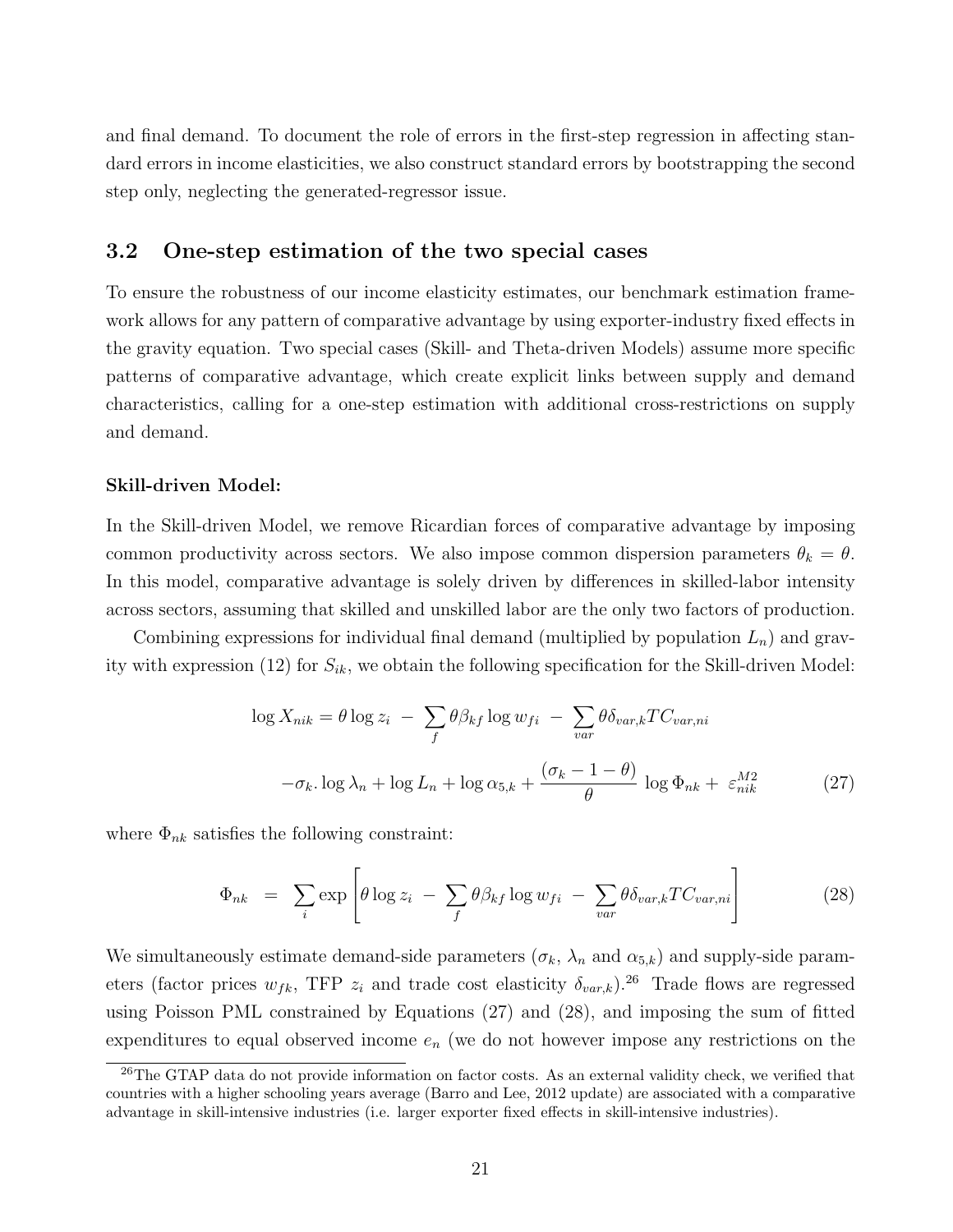trade balance). Observed variables include trade flows  $X_{nik}$ , population  $L_n$ , income  $e_n$ , trade cost variables  $TC_{var,ni}$  (without exporter-specific border effects) and skilled and unskilled labor intensities  $\beta_{Hk}$  and  $\beta_{Lk}$  (normalized such that  $\beta_{Hk}+\beta_{Lk}$  sum to one).

#### Theta-driven Model:

In the Theta-driven Model, differences in the dispersion parameter  $\theta_k$  across sectors are identified by exploiting restrictions on the supply side (patterns of comparative advantage and trade costs) and the demand side (the coefficients on  $\Phi$ ). Following Fieler (2011), we impose the differences in trade costs elasticities to be driven by differences in  $\theta_k$  and assume that  $\delta_{var}$  is constant across sectors. Combining the expression for individual final demand and gravity with expression (13) for  $S_{ik}$ , we obtain our Theta-driven Model specification:

$$
\log X_{nik} = \log T_i - \theta_k \log w_i - \sum_{var} \theta_k \delta_{var} T C_{var,ni}
$$

$$
-\sigma_k \log \lambda_n + \log L_n + \log \alpha_{5,k} + \frac{(\sigma_k - 1 - \theta_k)}{\theta_k} \log \hat{\Phi}_{nk} + \varepsilon_{nik}^{M3}
$$
(29)

with the constraint:  $\Phi_{nk} = \sum_i \exp \left[ \log T_i - \theta_k \log w_i - \sum_{var} \theta_k \delta_{var} T C_{var,ni} \right]$ .

Observed variables include trade flows  $X_{nik}$ , population  $L_n$ , income  $e_n$  and trade costs variables  $TC_{var,ni}$ <sup>27</sup> As in the Skill-driven Model and the benchmark estimations, we also impose the sum of fitted expenditure to equal observed income  $e_n$ . We estimate the following parameters:  $\theta_k$ ,  $\sigma_k$ , the Lagrangian multiplier  $\lambda_n$ , wage  $w_i$ <sup>28</sup> trade costs elasticities  $\delta_{var}$  and industry fixed effects  $\alpha_{5,k}$ .

### 3.3 Data

Our empirical analysis is almost entirely based on the Global Trade Analysis Project (GTAP) version 7 dataset (Narayanan and Walmsley, 2008). GTAP contains consistent and reconciled production, consumption, endowment, trade data and input-output tables for 57 sectors of the economy, 5 production factors, and 94 countries in 2004. The set of sectors covers both manufacturing and services and the set of countries covers a wide range of per-capita income levels. The list of sectors can be found in Table 2.

To estimate gravity Equations (22) by industry, we use gross bilateral trade flows from GTAP measured including import tariffs, export subsidies and transport costs (c.i.f.). Demand systems are estimated over all 94 available countries using final demand values based on the

<sup>&</sup>lt;sup>27</sup>As for the Skill-driven Model, we do not include exporter-specific border effects.

<sup>&</sup>lt;sup>28</sup>Wages  $w_i$  are taken as free parameters but we obtain similar results using GDP per capita instead.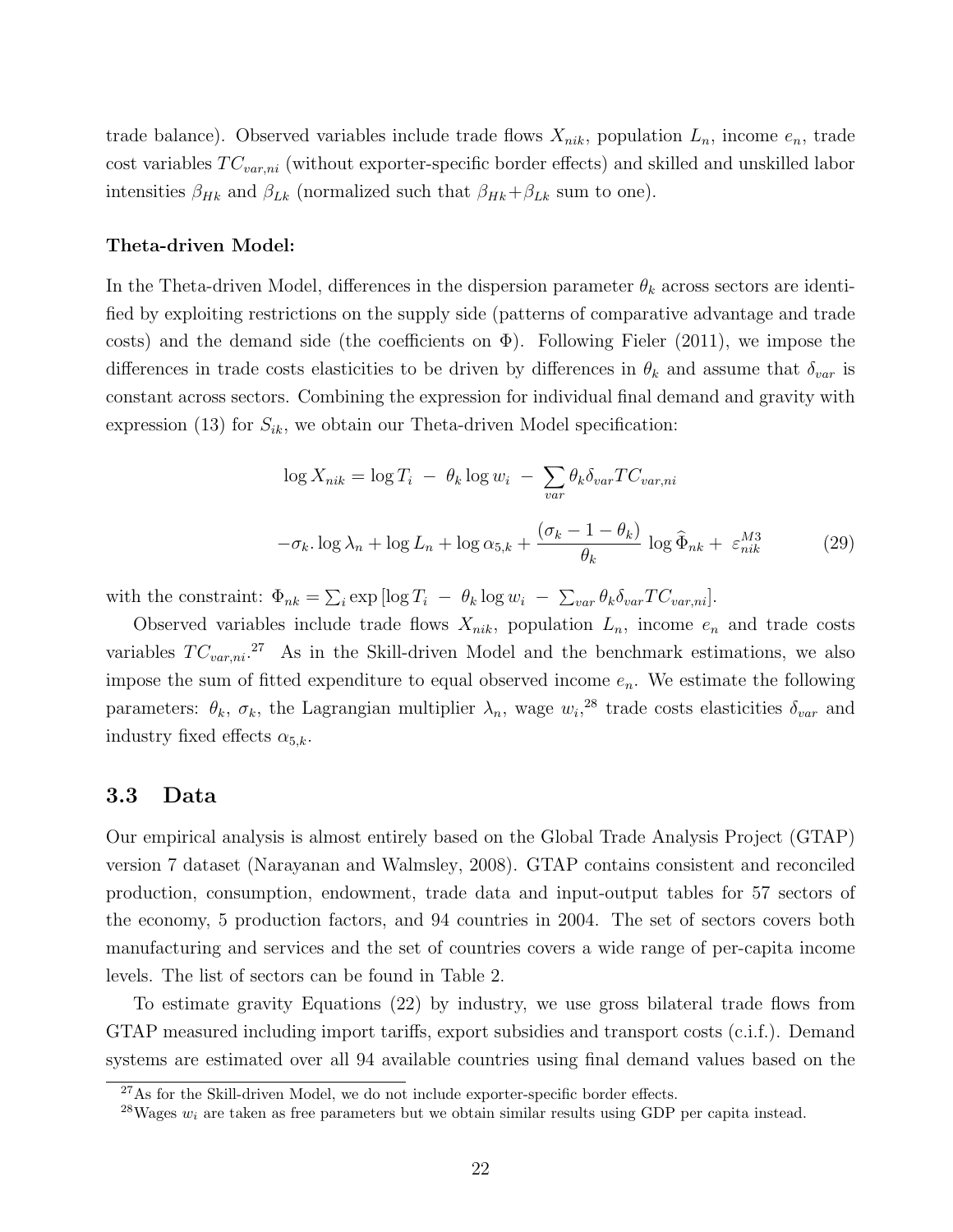aggregation of private and public expenditures.<sup>29</sup> Some sectors in GTAP are used primarily as intermediates and correspond to extremely low consumption shares of final demand. 6 sectors for which less than 10% of output goes to final demand (coal, oil, gas, ferrous metals, metals n.e.c. and minerals n.e.c.) are assumed to be used exclusively as intermediates and are dropped from the final demand estimations. We also drop "dwellings" from our analysisand are left with 50 sectors.

Factor usage data by sector are directly available in GTAP and cover capital, skilled and unskilled labor, land and other natural resources. There are, however, some limitations concerning the skill decomposition of labor: while the GTAP dataset provides skilled vs. unskilled labor usage for all countries, part of this information is extrapolated from a subset of European countries and 6 non-European countries (US, Canada, Australia, Japan, Taiwan and South Korea).<sup>30</sup> Also, skilled labor is defined on an occupational basis for some of these countries (e.g. US). In most of our analysis, we measure factor intensities by the weighted average factor intensities across all countries, but our results carry on if our factor intensity measures are solely based on the subset of countries mentioned above, as shown in Appendix E.

Finally, bilateral variables on physical distance, common language, access to sea, colonial link and contiguity are obtained from CEPII (www.cepii.fr).<sup>31</sup> Dummies for regional trade agreement and common currency are from de Sousa (2012).

## 3.4 Demand system estimation results

We focus here on the results from the 2-step estimation of the general model. Summary statistics for the two special cases (Skill- and Theta-driven Models) can be found in Appendix A. Results from the gravity equation (step 1) are standard and also presented in detail in Appendix A. In brief, there is significant variation in the distance and border effect coefficients across industries. As usually found in the gravity equation literature, the coefficient for distance is on average close to -1. Coefficients for other trade cost proxies are significant for most industries. The border effect coefficients are large, and allowing them to vary across exporters improves the model's fit without substantially affecting the coefficients for traditional trade costs variables such as distance. As in Waugh (2010), these border effects are found to be negatively correlated with exporter per-capita income.

We now focus on the final demand estimation (step 2), Equation (24). Summary statistics

 $29$ We use trade in final goods computed from GTAP using the proportionality assumption to estimate the Theta- and Skill-driven models (eqs. 27 and 29).

<sup>30</sup>See: https://www.gtap.agecon.purdue.edu/resources/download/4183.pdf

<sup>&</sup>lt;sup>31</sup>Distance between two countries is measured as the average distance between the 25 largest cities in each country weighted by population. Similarly, internal distance within a country is measured as the weighted average of distance across each combination of city pairs. See Mayer and Zignago (2011).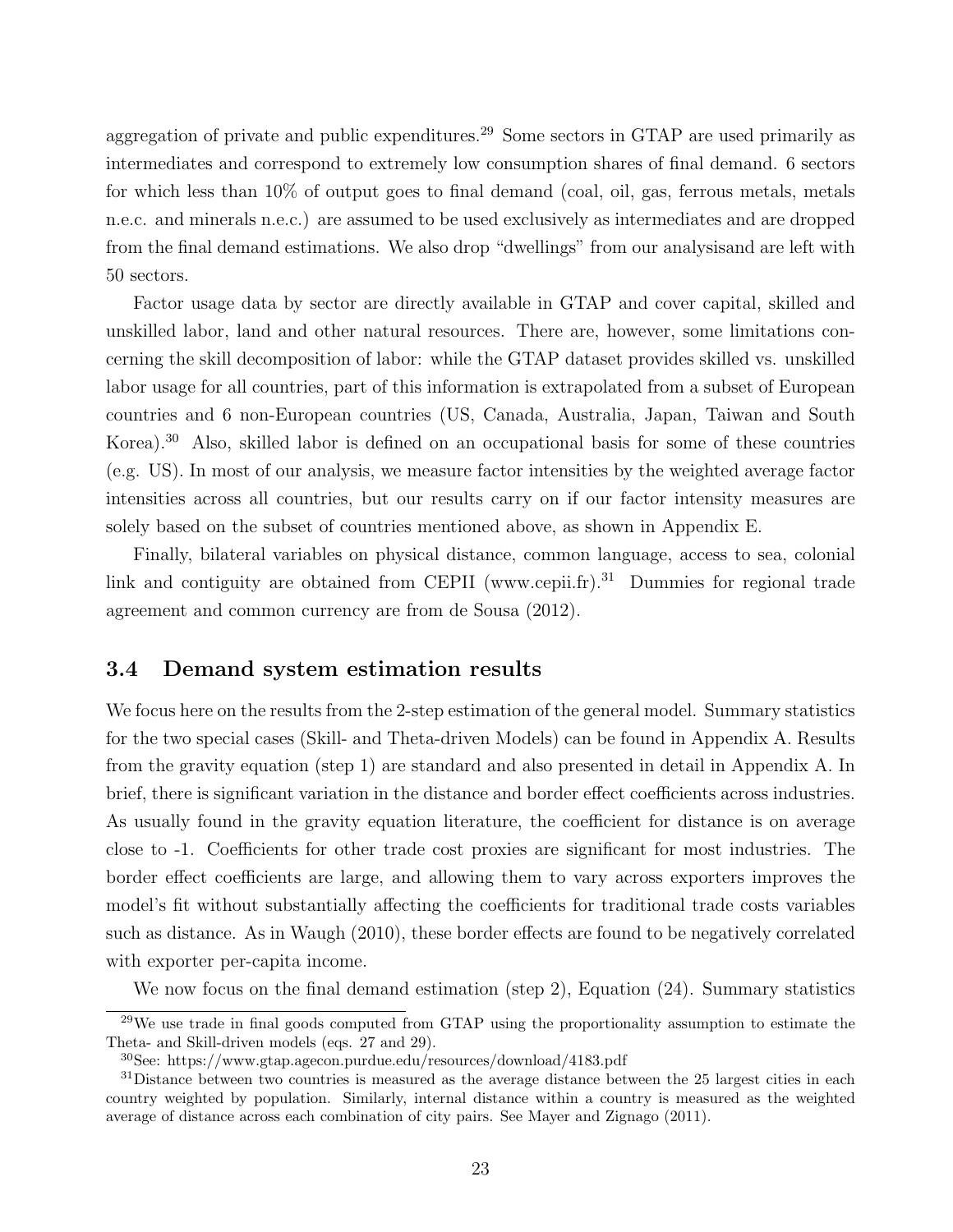| Specification:                         | (1)<br>Benchmark<br>(Asym. TC) | (2)<br>Symmetric<br>trade costs | (3)<br>$\theta = 4$ | $\left( 4\right)$<br>No budget<br>constraint | (5)<br>$\Phi = 0$ |
|----------------------------------------|--------------------------------|---------------------------------|---------------------|----------------------------------------------|-------------------|
| Correlation $\sigma_k$ with            | 1                              | 0.916                           | 0.913               | 0.998                                        | 0.946             |
| benchmark specification                |                                |                                 |                     |                                              |                   |
| Weighted av. coeff on $\Phi_{nk}$      | 0.341                          | 0.510                           | 0.368               | 0.306                                        |                   |
| Correlation log $\lambda_n$            | $-0.992$                       | $-0.982$                        | $-0.979$            | $-0.984$                                     | $-0.999$          |
| with log per capita income             |                                |                                 |                     |                                              |                   |
| Correlation $\theta_k$ with $\sigma_k$ | 0.110                          | 0.201                           |                     | 0.167                                        |                   |
| $\theta_k$ 75th/25th pctile ratio      | 2.408                          | 1.912                           |                     | 2.412                                        |                   |
| F-stat $\sigma_k = \sigma$             | 12.58                          | 8.85                            | 4.62                | 14.70                                        | 15.92             |
| R <sub>2</sub>                         | 0.784                          | 0.785                           | 0.775               | 0.791                                        | 0.750             |
| Partial R <sub>2</sub>                 | 0.279                          | 0.281                           | 0.219               | 0.316                                        | 0.150             |
| AIC                                    | 3.025                          | 3.023                           | 3.047               | 2.965                                        | 3.169             |
| <b>BIC</b>                             | 3.360                          | 3.358                           | 3.314               | 3.300                                        | 3.436             |
| Parameters                             | 244                            | 244                             | 194                 | 244                                          | 194               |
| Observations                           | 4700                           | 4700                            | 4700                | 4700                                         | 4700              |

Table 1: NLLS estimation of final demand: regression statistics

Notes: Constrained NLLS regressions: step 2 of the estimation procedure described in the text; weighted by industry size (world expenditure by industry); "Partial R2" computed as  $1-\frac{SSE}{SSE^{homoth}}$ ; AIC (Akaike Information Criterion) computed as  $\ln(\frac{SSE}{n}) + \frac{2k}{n}$  and BIC (Bayesian Information criterion) as  $\ln(\frac{SSE}{n}) + \frac{k \ln(n)}{n}$ , where n is the number of observations and  $k$  is the number of parameters.

are reported in Table 1. Column (1) corresponds to our benchmark specification; column (2) is identical to column (1) except that the border effects used to estimate the  $\Phi$ 's are not allowed to vary across exporters (symmetric trade costs); column (3) is identical to column (1) except that  $\theta_k$  is imposed to equal 4 in each sector; column (4) drops the constraint that fitted expenditures add up to observed total expenditures, and column (5) estimates demand without controlling for cross-country price differences, which is equivalent to imposing  $\Phi = 0$ .

In all cases, a large part of the variability in the dependent variable  $x_{nk}$  is captured by industry fixed effects, which leads to very high measures of fit (weighted R2). In order to better illustrate the contributions of non-homotheticity and price differences in explaining demand patterns, we also propose an alternative metric (Partial R2) which measures the increase in fit relative to a model with homothetic preferences and no trade costs (i.e. imposing common  $\sigma_k = \sigma$  and  $\Phi = 0$ ). This reference point also corresponds to regressing the log of expenditures on country and sector fixed effects. The partial  $R2$  in column  $(1)$  shows that our benchmark specification captures 28% of the variability left unexplained by homothetic preferences without trade costs. In comparison, homothetic preferences with asymmetric trade costs yield a partial R2 of 0.18. In column (5), the specification with no trade costs ( $\Phi = 0$ ) shows that non-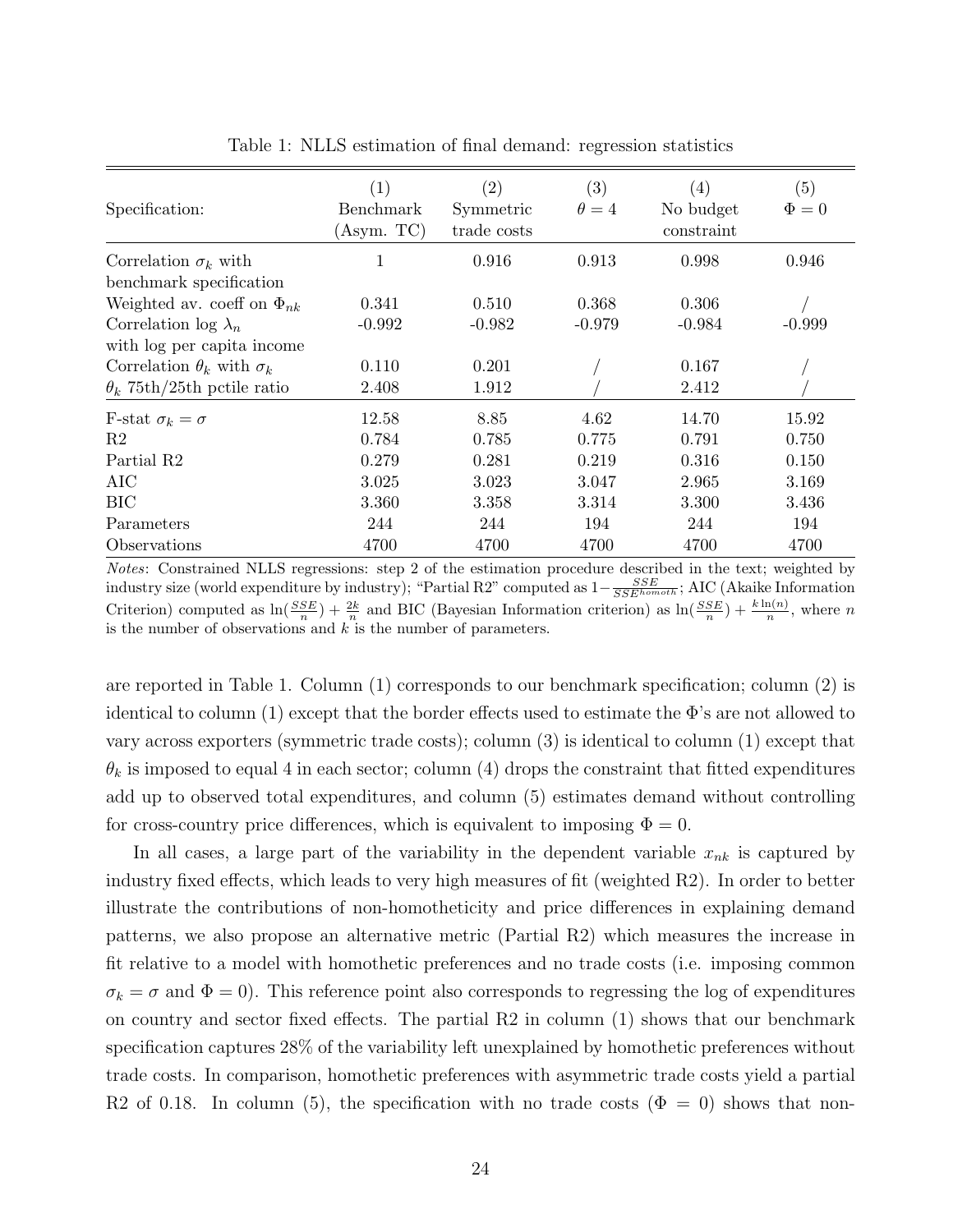

Figure 1: Income elasticity estimates across specifications

homotheticity alone captures 15% of the variability left unexplained by homothetic preferences without trade costs.

The contribution of non-homotheticity to the fit of demand patterns is statistically significant: the F-stats associated with imposing common  $\sigma_k$ 's across industries (sixth row of Table 1) show that homotheticity is clearly rejected in all specifications (all P-values  $< 0.001$ ). Similarly, the inclusion of  $\Phi_{nk}$  significantly improves this fit. In the specifications of columns (1) to (4), the coefficients associated with  $\Phi_{nk}$  are found to be jointly significant (all P-values  $< 0.001$ ). Both the Akaike (AIC) and Bayesian (BIC) information criterions favor the specification that does not impose individual expenditures to equal observed income. According to both criterion, the specifications which allow for non-homothetic preferences and control for price differences (1-3) are favored to the specification that imposes no prices differences (5) as well as the specifications (not shown) with homothetic preference (with or without trade costs).<sup>32</sup>

 $32$ The values for AIC and BIC under homothetic preferences are 3.310 and 3.508 without controlling for prices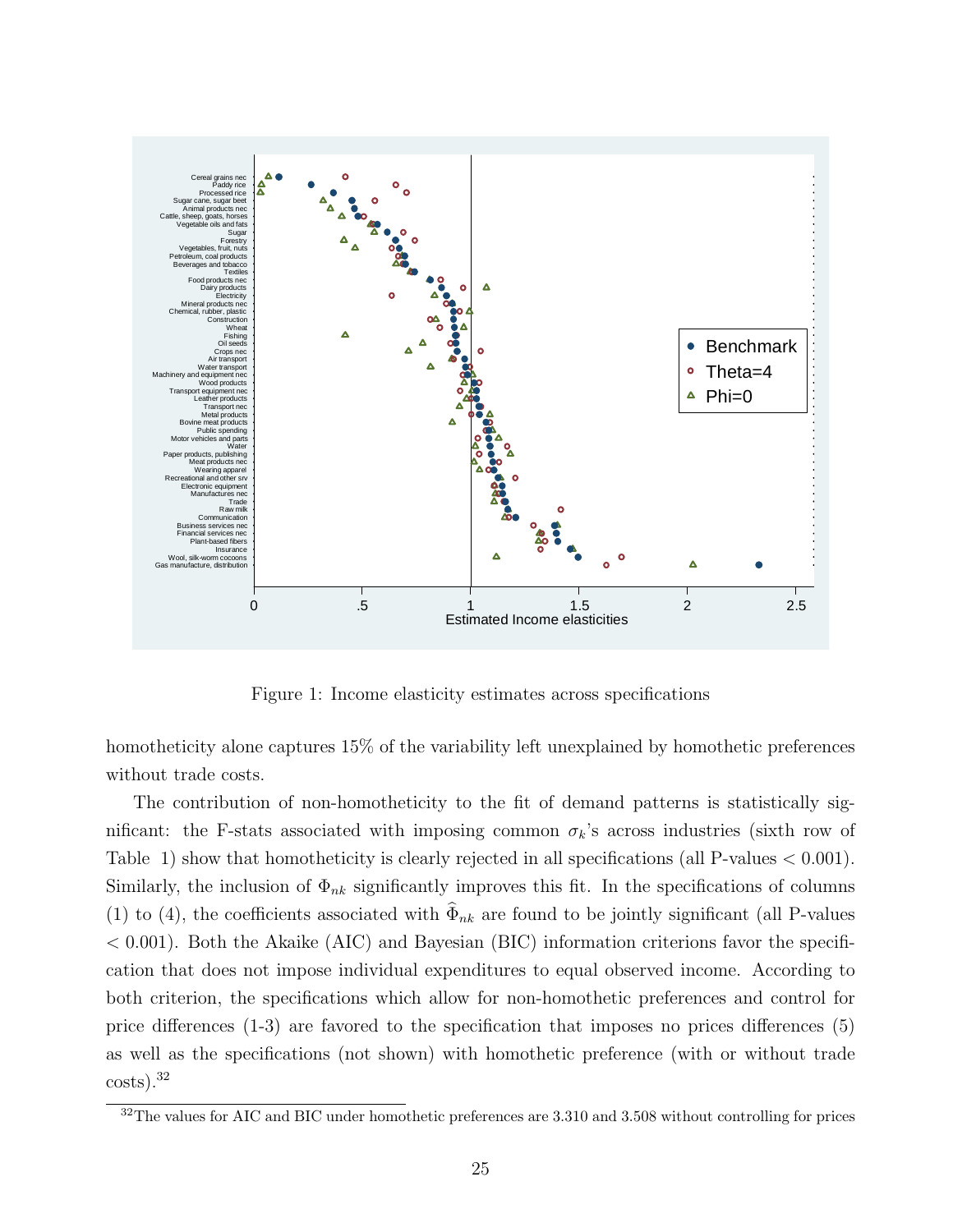| GTAP code            | Sector name                            | Income elast. | Std error   | Skill intensity |
|----------------------|----------------------------------------|---------------|-------------|-----------------|
| $\operatorname{gro}$ | Cereal grains nec                      | $0.110*$      | 0.133       | 0.135           |
| pdr                  | Paddy rice                             | $0.254*$      | 0.199       | 0.061           |
| pcr                  | Processed rice                         | $0.352*$      | 0.113       | 0.130           |
| $c_b$                | Sugar cane, sugar beet                 | $0.433*$      | 0.233       | 0.091           |
| oap                  | Animal products nec                    | $0.444*$      | 0.098       | 0.132           |
| ctl                  | Bovine cattle, sheep and goats, horses | $0.458*$      | 0.137       | 0.164           |
| vol                  | Vegetable oils and fats                | $0.545*$      | 0.063       | 0.217           |
| $\operatorname{sgr}$ | Sugar                                  | $0.588*$      | $\,0.085\,$ | 0.221           |
| frs                  | Forestry                               | $0.623*$      | 0.121       | 0.118           |
| $v_f$                | Vegetables, fruit, nuts                | $0.640*$      | $0.136\,$   | 0.095           |
| $p_{-}c$             | Petroleum, coal products               | $0.664*$      | $0.052\,$   | 0.313           |
| $b_t$                | Beverages and tobacco products         | $0.667*$      | 0.079       | 0.297           |
| tex                  | <b>Textiles</b>                        | $0.707*$      | 0.064       | 0.231           |
| ofd                  | Food products nec                      | $0.777*$      | 0.063       | 0.268           |
| mil                  | Dairy products                         | $0.826*$      | 0.077       | 0.248           |
| ely                  | Electricity                            | $0.848*$      | 0.073       | $0.372\,$       |
| $\text{mmm}$         | Mineral products nec                   | 0.874         | 0.097       | 0.281           |
| crp                  | Chemical, rubber, plastic products     | 0.880         | 0.067       | $0.356\,$       |
| cns                  | Construction                           | 0.880         | 0.061       | 0.294           |
| wht                  | Wheat                                  | 0.883         | $0.202\,$   | 0.117           |
| fsh                  | Fishing                                | 0.886         | $0.139\,$   | 0.124           |
| osd                  | Oil seeds                              | 0.889         | $\,0.194\,$ | 0.119           |
| $_{\rm ocr}$         | Crops nec                              | 0.893         | 0.144       | 0.115           |
| atp                  | Air transport                          | $\,0.929\,$   | 0.070       | 0.313           |
| wtp                  | Water transport                        | 0.932         | 0.100       | 0.299           |
| ome                  | Machinery and equipment nec            | 0.938         | 0.066       | 0.372           |
| lum                  | Wood products                          | 0.970         | 0.103       | 0.248           |
| otn                  | Transport equipment nec                | 0.981         | $0.076\,$   | 0.343           |
| lea                  | Leather products                       | 0.981         | 0.066       | 0.212           |
| otp                  | Transport nec                          | 0.990         | 0.074       | 0.296           |
| fmp                  | Metal products                         | 0.992         | 0.077       | 0.297           |
| cmt                  | Bovine meat products                   | 1.023         | 0.078       | 0.238           |
| osg                  | Public Administration and services     | 1.033         | 0.049       | 0.503           |
| mvh                  | Motor vehicles and parts               | 1.034         | 0.066       | 0.341           |
| wtr                  | Water                                  | 1.039         | 0.087       | 0.378           |
| ppp                  | Paper products, publishing             | 1.044         | 0.093       | 0.340           |
| omt                  | Meat products nec                      | 1.052         | 0.096       | 0.233           |
| wap                  | Wearing apparel                        | 1.057         | 0.069       | 0.247           |
| $\cos$               | Recreational and other services        | $1.075\,$     | 0.067       | 0.475           |
| ele                  | Electronic equipment                   | 1.094         | 0.070       | 0.358           |
| omf                  | Manufactures nec                       | 1.095         | 0.065       | 0.279           |
| trd                  | Trade                                  | 1.106         | 0.070       | 0.308           |
| rmk                  | Raw milk                               | 1.118         | 0.145       | 0.152           |
| cmn                  | Communication                          | $1.152*$      | 0.078       | 0.485           |
| obs                  | Business services nec                  | $1.324*$      | 0.059       | 0.504           |
| $\alpha$             | Financial services nec                 | $1.331*$      | 0.090       | 0.546           |
| pfb                  | Plant-based fibers                     | $1.339*$      | $\,0.193\,$ | 0.167           |
| isr                  | Insurance                              | $1.392*$      | 0.104       | 0.533           |
| wol                  | Wool, silk-worm cocoons                | $1.426*$      | 0.177       | 0.089           |
| gdt                  | Gas manufacture, distribution          | $2.221*$      | 0.260       | 0.362           |

Table 2: Estimated income elasticity by sector

Notes: Estimates based on the benchmark specification; income elasticities evaluated using median country expenditure shares; bootstrapped standard errors (500 draws); \* denotes 5% significance (difference from unity); skill intensity based on total requirements. 26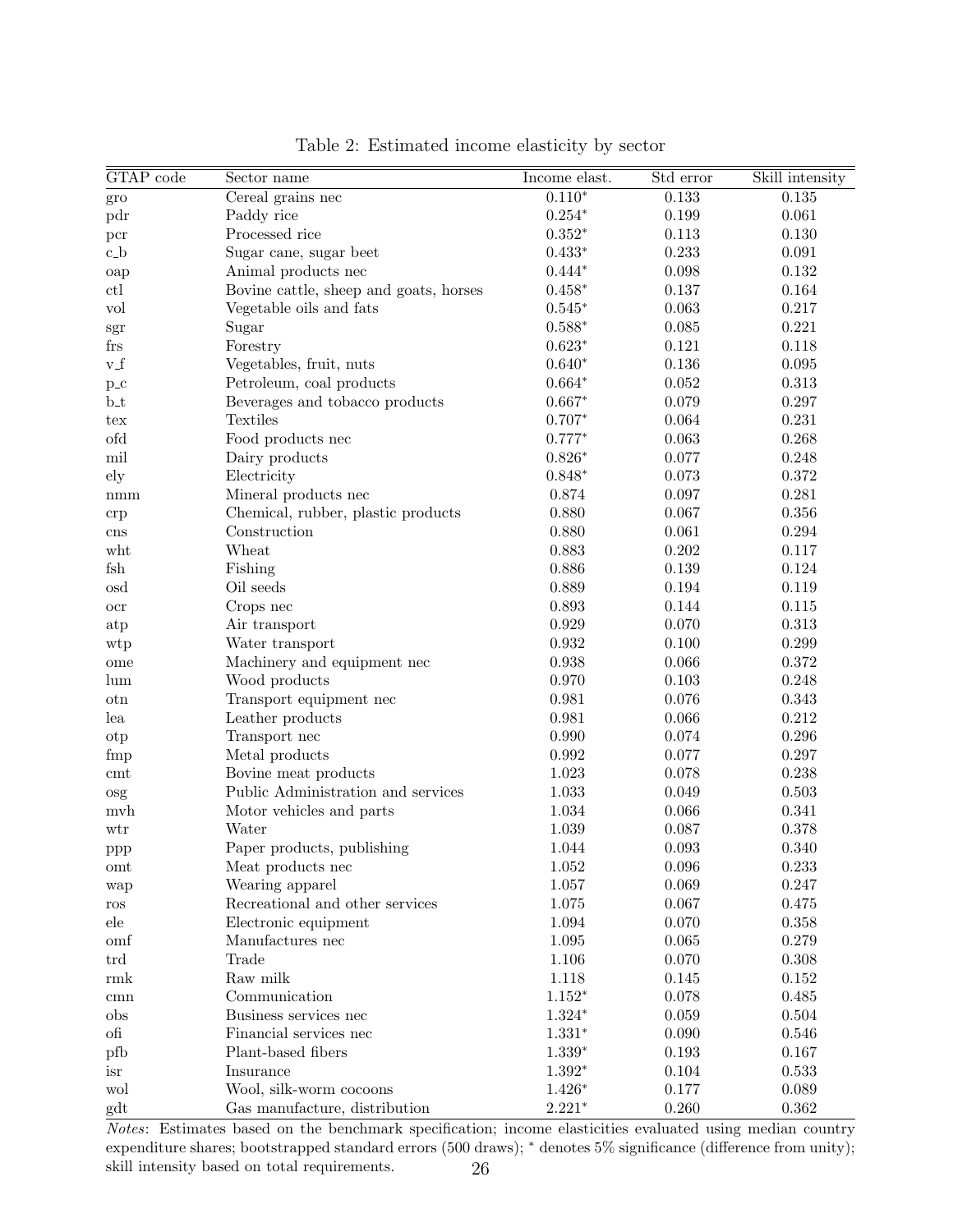The estimated  $\sigma_k$  can be used to compute income elasticities  $\hat{\eta}_{nk}$  according to Equation (26). Table 2 displays estimates from the benchmark model computed using fitted median-incomecountry expenditure shares as weights.<sup>33</sup> Estimates range from  $0.110$  for cereal grains to  $2.221$ for gas manufacture and distribution with a clear dominance of agricultural sectors at the low end and service sectors at the high end. Half of the estimates are significantly different from 1 (at 95 %). Standard errors are on average equal to 0.102 when both estimation steps are run for each bootstrap. Only accounting for errors in the second step, i.e. assuming  $\Phi_{nk}$  to be an error-free variable, yields an average standard error of 0.094. This small difference suggests that measurement errors stemming from the first step are small. A third alternative is to construct bootstrap by resampling countries but not sectors.<sup>34</sup> This method again yields very similar standard errors.

The distribution of estimated income elasticities is quite similar across specifications (see Figure 1). In particular, we find that the choice of  $\theta_k$  does not substantially affect estimates of  $\sigma_k$ . As shown in Table 1, the correlation between the estimated  $\sigma_k$  in other specifications and those of the benchmark specification is always above 85%. This is also the correlation between income elasticities among specifications since income elasticities are proportional to  $\sigma_k$ . Sectors where income elasticities vary the most across specifications are actually the smallest ones (such as wool), and weighing this correlation by final demand yields larger correlation estimates in all cases.

For robustness, our estimated income elasticities are compared with estimates based on AIDS and LES, two more standard demand systems, and are found to be well correlated (Appendix E). In addition, we propose a reduced-form approximation of our benchmark equation (Appendix B). Since the Lagrangian multiplier  $\lambda_n$  is highly negatively correlated with per capita income (in log), we can approximate income elasticities using coefficients on log per-capita income instead of the log of the Lagrangian and find similar estimates.

In the benchmark specification, we can also use our estimates of  $\sigma_k$  to examine the differences in  $\theta_k$  across sectors implied by the estimated coefficient on  $\Phi_{nk}$ . Doing so, we find a positive but not statistically significant correlation between  $\theta_k$  and  $\sigma_k$  (fourth line of Table 1).

Alternatively, we can also use the Skill- and Theta-driven Models to estimate  $\sigma_k$  and  $\theta_k$ across sectors. While we leave for Appendix A the summary statistics of the estimation of each special case, note that we find the correlation of the estimated  $\sigma_k$  with our benchmark

and 3.136 and 3.403 if controlling for them. AIC yields a larger gap between homothetic and non-homothetic preferences as it puts a smaller penalty on models with more degrees of freedom.

<sup>&</sup>lt;sup>33</sup>With CRIE preferences, the ratio of income elasticities between two sectors does not depend on the choice of the reference country.

<sup>&</sup>lt;sup>34</sup>This "block-bootstrap" approach accounts for clusters if errors are correlated across industries for each importer.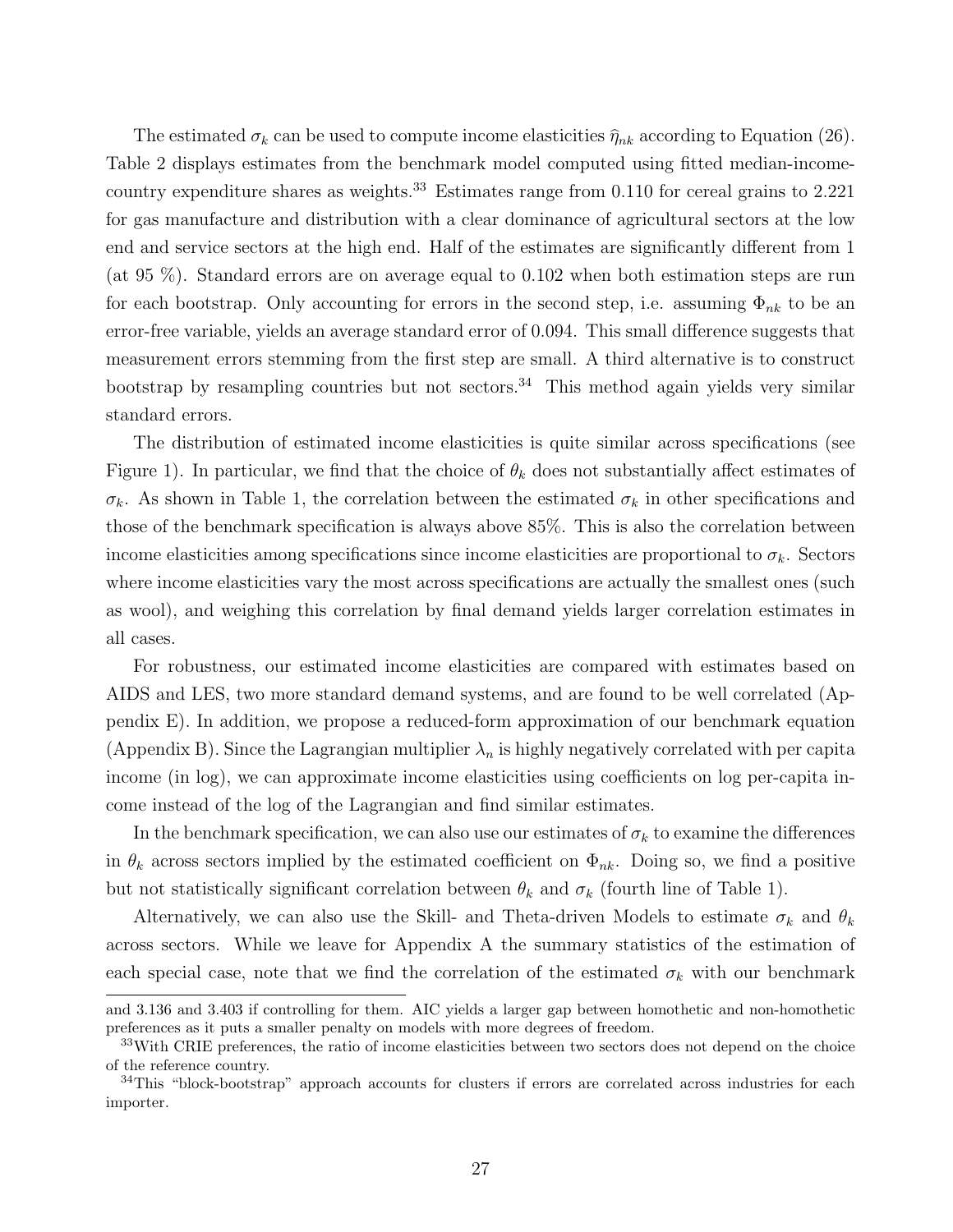estimates to be 60% for the Skill-driven Model and 61% for the Theta-driven Model. Moreover, the correlation between  $\sigma_k$  and  $\theta_k$  in the Theta-driven Model is negative at  $-0.16$  but not significant at the 10% level.

## 3.5 Correlation with factor intensities

We now investigate the relationship between income elasticities and factor intensities across sectors. Although the implications of such a relationship will be best illustrated in Section 4, we first demonstrate its significance through simple correlations. Table 3 reports correlation coefficients between skill intensity and income elasticity, or, in columns 2 and 4, the beta coefficients associated with each intensity parameter in regressions of income elasticity on several factor intensities. It displays standard errors constructed by resampling importers and sectors in all steps of the estimation: the two steps required to estimate income elasticities as well as the correlation with factor intensities.<sup>35</sup>

Our measures of factor intensity correspond to the ratio of skilled labor, capital or natural resource (including land) to total labor input. They are computed including the factor usage embedded in the intermediate sectors used in each sector's production, based on data pooled across all countries for greater precision. Appendix E shows that our results are robust to different measures of factor intensities. Table 3 reports estimates resulting from CRIE preferences, while alternative demand systems are examined in Appendix D. The correlation with skill intensity is also illustrated in Figure 2.

We find that skill intensity is positively and significantly correlated with income elasticity, natural resources intensity is weakly negatively correlated, and capital intensity exhibits a weakly positive correlation. As expected, the correlation with skill intensity diminishes if we account for trade costs and control for differences in price indexes. This can be seen by comparing column (1) versus (6) in Table 3. This correlation remains however particularly large and around 50% in most specifications.

This correlation is not driven by sectors that contribute little to final demand: it is even stronger when we weight observations by world final consumption in each industry (not shown). Part of this large correlation can be explained by the composition of consumption into services

 $35\,\text{We compare them to bootstrapped standard errors resulting from taking the }$   $\Phi$ 's as perfectly measured and find similar results: for example, the estimate in column 1 is 0.121 instead of 0.120. Alternatively, we have computed standard errors on the correlation coefficient using a feasible generalized least squares (FGLS) regression in which the bootstrapped standard errors from the NLLS estimations of income elasticities are used to construct weights (see Lewis and Linzer (2005)). These lead to standard error estimates (0.113) which are very close to both those resulting from the full bootstrapping (0.120) and to those resulting from a simple robust OLS regression of income elasticity on skill intensity (0.123). The similarity between estimates suggests that the bias caused by the use of generated variables is small.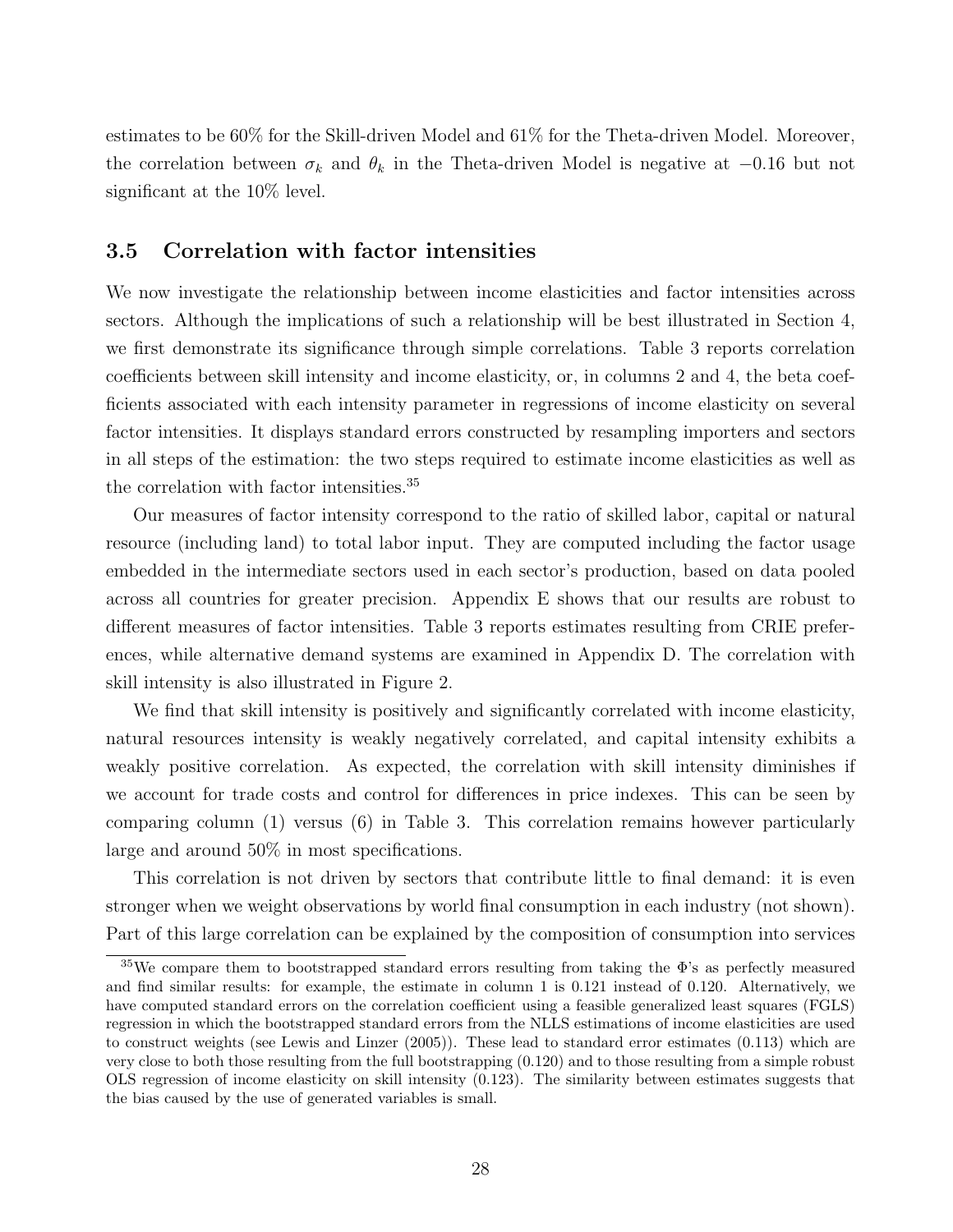| Dep. var.:      | Income elasticity       |                         |                         |                         |                         |                         |                      |                         |
|-----------------|-------------------------|-------------------------|-------------------------|-------------------------|-------------------------|-------------------------|----------------------|-------------------------|
| Specification   | Benchmark               | (2)<br>Benchmark        | (3)<br>Symmetric        | (4)<br>Symmetric        | (5)<br>$\theta = 4$     | (6)<br>$\Phi = 0$       | (7)<br>Excl.         | (8)<br>Excl.            |
|                 | (Asym TC)               | (Asym TC)               | trade costs             | trade costs             |                         |                         | services             | services                |
| Skill intensity | 0.523<br>$[0.120]^{**}$ | 0.531<br>$[0.158]^{**}$ | 0.496<br>$[0.118]^{**}$ | 0.465<br>$[0.163]^{**}$ | 0.513<br>$[0.161]^{**}$ | 0.651<br>$[0.088]^{**}$ | 0.361<br>$[0.181]$ * | 0.490<br>$[0.231]^{**}$ |
| Capital int.    |                         | 0.068<br>[0.268]        |                         | 0.062<br>[0.233]        |                         |                         |                      | $-0.385$<br>[0.356]     |
| Nat. rees. int. |                         | $-0.005$<br>[0.180]     |                         | $-0.203$<br>[0.145]     |                         |                         |                      | 0.213<br>[0.290]        |
| Obs. (sectors)  | 50                      | 50                      | 50                      | 50                      | 50                      | 50                      | 42                   | 42                      |

Table 3: Correlation between income elasticity and skill intensity

Notes: Dependent variable: income elasticity by sector evaluated at median-country income; "Nat. rces. int.": natural resources intensity; beta coefficients; bootstrap standard errors in brackets (500 draws); <sup>∗</sup> significant at  $5\%$ ; \*\* significant at 1\%.

vs. manufacturing industries, with the former being generally associated with a larger income elasticity. However, columns (7) and (8) of Table 3 show that the correlation remains high in all specifications even after excluding service industries. In that case, the correlation is significant at 5% (column 7) and 1% (column 8) depending on whether we control for capital intensity and natural resources intensity. We also test the correlation between skill intensity and income elasticity using estimates from the two special cases (Skill- and Theta-driven Models) where we impose additional constraints on the supply side. We find even stronger correlations: 65.3% for the Skill-driven Model and 71.6% for the Theta-driven Model.<sup>36</sup>

It is interesting to note that capital intensity would otherwise be positively correlated with income elasticity, as found by Reimer and Hertel (2010), but this correlation is not as large as for skill intensity (less than 10% in most specifications) and not robust to controlling for skill intensity as shown in columns (2) and (4) of Table 3.

These results imply a large correlation between per capita income and final demand in skillintensive sectors. We emphasize the demand side. One may be worried, however, that these results are driven by differences in skill endowment across countries rather than differences in per capita income. In the GTAP data, the fraction of payment to skilled labor is indeed correlated at 88% with log per capita income.<sup>37</sup> In order to check the robustness of our results with respect to differences in education, we re-estimated income elasticities for subsets of countries with smaller

<sup>36</sup>Note that the Theta-driven model assumes that there is only one factor of production. It shows however that alternative estimates of income elasticities are still correlated with observed skill intensity across sectors.

<sup>37</sup>Similarly, the correlation between average schooling years and per capita income is very high: 74.7% using data from Barro and Lee (2012 update).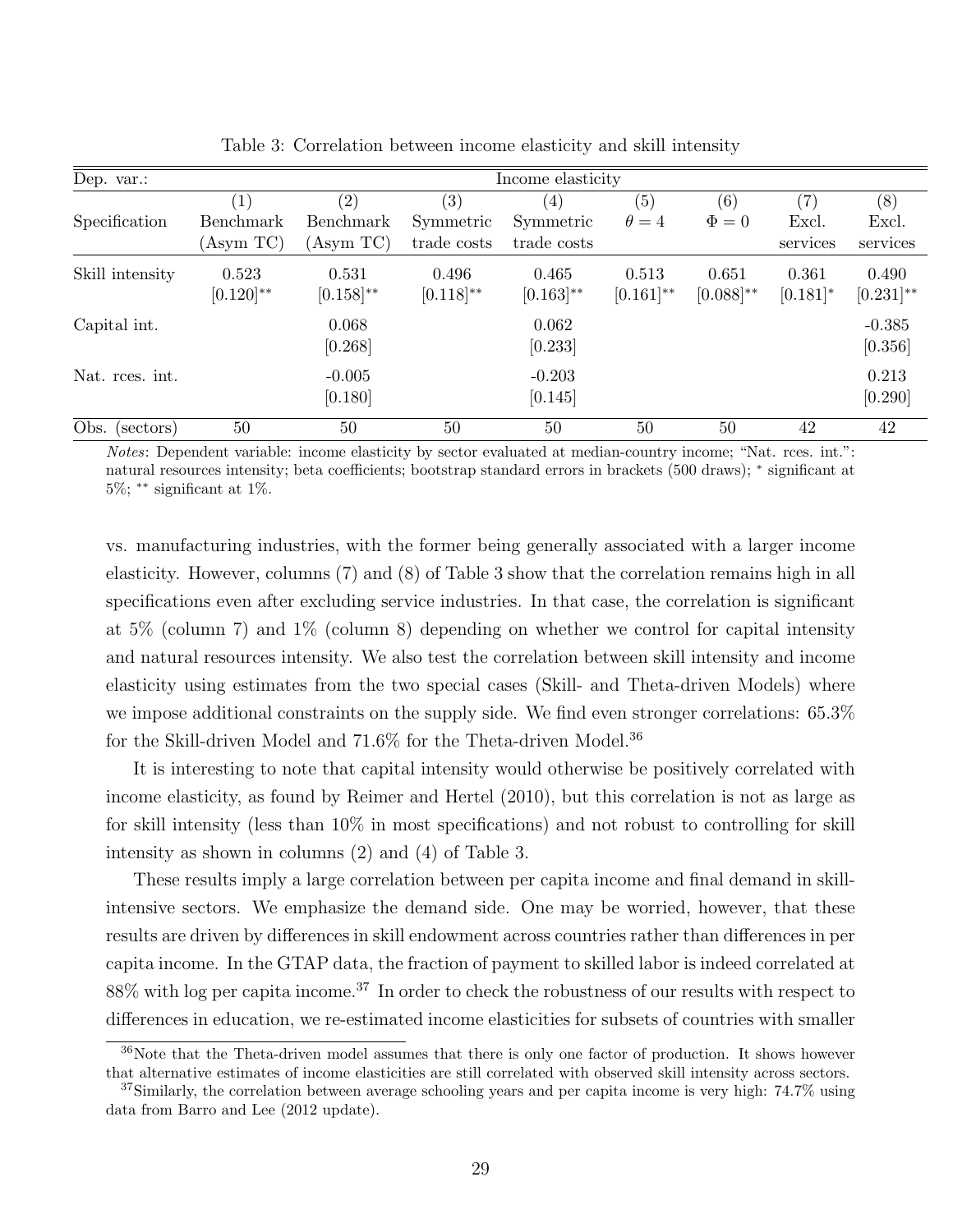

Figure 2: Income elasticity and skill intensity correlation.

variations in skilled labor endowment (and still large variations in per capita income). If we restrict the set of countries to those within the inter-quartile range in skilled-labor endowments, the correlation between estimated income elasticities and skill intensity remains very high for the main specifications (above 40%) while the correlation between per capita income and education is sensibly lower. A more extreme exercise is to select specific groups of countries where the correlation between income and education becomes zero by construction. In these cases we find again very large correlations between skill intensity and (re-estimated) income elasticity, showing that our main results are not driven by differences in education across countries.

## 4 Implications for trade puzzles

In the following section, we use our estimates to illustrate the implications of non-homothetic preferences for: i) the correlation between consumption and production, ii) the "missing trade" puzzle in factor content, iii) the volume of trade flows between rich and poor countries and iv) aggregate trade-to-GDP ratios. We investigate these topics using our benchmark specification (incorporating asymmetric trade costs) and an identical model with homothetic preferences as a point of reference. iii) and iv) are also investigated using the two special cases (Skill- and Theta-driven Models) in order to distinguish the roles of differences in factor intensities and differences in dispersions of productivity.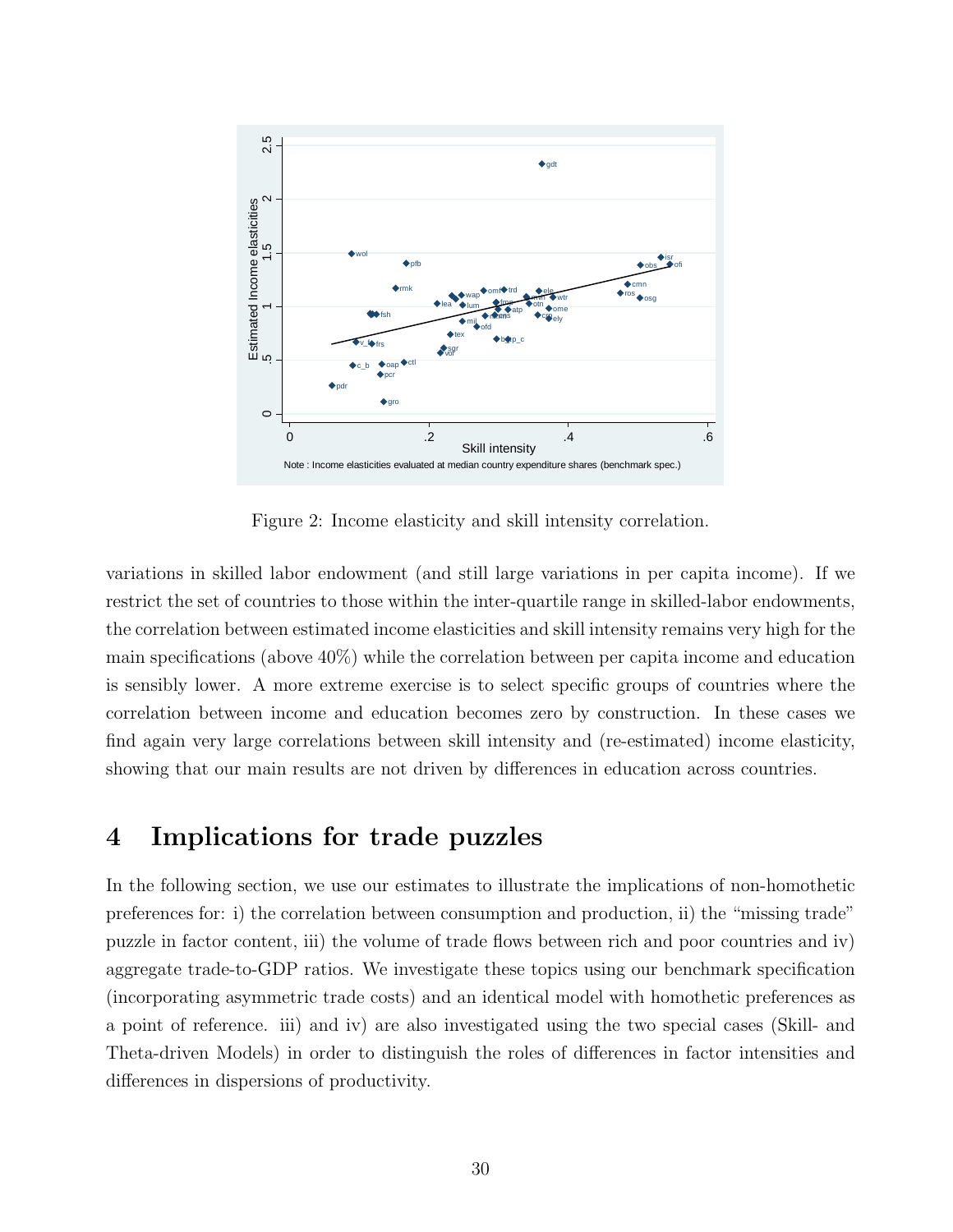### 4.1 Consumption patterns and missing trade

The correlation between skill intensity and income elasticity implies that the factor content of consumption varies systematically with income. In Figure 3, we plot per capita income (in log) against a measure of the relative skilled-labor content of consumption:

$$
\frac{\sum_{k} \beta_{Hk} \widehat{D}_{nk}}{\sum_{k} (\beta_{Lk} + \beta_{Hk}) \widehat{D}_{nk}}
$$
(30)

where  $\beta_{Hk}$  and  $\beta_{Lk}$  are defined as the skilled-labor and unskilled labor intensity of production (using average of total requirements across all countries). We define final demand by using either actual consumption or fitted consumption  $\widehat{D}_{nk}$  with different assumptions. With homothetic preferences and no trade costs, expression (30) would be the same for all countries. Trade costs (including asymmetric trade costs) already explain part of the variations in the factor content of consumption: rich countries tend to spend more on skilled-labor intensive industries, even if preferences are homothetic, because goods from these industries are relatively cheaper in these countries. However, we can see in Figure 3 that an even better fit is obtained when non-homothetic preferences are allowed on top of trade costs.



Figure 3: Skilled-labor content of consumption and per capita income

As shown in Figure 4, rich countries also tend to specialize in skill-intensive sectors. This generates a correlation between relative specializations in consumption and production, which we illustrate by looking at the relationship between  $\frac{V_{nk}}{s_n V_k}$  and  $\frac{D_{nk}}{s_n Y_k}$  in the first row of Table 4.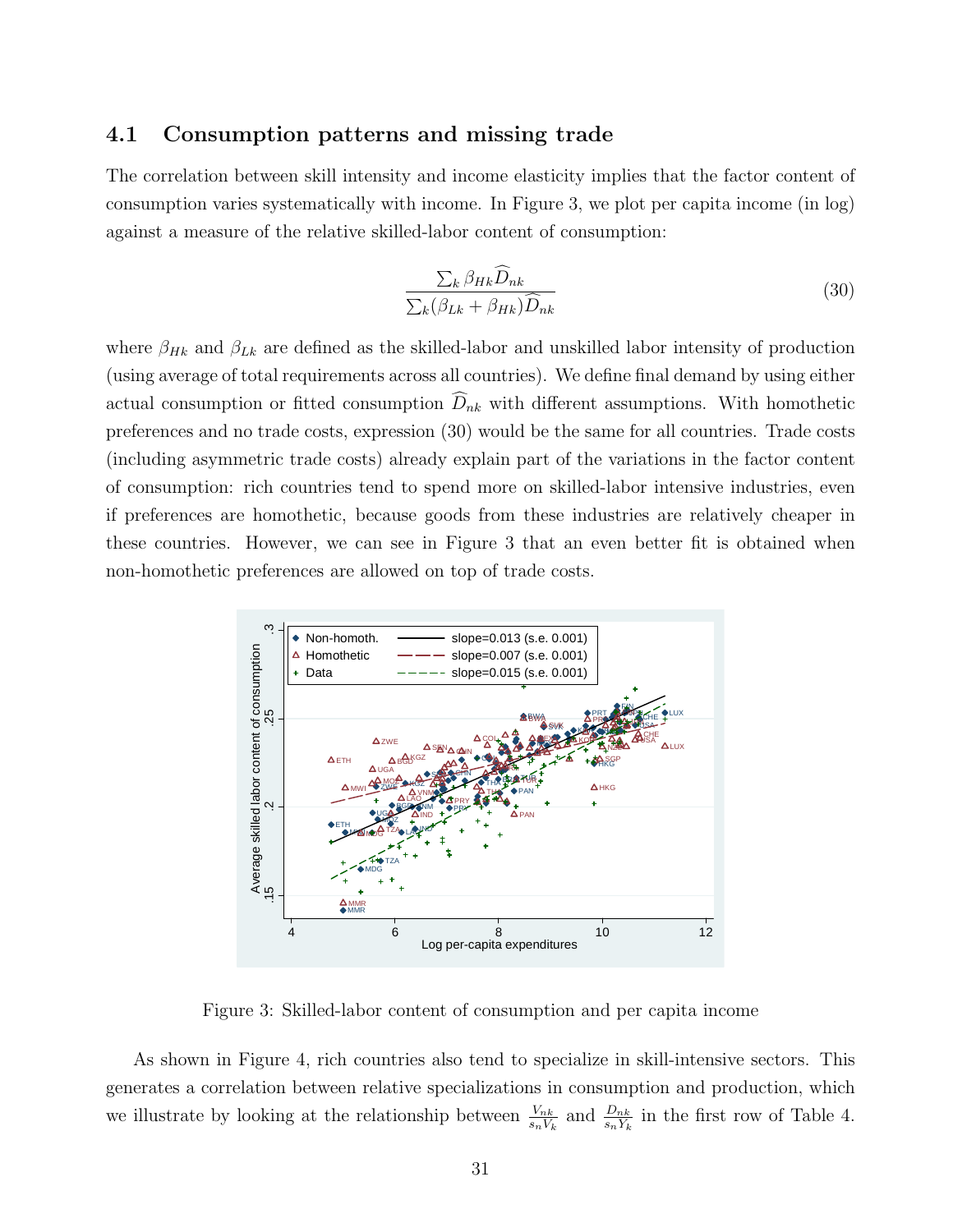

Figure 4: Skilled-labor content of production and exports against per capita income

The term  $\frac{V_{nk}}{s_n V_k}$  reflects actual value-added in sector k of country n relative to world total valueadded in sector k multiplied by country  $n$ 's share of world expenditures. The second term  $\frac{D_{nk}}{s_nY_k}$  corresponds to the relative specialization in consumption which is computed using fitted final demand  $\widehat{D}_{nk}$  from our second-stage estimates including trade costs (both symmetric and asymmetric) in columns (1) to (3) and using observed consumption  $D_{nk}$  in column (4). Note that if preferences were homothetic and if there were no trade costs, as is assumed in standard Heckscher-Ohlin models, the correlation would be null as consumption patterns would be the same across all countries and  $\frac{D_{nk}}{s_n Y_k} = 1$ . In columns (1) and (2), we find a positive correlation between consumption and production even if preferences are assumed to be homothetic. The estimated correlation across countries and industries is 34% and 37% (with and without asymmetric border effects) and significantly positive at 1%. Column (3) shows that this correlation increases to 49% if we account for both non-homothetic preferences and trade costs. This value is closer to the 62% correlation observed in the data (column 4).

#### Missing trade in factor content: slope and variance tests

A positive correlation between income elasticity and skill intensity not only generates a correlation between supply and demand, but also generates a smaller factor content trade compared to the homothetic case.

As described in Section 2.4.3, the predicted factor content of trade (PFCT) can be ex-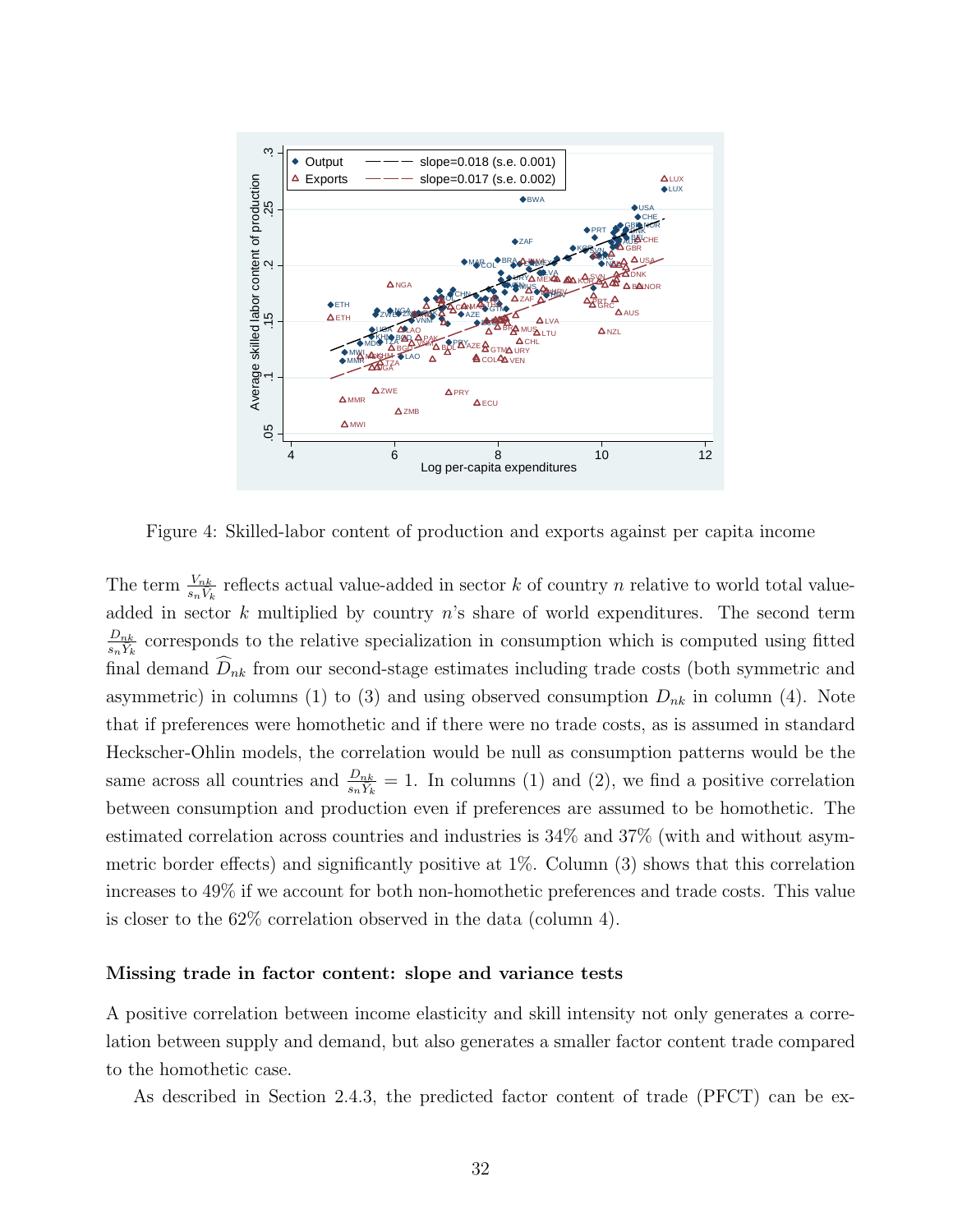|                                                                                                     | $\left(1\right)$ | (2)   | (3)         | $\left( 4\right)$ |              |
|-----------------------------------------------------------------------------------------------------|------------------|-------|-------------|-------------------|--------------|
| Preferences:                                                                                        | Homothetic       |       | Non-Homoth. | data              | Dimension    |
| Asymmetric trade costs:                                                                             | No               | Yes   | $\rm No$    |                   |              |
| 1- Correlation between supply $\frac{V_{nk}}{s_n \bar{V}_l}$<br>and demand $\frac{D_{nk}}{s_n D_k}$ | 0.365            | 0.344 | 0.485       | 0.619             | $n \times k$ |
| 2- Correlation between $F_{nf}^{HOV}$ and<br>Consumption bias $F_{nf}^{CB}$                         | 0.582            | 0.664 | 0.773       | 0.793             | $n \times f$ |
| 3- Skilled/unskilled labor only                                                                     | 0.473            | 0.383 | 0.573       | 0.648             | $n \times 2$ |
| Corrected HOV slope test:                                                                           |                  |       |             |                   |              |
| 4- Assuming common $\beta_{kf}$                                                                     | 0.708            | 0.767 | 0.887       | 1                 | n x f        |
| 5- Using global input-output matrix                                                                 | 0.476            | 0.537 | 0.680       | 1                 | $n \times f$ |
| Missing trade: $\frac{Var(F_{fn}^{meas})}{Var(F_{fn}^{pred})}$                                      |                  |       |             |                   |              |
| 6- Assuming common $\beta_{kf}$                                                                     | 0.670            | 0.747 | 0.890       | 1                 | n x f        |
| 7- Using global input-output matrix                                                                 | 0.450            | 0.452 | 0.681       | 1                 | $n \times f$ |

Table 4: Patterns of supply, demand and the factor content of trade

pressed as the difference between standard Heckscher-Ohlin-Vanek PFCT, denoted  $F_{nf}^{HOV}$ , and a consumption bias term denoted  $F_{nf}^{CB}$  (see equation 17). Assuming constant requirements coefficients  $\beta_{kf}$  across countries, we impute  $F_{nf}^{HOV}$  using production data and  $F_{nf}^{CB}$  using either fitted final demand (columns 1 to 3) or actual consumption (column 4).<sup>38</sup> This correlation between  $F_{nf}^{HOV}$  and  $F_{nf}^{CB}$  would be null if preferences were homothetic and there were no trade costs  $(F_{nf}^{CB} = 0)$ . The second row of Table 4 shows that trade costs would generate a large correlation between the factor content of consumption and production even if preferences were assumed to be homothetic (column 1). This correlation is 58% across countries and factors. This is consistent with Davis and Weinstein (2001) who also attribute an important part of the missing trade puzzle to trade costs. Accounting for asymmetric trade costs further reduces trade between rich and poor countries and generates a larger correlation between the factor content of consumption and production as shown in column (2). In column (3), we find however that allowing for non-homotheticity further increases the correlation to 77%, which is even closer to the large correlation found using observed final demand (79%).

<sup>&</sup>lt;sup>38</sup>For this correlation, as well as the slope and variance tests, all observations are scaled by  $(s_n \sum_i w_{if} V_{if})^{1/2}$ to adjust for heteroskedasticity. Note also that all variables are in value terms (e.g. wages instead of number of workers) which mitigates cross-country differences related to differences in factor prices.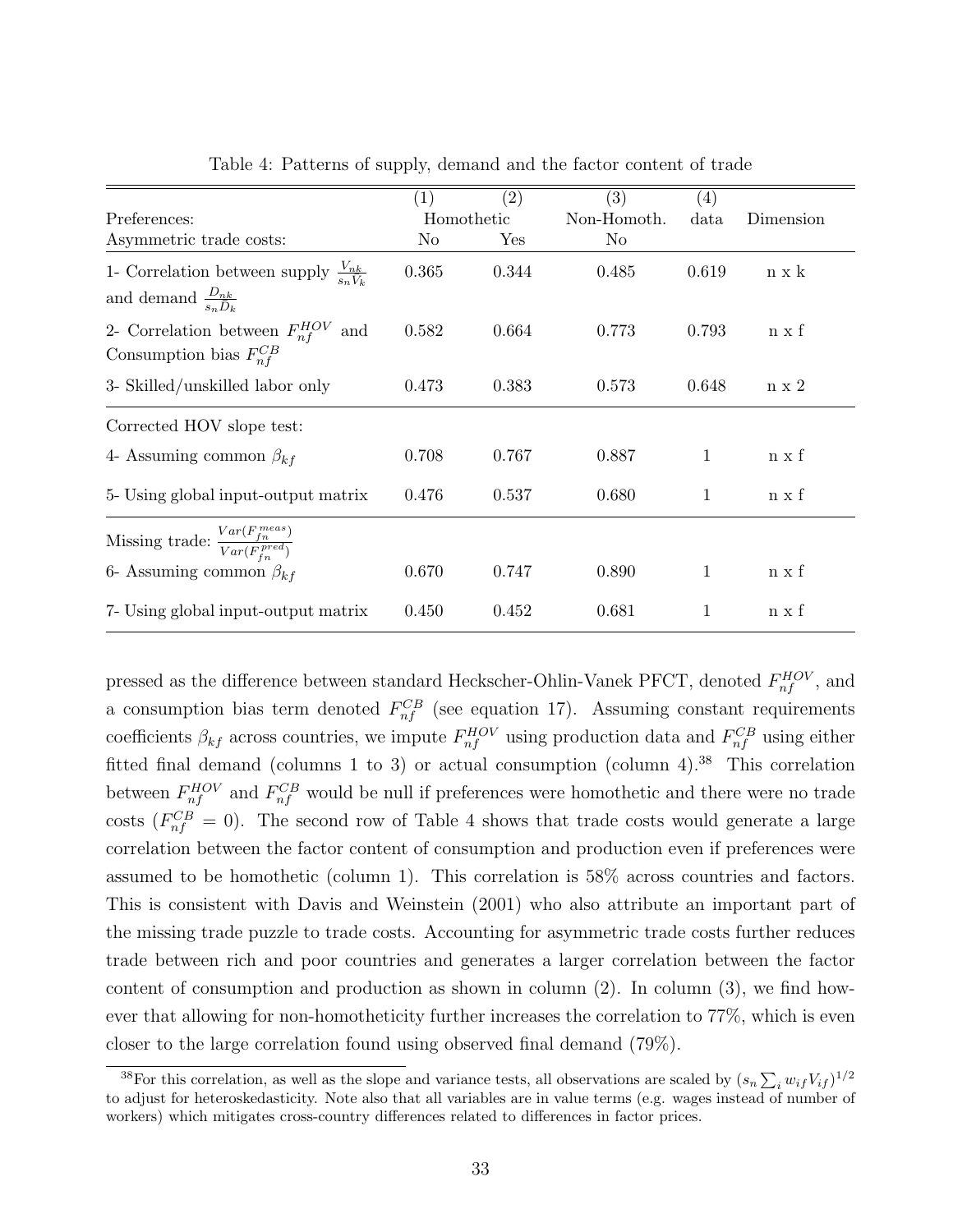These correlations have important implications for the "missing trade" puzzle. In rows 4 to 7, we examine the "slope test" and the "variance test" traditionally conducted to test the Heckscher-Ohlin-Vanek model and amended versions pioneered by Trefler (1995). The slope test is simply the coefficient of the regression of the measured factor content of trade on the predicted factor content. The variance test is the ratio of the variances of the measured and predicted factor contents of trade. The latter best reflects the "missing trade" puzzle: previous results have found small ratios (Trefler 1995). Both tests would exhibit a coefficient equal to one if the predicted and measured factor contents were equal.

We construct the predicted and measured factor contents of trade in two ways. In rows 4 and 6 of Table 4, we follow the same strategy as in row 2 by assuming constant factor requirement coefficients across countries. In rows 5 and 7, the factor content is computed by accounting for trade in intermediate goods and differences in factor requirement across countries. Following the method developed by Trefler and Zhu (2010), we construct a matrix of direct and indirect factor requirements by taking into account factors embodied in traded intermediate goods. Data on domestic and imported input requirements at the country level are provided in the GTAP database. In Appendix G, we provide additional details on the measurement of the factor content of trade as well as a generalization of the Trefler and Zhu (2010) framework in which the "consumption similarity" condition is violated by trade costs or non-homothetic preferences. In this case, the measured factor content of trade corresponds to the "actual" factor content (as defined by Trefler and Zhu 2010).

In row 4 of Table 4, assuming common input-output coefficients, we find that non-homothetic preferences push the slope coefficient from 0.708 in column (1) with homothetic preferences  $(0.767 \text{ with asymmetric trade costs})$  to 0.887 in column (3), bringing it 61% closer to unity (48% compared to asymmetric trade costs). In row 5, accounting for intermediate goods and country-specific input-output coefficients, non-homothetic preferences increase the slope coefficient from  $0.476$  in column  $(1)$   $(0.535$  with asymmetric trade costs) to  $0.680$  in column  $(3)$ . This corresponds to a 39% reduction in the gap towards a unit coefficient (31% reduction from asymmetric trade costs).

Rows 6 and 7 of Table 4 display results from the "variance test" . When we assume common input requirement coefficients, allowing for non-homotheticity improves the ratio from 0.670 in column (1) (0.747 with asymmetric trade costs in column 2) to 0.890 in column (3). This actually corresponds to a 75% decrease in the excess variance predicted by the model compared to the variance in measured factor content of trade. When we account for intermediate goods trade and country-specific requirements in inputs, the variance ratio increases from 0.450 with homothetic preferences (0.453 with asymmetric trade costs) to 0.681 with non-homothetic preferences, as shown in row 7 of Table 4. This improvement corresponds to a 60% decrease in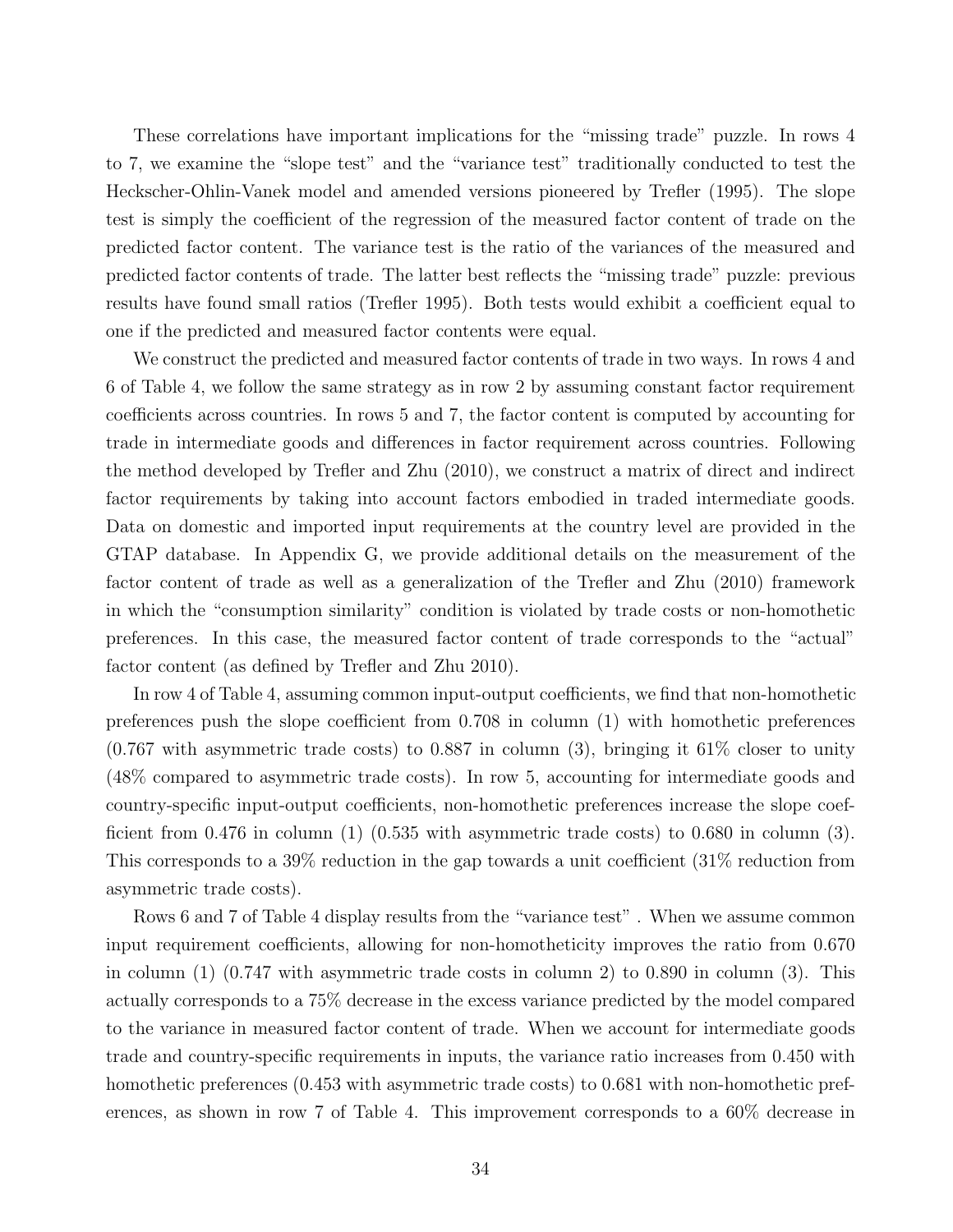the excess variance of the predicted factor content of trade relative to the measured factor content of trade. Together, results from the slope and variance tests suggest that non-homothetic preferences can explain about half of the missing trade puzzle.<sup>39</sup>

## 4.2 Trade volumes and trade partners

Results from the previous section shed light on the role of non-homothetic preferences in explaining the net factor content of trade. In particular, our results are related to the industry composition of demand and production. Given that a large fraction of trade is intra-sectoral, it is important to ask whether non-homotheticity can also play a role (quantitatively) in explaining patterns of gross trade volumes.

To examine trade volumes between countries, we use estimates from both steps of our benchmark estimation. We reconstruct trade shares using estimates from the full gravity equation with exporter-specific border effects (asymmetric trade costs). According to Equation  $(6)$ , we compute the fraction of goods k consumed in n that are purchased from i as  $\hat{\pi}_{nik} = \frac{\hat{S}_{ik}(\hat{d}_{nik}) - \theta_k}{\hat{\hat{\pi}}}$ .  $\Phi_{nk}$ We reconstruct total demand from fitted final demand  $X_{nk}$  and the fitted intermediate good demand implied by input-output linkages described in Equation (5), excluding service industries. Fitted trade flows are then assembled using:

$$
\widehat{X}_{nik} = \widehat{\pi}_{nik} \widehat{X}_{nk} \tag{31}
$$

We compare trade implied by non-homothetic and homothetic preferences.<sup>40</sup>

#### North-South trade volumes

Can non-homothetic preferences explain why the volumes of North-South trade in comparison to North-North trade are small?<sup>41</sup> As argued in Section 2.4.1, non-homotheticity can potentially explain differences in import penetration across markets depending on the importer's income and the exporter's structure of comparative advantage. Since income elasticity is correlated with skill intensity, richer countries tend to consume relatively more skill-intensive goods, as

 $39$ For illustrations on the missing trade puzzle, we chose to include service industries as in most of the literature including Trefler (1995), Davis and Weinstein (2001) and Trefler and Zhu (2010). If we exclude services, our results are slightly weakened but still exhibit a strong role for non-homothetic preferences.

 $^{40}$ For both cases (non-homothetic and homothetic preferences), the fitted trade shares allow for asymmetric trade costs as in Waugh (2010) to distinguish their effect from those implied by non-homothetic preferences. In this subsection, we exclude services as most papers in the literature (including Fieler 2011) to avoid concerns about mismeasurement of bilateral trade flows in service industries. Note, also, that we do not impose trade balance in our estimation. The ratio of trade deficit to GDP implied by the fitted trade flows is however highly correlated across countries with the ratio found in the data.

 $^{41}$ See Fieler (2011), Waugh (2010) among others.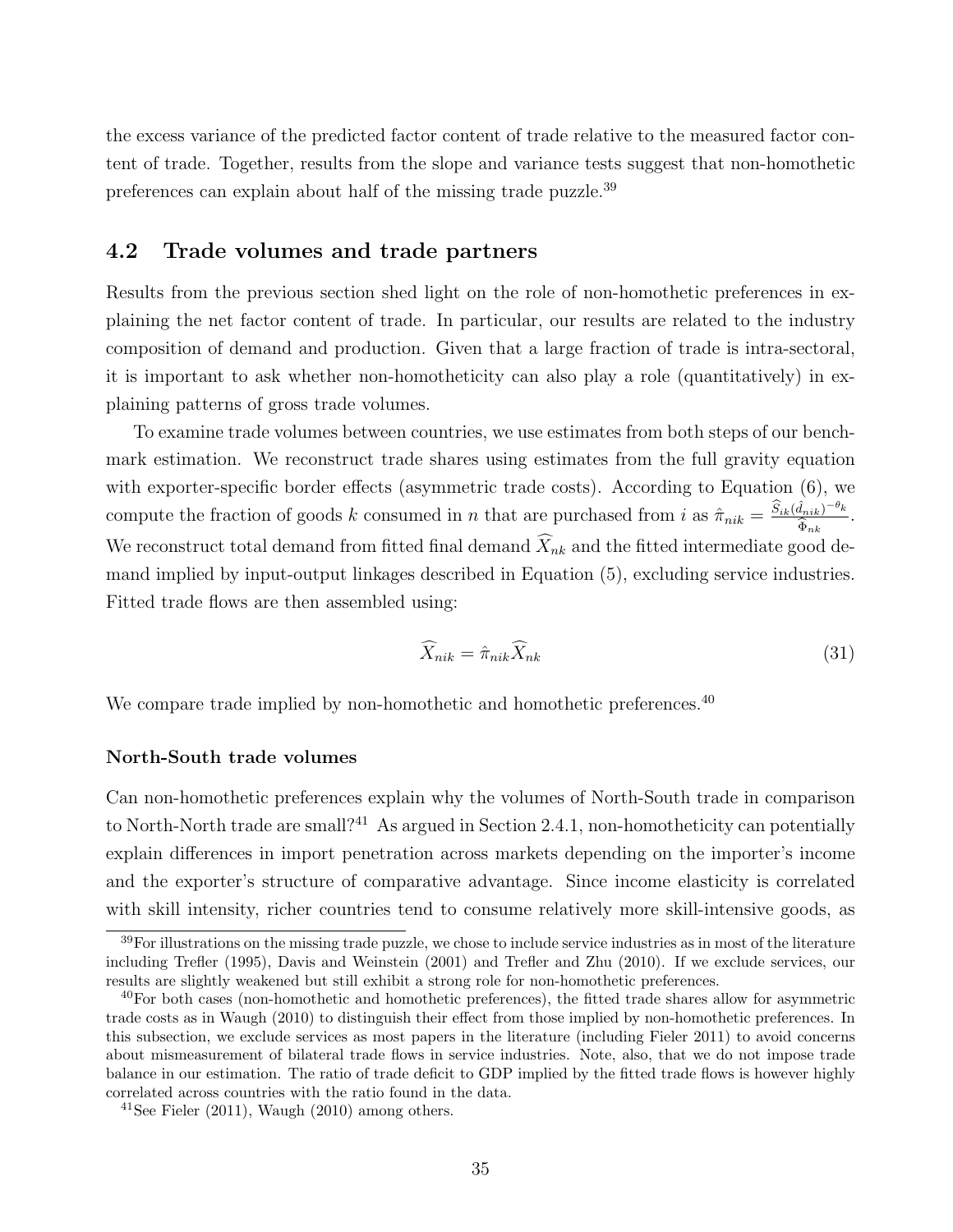

Figure 5: Share of imports by rich partners across sectors depending on skill intensity



Figure 6: Share of trade with rich partners across countries (imports and exports)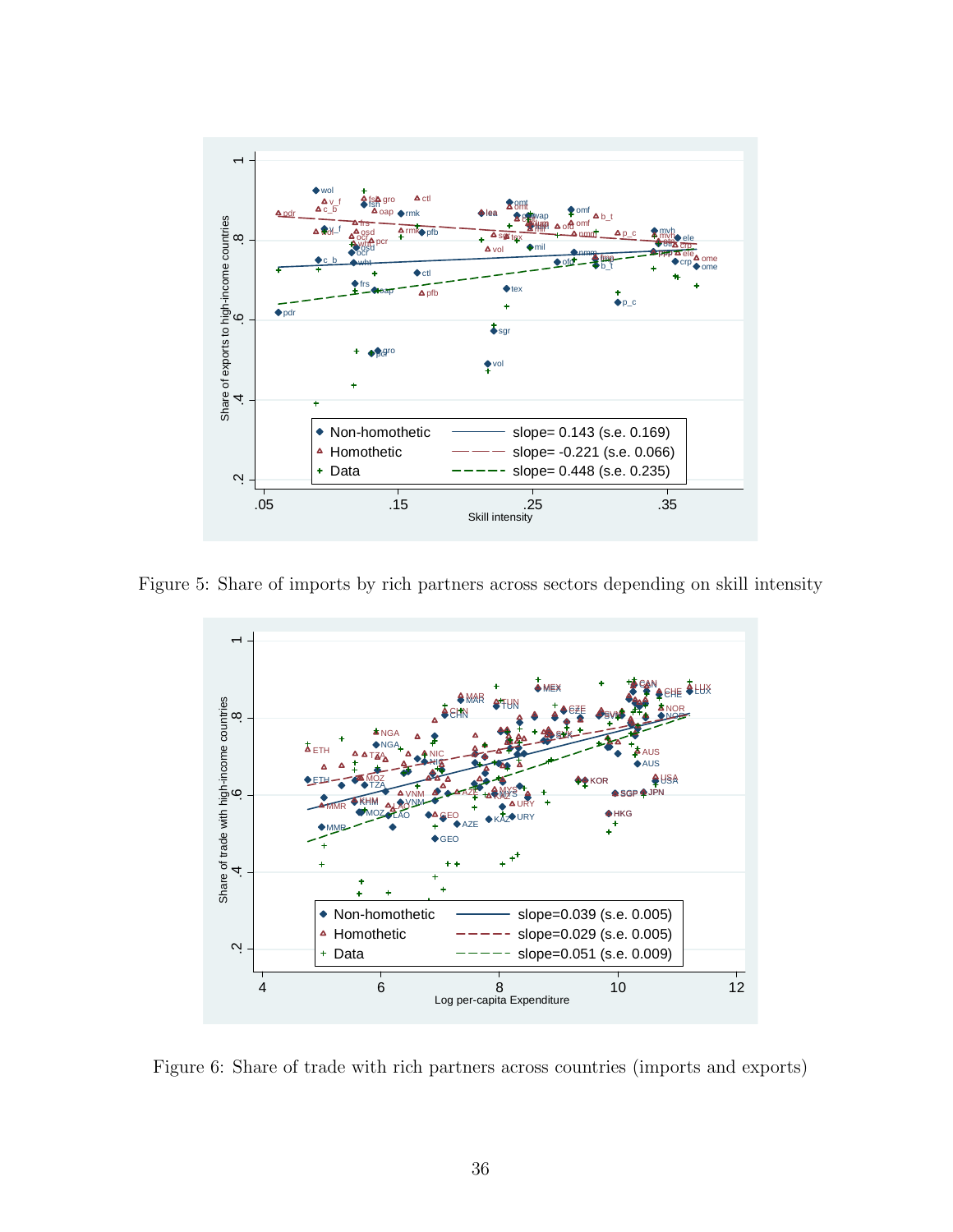shown in Figure 3. We find a similar result for the patterns of imports: high-income countries tend to import relatively more skill-intensive goods, especially compared to the case with homothetic preferences. Figure 5 shows that rich countries tend to be the main destination for the international trade of skill-intensive goods even if they have a comparative advantage at producing these goods. This implies that the demand channel offsets the effect of competition.

Figure 6 plots each country's share of trade with high-income partners (defined as having annual per capita income above  $$10K$ ). As we can see, homothetic preferences with trade costs can already generate a positive correlation with per-capita income since richer countries tend to be relatively close to each other and therefore more likely to trade together. As expected, however, non-homothetic preferences further magnify this correlation and improve the fit with the data (slope coefficient of 0.039 for non-homothetic preferences compared to 0.029 for homothetic preferences and 0.051 in the data). In particular, we can observe substantial differences in predicted shares for the poorest countries. For the lowest-income countries, predicted trade shares with rich countries are 10% lower with non-homothetic preferences than with homothetic preferences.



Figure 7: Share of trade with rich partners: Skill-driven vs. Theta-driven Models

While we find a significant role for non-homothetic preferences in determining trade patterns, the above estimates are based on our benchmark model which, by allowing for any pattern of comparative advantage, is very flexible on the supply side. To further pinpoint the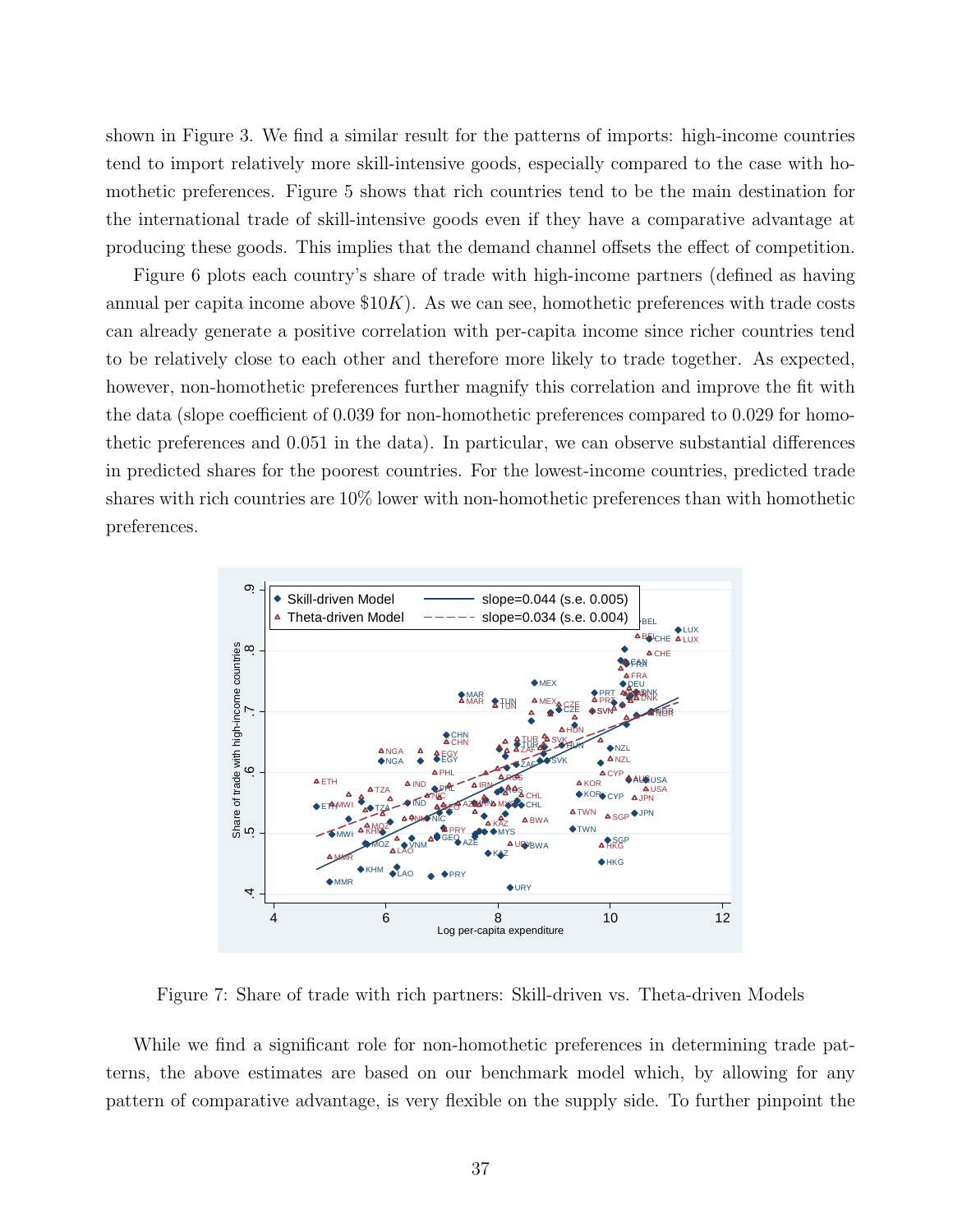role of the skill-intensity-to-income-elasticity correlation, we compare fitted trade flows from the Skill-driven and Theta-driven Models. Figure 7 shows that the Skill-driven Model generates a stronger relationship between per capita income and the share of trade with rich countries than the Theta-driven Model (with a slope coefficient of 0.044 compared to 0.034 for the latter). These results indicate that non-homotheticity on the demand side interacts more with patterns of comparative advantage stemming from differences in skilled vs. unskilled labor rather than from differences in the dispersion coefficients  $\theta_k$ .

### The home bias puzzle

Similarly, we use our estimates from the first and second stage regressions to construct fitted trade-to-GDP ratios and plot them against per capita income (in log) in Figure 8. As the model allows for asymmetric trade costs which decrease with income as in Waugh (2010), it already predicts an increasing relationship with homothetic preferences.<sup>42</sup> Despite this, the relationship between income and openness to trade is even stronger when allowing for non-homotheticity. In this case, fitted trade flows well replicate the relationship found in the data. In particular, the trade-to-GDP ratio is smaller for low-income countries when we allow for non-homotheticity in preferences. Interestingly, this ratio is larger for rich countries.



Figure 8: Openness across countries (Export/Output + Imports/Absorption)/2

 $42$ The relationship would otherwise be flat or negative without allowing for exporter-specific border effects.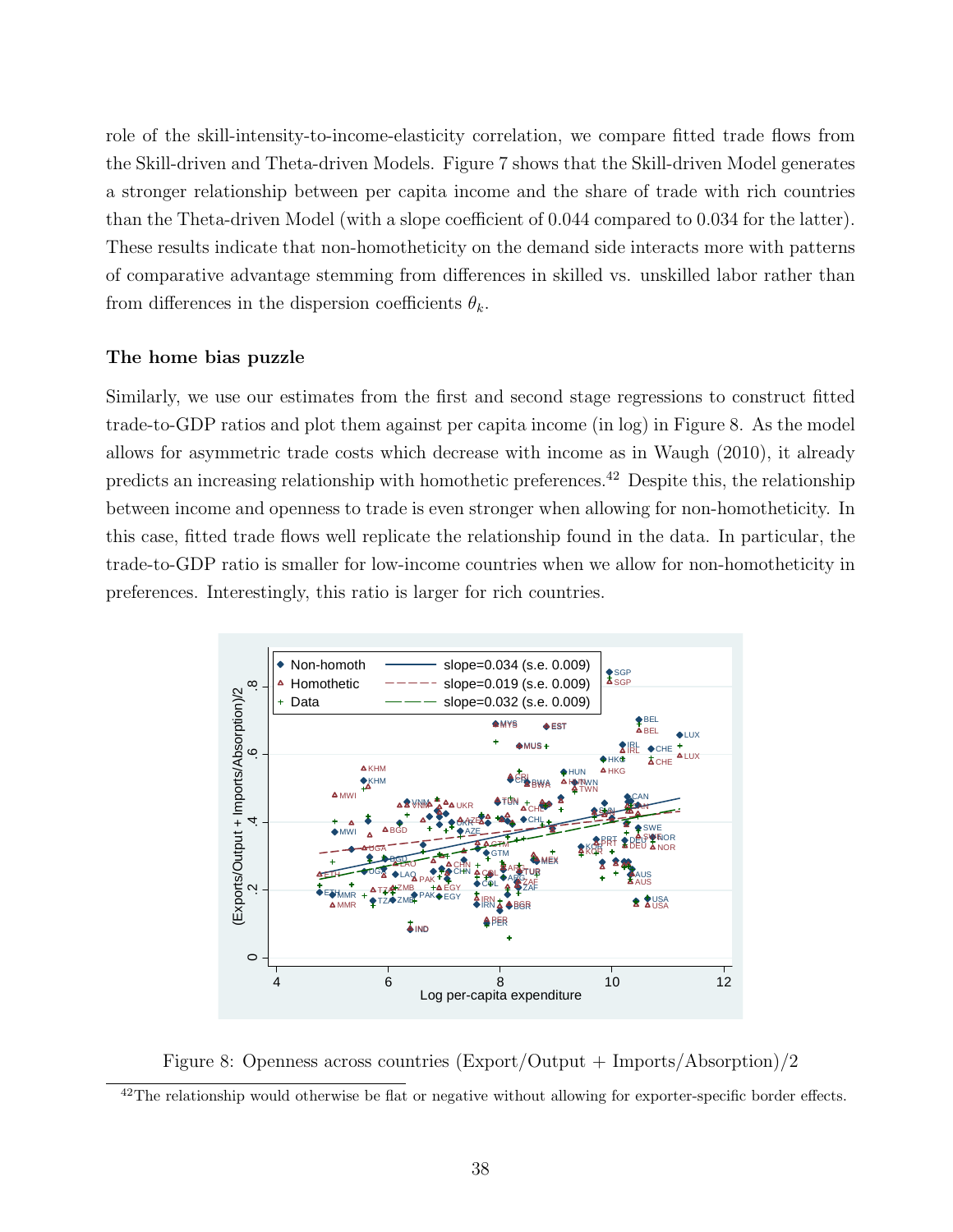In Section 2.4.2, we argue that at least two mechanisms might explain the impact of nonhomotheticity on openness to trade. To examine them, we follow the decomposition proposed in Equation (16). Figure 9 plots the first and second term of expression (16) as a function of log per capita income. Each term relates to the difference in the domestic share of trade between non-homothetic and homothetic fitted trade flows. The first term illustrates the "covariance" channel: an increase in covariance between consumption patterns and comparative advantage when preferences are non-homothetic. As expected, it is positive on average and for more than half of the countries. It is also strongest for countries at both ends of the income distribution; those are the countries for which consumption patterns are most dissimilar to other countries. The second term indicates that income-elastic goods are systematically more traded, which induces richer countries to have higher openness ratios.<sup>43</sup> Figure 9 shows that this channel can better explain why poorer countries tend to have smaller trade-to-GDP ratios.



Figure 9: Decomposition of differences in openness

Can the Theta-driven Model based on Fieler (2011) better explain the trade-to-GDP ratios across countries? Interestingly, we find that the Skill-driven and Theta-driven Models yield very similar predictions. Both models (with symmetric trade costs) yield similar average levels of trade-to-GDP ratios with a flat or downward slopping relationship between per capita income and trade-to-GDP ratios. Allowing for asymmetric trade costs also does not favor one model against the other, showing that both mechanisms have similar explanatory powers.

<sup>&</sup>lt;sup>43</sup>As shown in Appendix A, this relationship is better explained by the correlation of income elasticity with the elasticity of trade costs to distance than with  $\theta_k$  across sectors.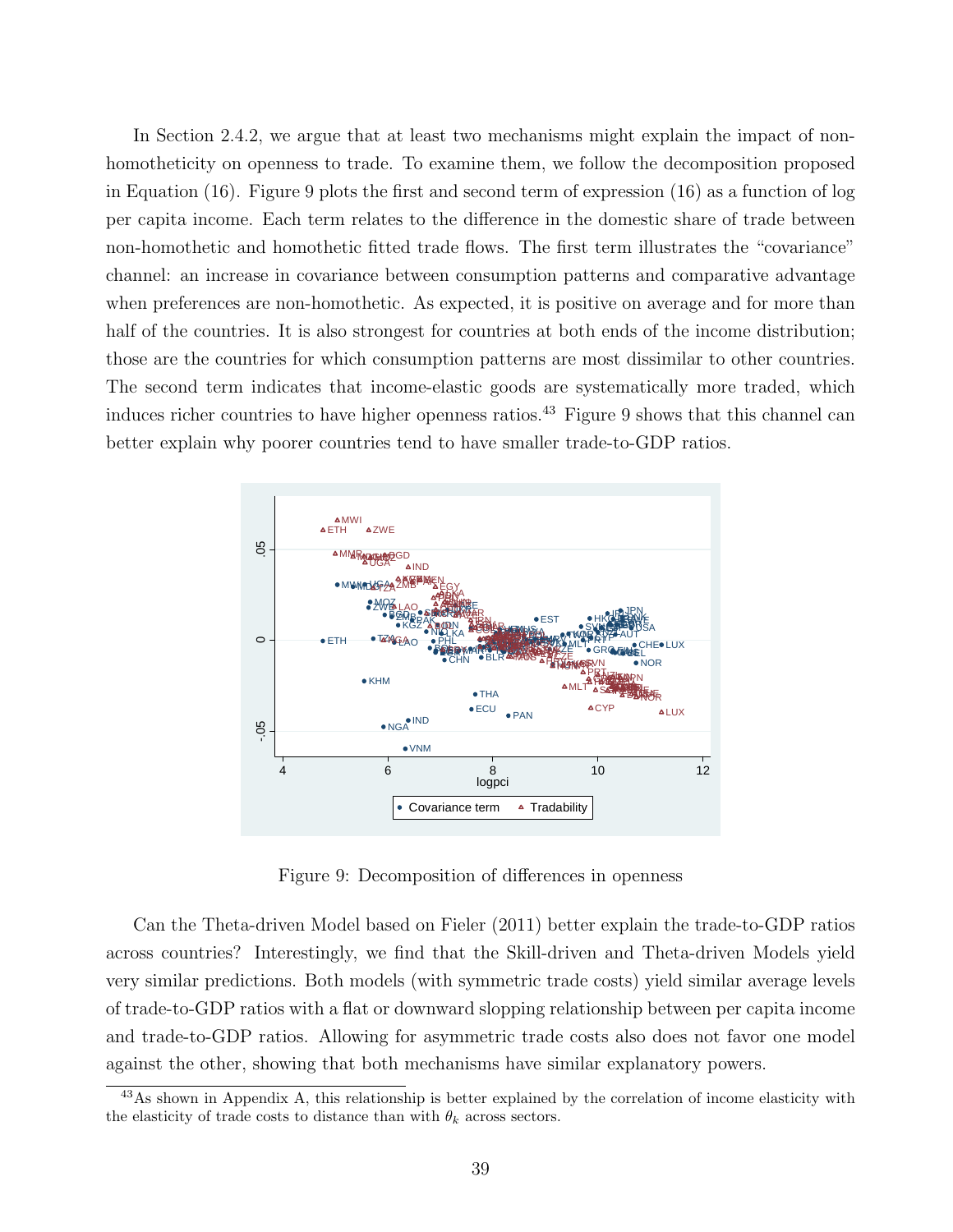## 5 Summary and conclusions

We begin with the assertion that a large proportion of both theoretical and empirical research on international trade focuses on the production side of general equilibrium. The purpose of this paper is then to demonstrate that an examination of the role of demand can contribute to explaining a number of persistent puzzles long debated by trade economists. In particular, we are interested in the systematic relationship between certain characteristics of demand and characteristics of goods and services in production.

Our first task is to develop and estimate a model in which preferences are assumed to be identical across countries but non-homothetic. It allows goods to differ in their income elasticity of demand and expenditure shares to be related to per-capita income. Both economically and statistically, we find large deviations of income elasticity estimates from the unitary values implied by homothetic preferences. The next step is to relate these income elasticities of demand to factor intensities of goods in production. Here we find a strong, positive correlation (higher than 45 percent) between a good's income elasticity of demand and its skilled-labor intensity in production. The correlation is robust to the inclusion of trade costs and a number of other factors.

We then investigate the implications of non-homothetic preferences and their relationship to factor intensities. Our first results assess their contribution to the "missing trade" puzzle. We find that they can reduce the overpredicted variance in the factor content of trade by more than half. This result is driven by a supply-demand correlation which is absent under homothetic preferences: countries tend to specialize in the consumption of the same goods that they are specialized in producing.

Another set of results relate to trade patterns and the selection of trading partners. Our findings imply that high-income countries have a comparative advantage in high-income-elasticity goods and services, because these are skilled-labor intensive and because the high-income countries are skilled-labor abundant. This suggests that countries should be more likely to trade with countries of similar income level and we verify that this is the case. While this mechanism also predicts lower levels of trade-to-GDP ratios, we find its explanatory power to be smaller than another channel through which non-homotheticity affects openness to trade: the fact that income elastic goods are systematically more tradable. Results show that the two channels together are capable of closely replicating the positive relationship between per capita income and openness found in the data.

While the correlation between skill intensity and income elasticity affects trade patterns and trade volumes, we would like to point out that it may also have important implications for the skill premium (skilled worker wages relative to unskilled worker wages). In particular, it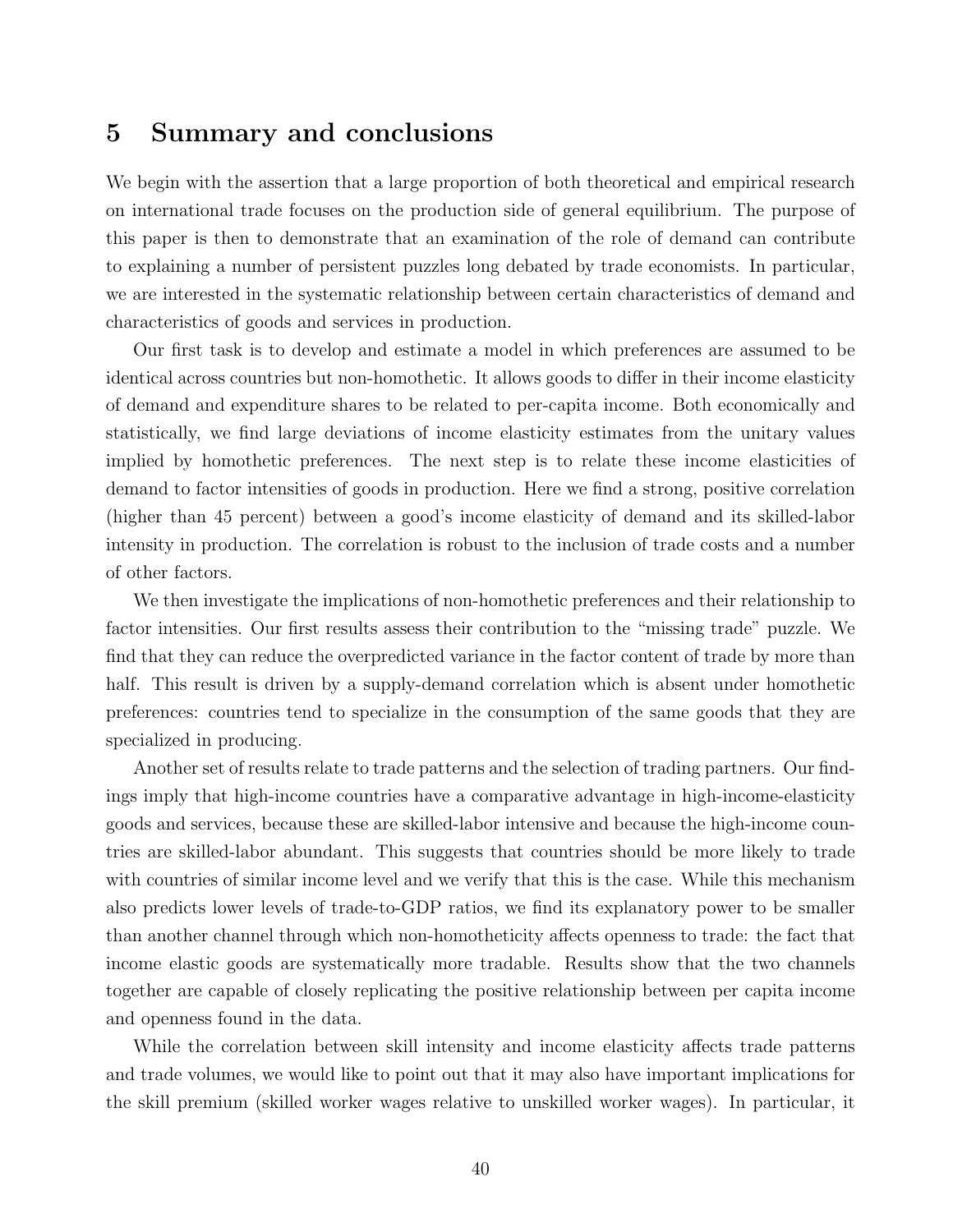can generate a positive effect of total factor productivity (TFP) growth on this premium. The intuition is simple. As productivity increases, people become richer and they consume more goods from income-elastic industries which are, as we show, more intensive in skilled labor. This increases the demand for skilled labor relative to unskilled labor and thus increases the relative wage of skilled workers. In the working paper version of this article (Caron et al., 2012), we used our model and estimated parameters to simulate productivity (TFP) growth and found a large effect on the skill premium, which lead us to believe that the demand-side could potentially play an important role.<sup>44</sup>

Finally, non-homothetic preferences may also influence the direction of technological change. If income-elastic goods tend to be consumed and produced in countries that are abundant in skilled labor, the production of these goods should be associated with a larger demand for technologies compatible with skilled labor. This mechanism could partially explain the positive correlation between skill intensity and income elasticity documented in this paper.

## References

- Anderson, James E. and Eric van Wincoop, "Gravity with Gravitas: A Solution to the Border Puzzle," American Economic Review, 2003, 93(1), 170–192.
- Athey, Susan, "Monotone Comparative Statics Under Uncertainty," The Quarterly Journal of Economics, 2002, 117 (1), 187–223.
- Bergstrand, Jeffrey, "The Heckscher-Ohlin-Samuelson Model, the Linder Hypothesis and the Determinants of Bilateral Intra-industry Trade," *Economic Journal*, 1990,  $100(403)$ .
- Bernasconi, Claudia, "Income Similarity and Bilateral Trade Flows," 2011. University of Zurich working paper.
- Caliendo, Lorenzo and Fernando Parro, "Estimates of the Trade and Welfare Effects of NAFTA," November 2012. NBER Working Papers 18508.
- Caron, Justin, Thibault Fally, and James R. Markusen, "Skill Premium and Trade Puzzles: a Solution Linking Production and Preferences," June 2012. NBER Working Papers 18131.
- Cassing, James and Shuichiro Nishioka, "Nonhomothetic Tastes and Missing Trade in Factor Services," 2009. Working paper.
- Chaney, Thomas, "Distorted Gravity: The Intensive and Extensive Margins of International Trade,," American Economic Review, 2008, 98(4), 1707–21.

<sup>&</sup>lt;sup>44</sup>The argument is not limited to the reallocation of consumption across industries: within-industry heterogeneity in product quality and income elasticity can play a similar role if the production of higher-quality products is more intensive in skilled labor.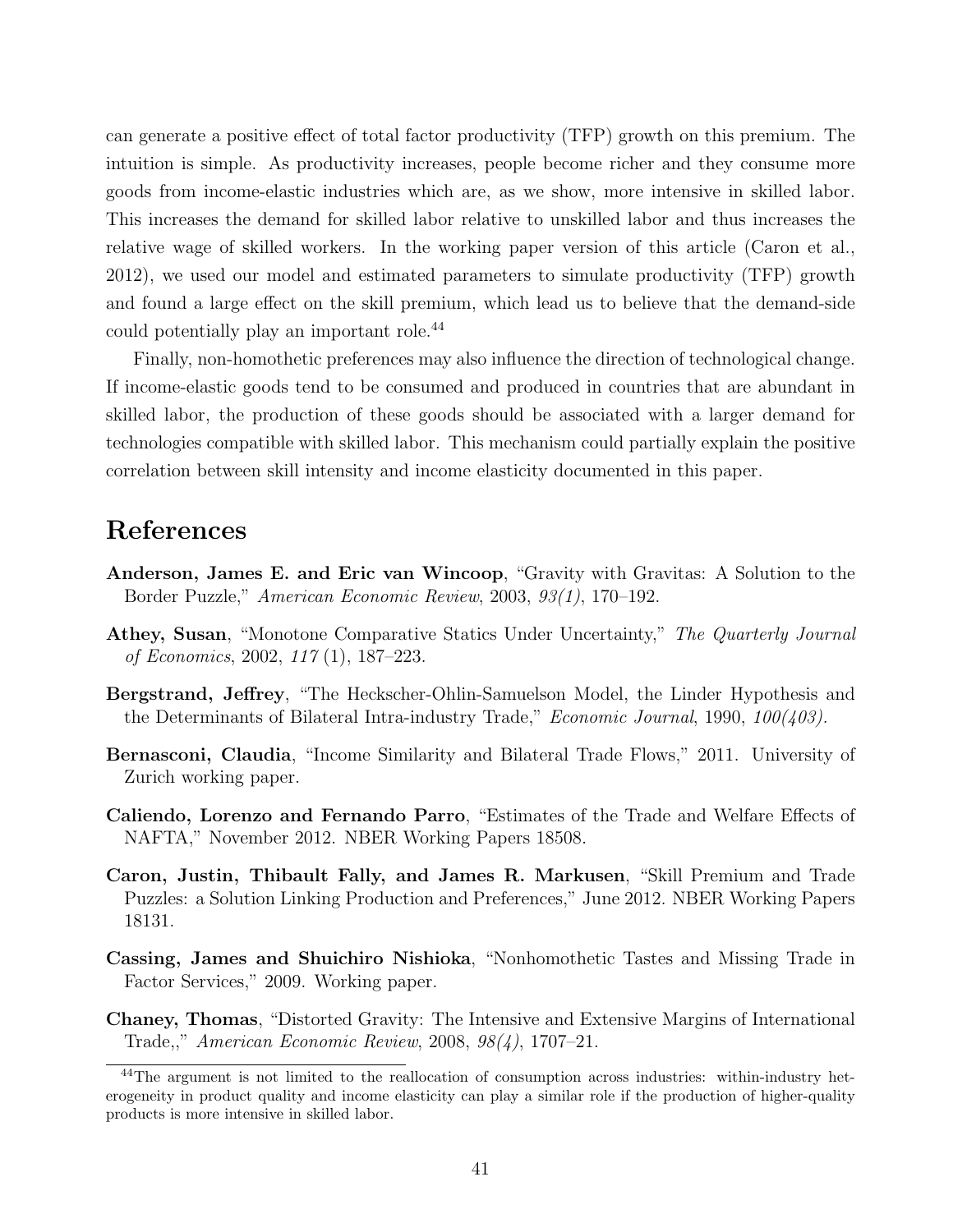- Costinot, Arnaud, "An Elementary Theory of Comparative Advantage," Econometrica, 2009, 77 (4), 1165–1192.
- , Dave Donaldson, and Ivana Komunjer, "What Goods Do Countries Trade? A Quantitative Exploration of Ricardo's Ideas," Review of Economics Studies, 2012, 79 (2), 581–608.
- Davis, Donald R. and David E. Weinstein, "An Account of Global Factor Trade," American Economic Review, 2001, 91, 1423–1453.
- de Sousa, Jose, "The currency union effect on trade is decreasing over time," *Economics* Letters, 2012, 117 (3), 917–920.
- Deaton, Angus and John Muellbauer, "Economics and Consumer Behavior," Cambridge University Press, 1980.
- Donaldson, Dave, "Railroads of the Raj: Estimating the Impact of Transportation Infrastructure," forthcoming.
- Eaton, Jonathan and Samuel Kortum, "Technology, Geography, and Trade," Economet $rica, 2002, 79(5), 1453-1498.$
- $, \ldots$ , and Francis Kramarz, "An Anatomy of International Trade: Evidence From French Firms," Econometrica, 2011, 79(5), 1453–1498.
- Fajgelbaum, Pablo, Gene M. Grossman, and Elhanan Helpman, "Income Distribution, Product Quality, and International Trade," Journal of Political Economy, 2011, 119 (4), 721 – 765.
- Fally, Thibault, "Structural Gravity and Fixed Effects," 2012. University of Colorado Mimeo.
- , Rodrigo Paillacar, and Cristina Terra, "Economic geography and wages in Brazil: Evidence from micro-data," Journal of Development Economics, 2010, 91(1), 155–168.
- Fieler, Ana Cecilia, "Non-Homotheticity and Bilateral Trade: Evidence and a Quantitative Explanation," *Econometrica*, 2011,  $79(4)$ , 1069–1101.
- Hallak, Juan Carlos, "Product quality and the direction of trade," Journal of International Economics, January 2006, 68 (1), 238–265.
- $-$ , "A Product-Quality View of the Linder Hypothesis," The Review of Economics and Statistics, 2010, 92 (3), 453–466.
- and Peter K. Schott, "Estimating Cross-Country Differences in Product Quality," The Quarterly Journal of Economics, 2011, 126 (1), 417–474.
- Hanoch, Giora, "Production and Demand Models with Direct or Indirect Implicit Additivity," Econometrica, 1975, 43(3), 395–419.
- Head, Keith and Thierry Mayer, "Regional wage and employment responses to market potential in the EU," Regional Science and Urban Economics, 2006, 36 (5), 573–594.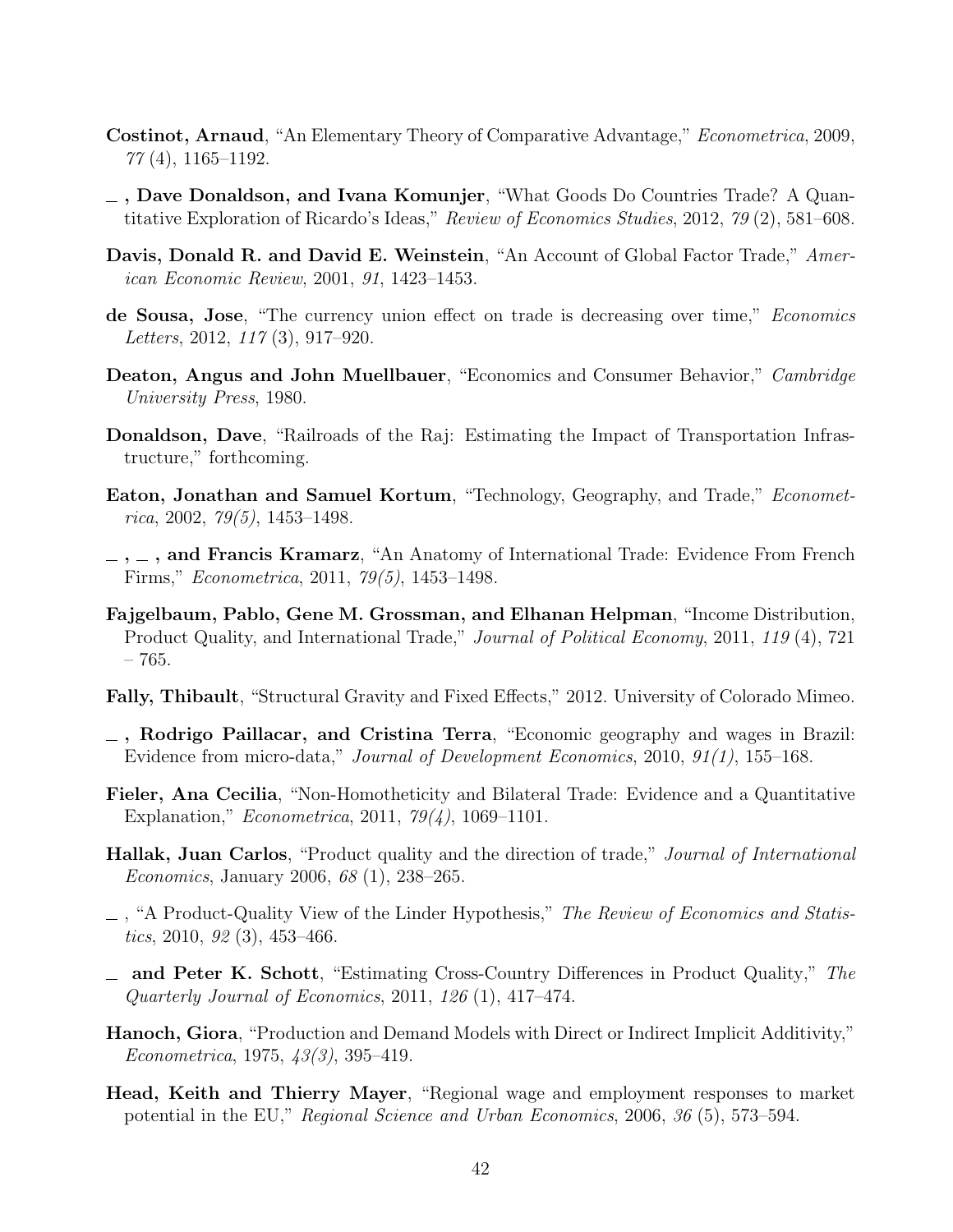- Hung-po, Sehun Kim Chao and Alan S. Manne, "Computation of Equilibria for Nonlinear Economies: Two Experimental Model," Journal of Policy Modeling, 1982, 4(1), 23–43.
- **Hunter, Linda**, "The Contribution of Non-homothetic Preferences to Trade," *Journal of* International Economics, 1991, 30, 345–358.
- $\equiv$  and James R. Markusen, Per-Capita Income as a Determinant of Trade, Cambridge: MIT Press,
- Khandelwal, Amit, "The Long and Short (of) Quality Ladders," Review of Economic Studies, 2010, 77 (4), 1450–1476.
- Lewis, Jeffrey B. and Drew A. Linzer, "Estimating Regression Models in which the Dependent Variable is based on Estimates," Political Analysis, 2005, 13(4), 345–364.
- Linder, Staffan B., An Essay on Trade and Transformation, Stockholm: Almqvist and Wiksell, 1961.
- Markusen, James R., "Explaining the Volume of Trade: An Eclectic Approach," American Economic Review, 1986, 76, 1002–1011.
- $\Box$ , "Putting per-capita income back into trade theory," *Journal of International Economics*, 2013, 90 (2), 255–265.
- Martinez-Zarzoso, Inmaculada and Sebastian Vollmer, "Bilateral Trade Flows and Income-Distribution Similarity," 2011. BE Working Papers on International Economics and Finance.
- Matsuyama, Kiminori, "A Ricardian Model with a Continuum of Goods under Non-Homothetic Preferences: Demand Complementarities, Income Distribution, and North-South Trade," Journal of Political Economy, 2000, 108, 1093–2000.
- Mayer, Thierry and Soledad Zignago, "Notes on CEPII's distances measures: The GeoDist database," Working Papers 2011-25, CEPII research center Dec 2011.
- Narayanan, Badri G. and Terrie L. Walmsley, "Global Trade, Assistance, and Production: The GTAP 7 Data Base," 2008. Center for Global Trade Analysis, Purdue University.
- Pagan, Adrian, "Econometric Issues in the Analysis of Regressions with Generated Regressors," International Economic Review, February 1984, 25 (1), 221–47.
- Redding, Stefan James. and Anthony J. Venables, "Economic geography and international inequality," *Journal of International Economics*, 2004,  $62(1)$ , 53–82.
- Reimer, Jeffery J. and Thomas W. Hertel, "Nonhomothetic Preferences and International Trade," Review of International Economics, 2010, 18, 408–425.
- Simonovska, Ina, "Income Differences and Prices of Tradeables," 2010. NBER Working Paper No. 16233.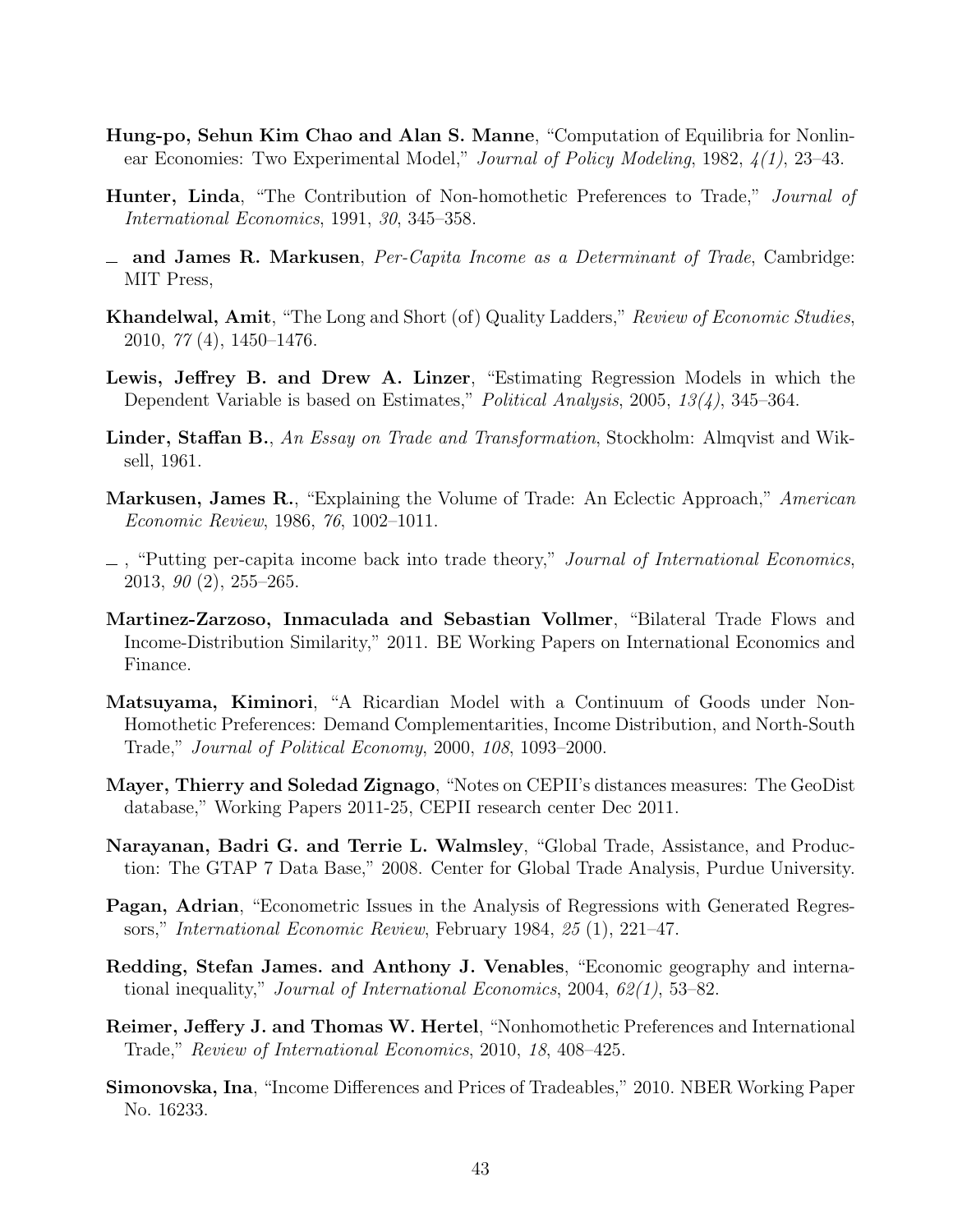- and Michael Waugh, "The Elasticity of Trade: Estimates and Evidence," 2010. UC Davis Working paper No. 11-2.
- Trefler, Daniel, "The Case of Missing Trade and Other Mysteries," American Economic Review, 1995, 85, 1029–1046.
- and Susan Zhu, "The structure of factor content predictions," Journal of International Economics, 2010, 82, 195–207.
- Verhoogen, Eric A., "Trade, Quality Upgrading, and Wage Inequality in the Mexican Manufacturing Sector," The Quarterly Journal of Economics, 05 2008, 123 (2), 489–530.
- Waugh, Michael, "International Trade and Income Differences," American Economic Review, 2010, 100(5), 2093–2124.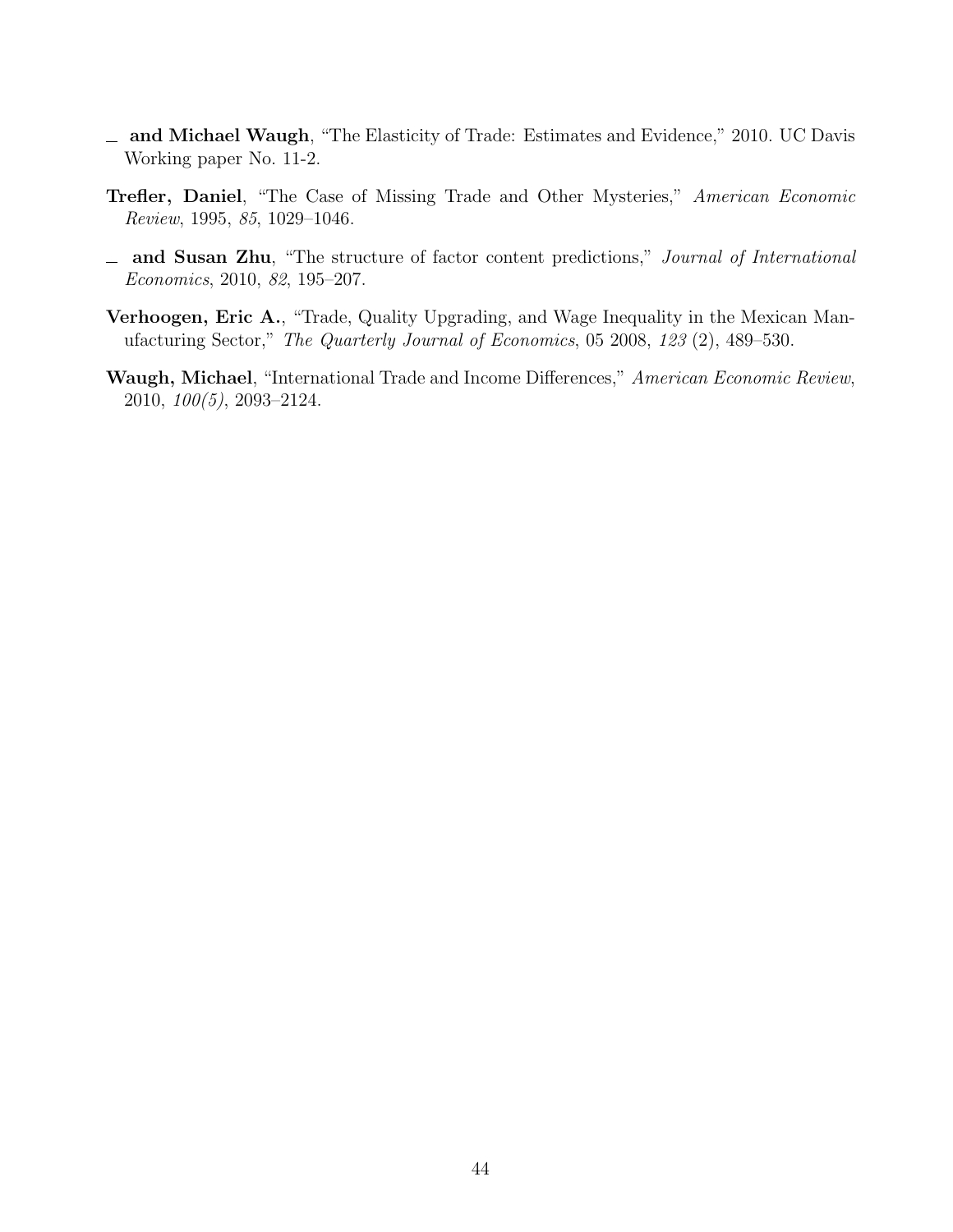# APPENDIX

## A) Gravity equation estimates

### Benchmark model

Table A1 below presents the results of the gravity equation estimations (Equation 22). The first column shows the average estimated coefficient across industries while the second column shows the standard deviation of the coefficient estimate across industries. These standard deviations reflect the variations of the coefficients across industries but do not reflect measurement errors: all coefficient estimates are significantly different from zero for most industries.

| Trade cost variable:       | Mean       | Standard Dev. | Mean        | Standard Dev. |
|----------------------------|------------|---------------|-------------|---------------|
| Distance $(\log)$          | $-0.886$   | 0.698         | $-0.879$    | 0.636         |
| Contiguity                 | 0.518      | 0.506         | 0.328       | 0.460         |
| Common language            | 0.001      | 0.379         | 0.407       | 0.370         |
| Colonial link              | 0.191      | 467           | 0.320       | 0.534         |
| Both access to sea         | 0.532      | 0.620         | 0.574       | 0.610         |
| <b>RTA</b>                 | 0.459      | 0.493         | 0.567       | 0.589         |
| Common currency            | 0.106      | 0.746         | 0.586       | 1.034         |
| Common legal origin        | 0.222      | 0.221         | 0.024       | 0.264         |
| Border effect              |            |               | 3.767       | 2.128         |
| Trade costs:               | Asymmetric |               | Symmetric   |               |
| Exporter FE                | Yes        |               | ${\rm Yes}$ |               |
| Importer FE                | Yes        |               | Yes         |               |
| Nb. of industries          | 56         |               | 56          |               |
| Pseudo-R2 (incl. domestic) | 0.999      |               | 0.999       |               |
| Pseudo-R2 (excl. domestic) | 0.921      |               | 0.833       |               |

Table A1: Coefficients from the gravity equation estimations

Notes: Poisson regressions; dependent variable: trade flows; step 1 of the estimation procedure described in the text. The coefficients above are estimated separately for each industry. Pseudo-R2 equal the square of the correlation coefficient between fitted and observed trade flows, including or excluding domestic flows.

In the benchmark specification with asymmetric trade costs, the correlation between trade cost coefficients and income elasticity is the largest for the distance coefficient (whether we exclude services or not), and the distance coefficient is the only trade cost coefficient with a 1%-significant correlation with income elasticity. This coefficient,  $\beta_{dist,k} = \theta_k \delta_{dist,k}$ , is the product of the elasticity of trade to trade costs  $(\theta_k)$  and the elasticity of trade costs to distance. As we show in the text, income elasticity is not significantly correlated with  $\theta_k$ , which implies that income elasticity is rather correlated with  $\delta_{dist,k}$ . For the benchmark specification, this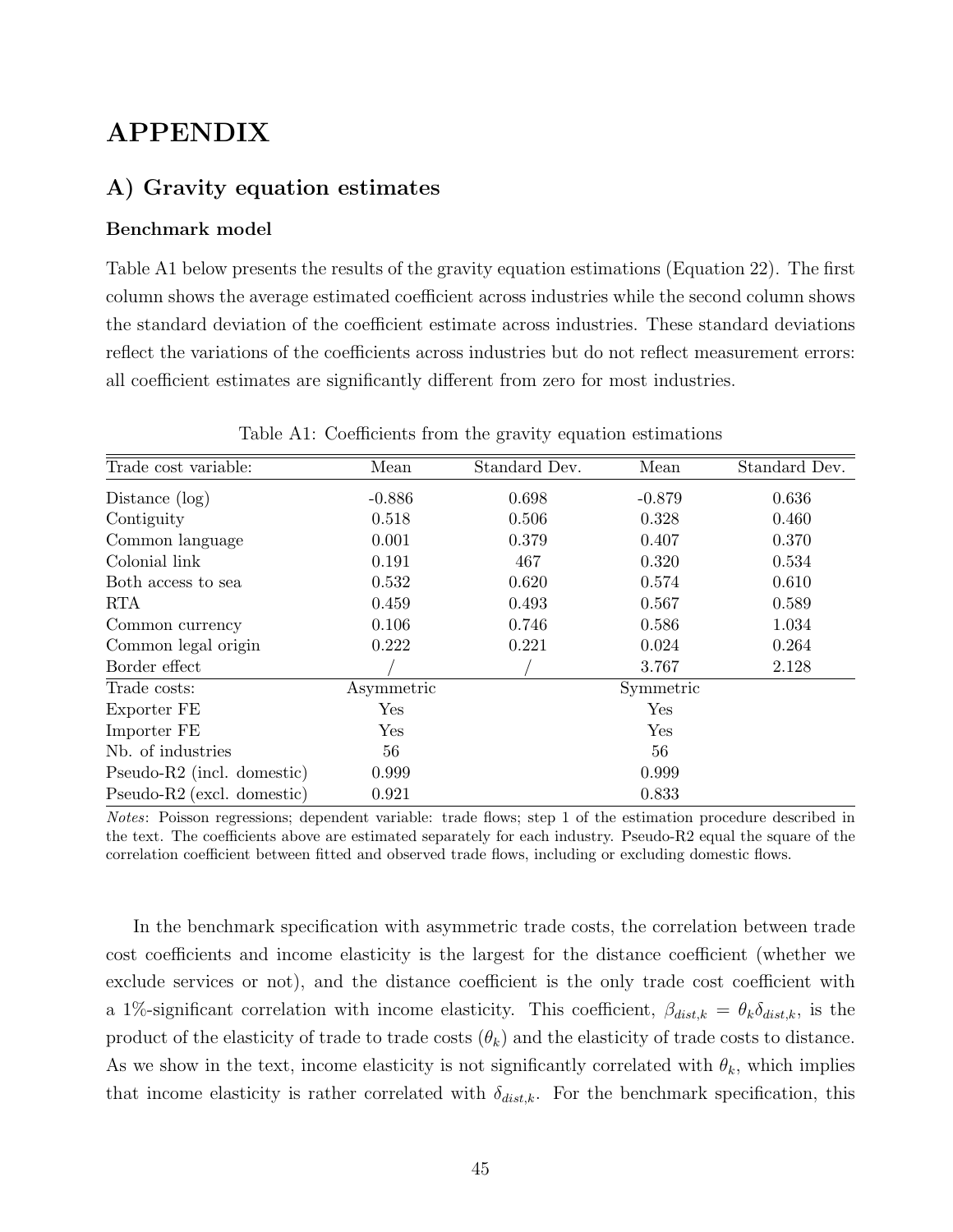correlation is 37.9% (excluding services). In other words, the effect of distance on trade costs is smaller for income-elastic goods.

| Cross-sectoral correlation with income elasticity |          |               |  |  |  |  |
|---------------------------------------------------|----------|---------------|--|--|--|--|
| Correlation with distance coeff                   | $-0.418$ | Asymmetric TC |  |  |  |  |
| Correlation with $\pi_{av,k}$                     | $-0.390$ | Asymmetric TC |  |  |  |  |
| Correlation with distance coeff                   | $-0.287$ | Symmetric TC  |  |  |  |  |
| Correlation with $\pi_{av,k}$                     | $-0.400$ | Symmetric TC  |  |  |  |  |

Table A2: Correlations with income elasticity

Notes: Excluding services; coefficients are all significant at 5%.

We also examine the correlation between income elasticity and an index inversely related to "tradability"  $\pi_{av,k} = \frac{1}{N}$  $\frac{1}{N} \sum_{n} \pi_{nnk}$  which corresponds to the average share of consumption of domestic goods for sector  $k \left( \pi_{av,k} = \frac{1}{N} \right)$  $\frac{1}{N}$  if trade is costless). This term plays a role in the decomposition for trade-to-GDP ratios described in sections 2.4.2 and 4.2. As shown in Table A2, we find it to be significantly correlated with income elasticity across goods, which implies that high-income countries tend to consume goods that are more likely to be traded.

#### Skill- and Theta-driven Models

These models are estimated in one step by regressing final demand trade flows as described in Equations (27) and (29). The pseudo-R2 (squared correlation between observed and fitted trade) of the Theta-driven Model is 0.972 (0.404 if excluding domestic demand) whereas the pseudo-R2 of the Skill-driven Model is 0.985 (0.612 if excluding domestic demand). We obtain a better fit with the Skill-driven Model than the Theta-driven Model. In comparison, the R2 of the unconstrained model using both importer and exporter fixed effects to regress final demand trade flows yields an R2 of 0.999 (0.863 if excluding domestic demand).

## B) A reduced-form approximation for the second step

In this appendix section, we propose a reduced-form approach to estimate income elasticities which approximates our second-step structural estimation of "Constant Relative Income Elasticities" preferences. There is no closed-form solution for  $\lambda_n$  as a function of per capita income  $e_n$  except in the homothetic case where  $\sigma_k = \sigma$  is constant across goods. Nevertheless, we show in Table 1 that there is a -98% correlation between  $\log \lambda_n$  and  $\log e_n$ . If we approximate  $\log \lambda_n \approx \rho_1 \log e_n + \rho_0$  as a linear function of log per capita income, the second-stage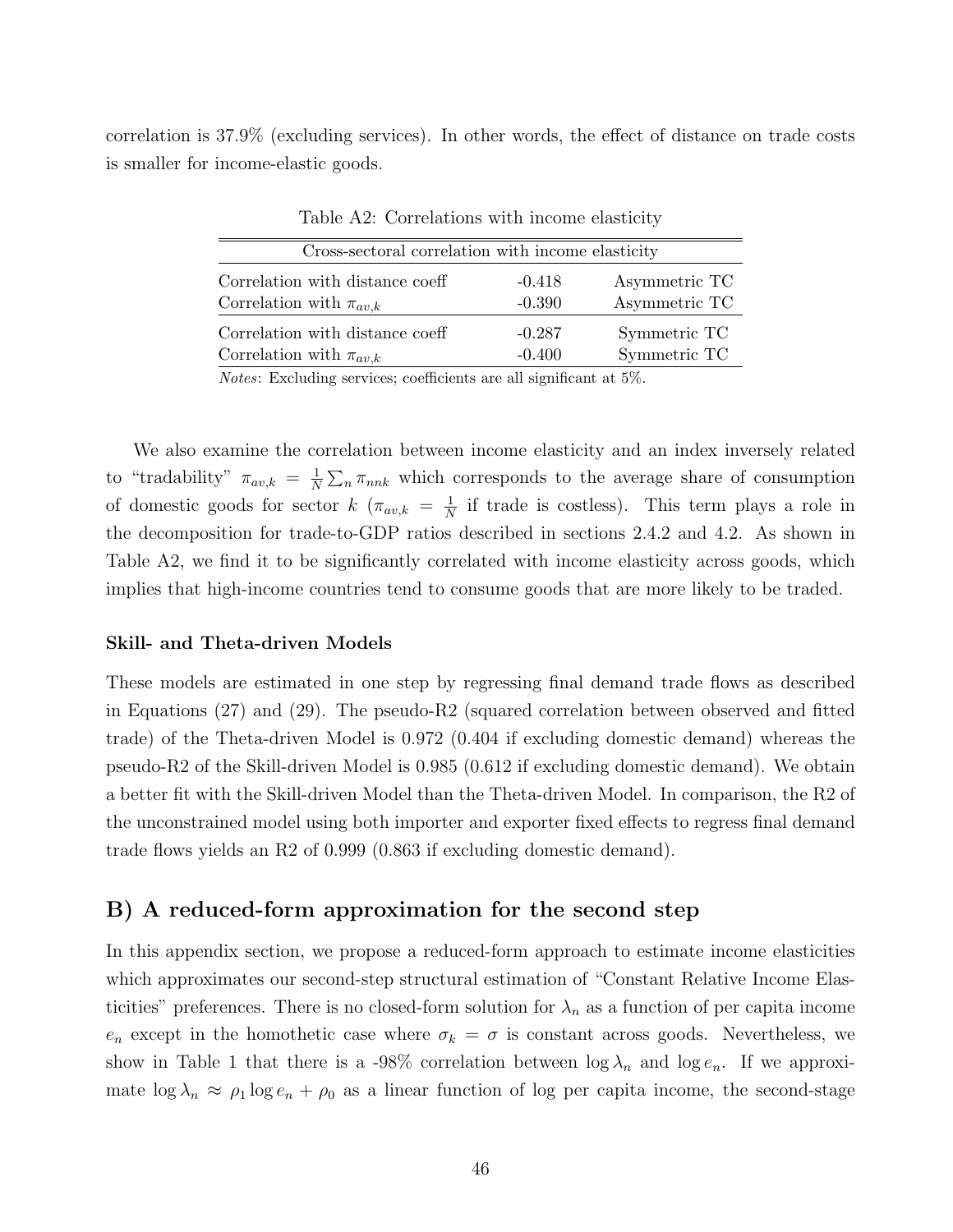specification can be rewritten as:

$$
\log x_{nk} \approx \alpha_{7,k} + \rho_1 \sigma_k \log e_n + \mu_k \Phi_{nk} + \varepsilon_{nk}
$$

where  $\alpha_{7,k} = \rho_0 + \log \alpha_{5,k}$  is an industry fixed effect. This specification resembles AIDS (Deaton and Muellbauer, 1980) with the difference that the dependent variable is the log of expenditures instead of consumption shares. In this specification, we can retrieve the sigma's up to a constant:  $\widehat{\rho_1 \sigma_k}$ . We can then use fitted expenditures and these estimates to retrieve an approximation of income elasticities:

$$
\eta_{nk} \approx \widehat{\rho_1 \sigma_k} \frac{\sum_{k'} \hat{x}_{nk}}{\sum_{k'} \hat{x}_{nk'} \widehat{\rho_1 \sigma_{k'}}}
$$

This approximation of income elasticities should not depend on the  $\rho_1$  coefficient. We implement this specification and find a 98 % Spearman-rank correlation with our benchmark structural estimates, showing that this reduced-form approach provides a very good approximation (see Figure A1).



Figure A1: Benchmark vs. reduced-form approximation

## C) Using actual price data

In Section 3, income elasticities are estimated by controlling for supply-side characteristics using a proxy price index  $P_{nk}$  which is constructed from the estimated  $\Phi_{nk}$  (from the gravity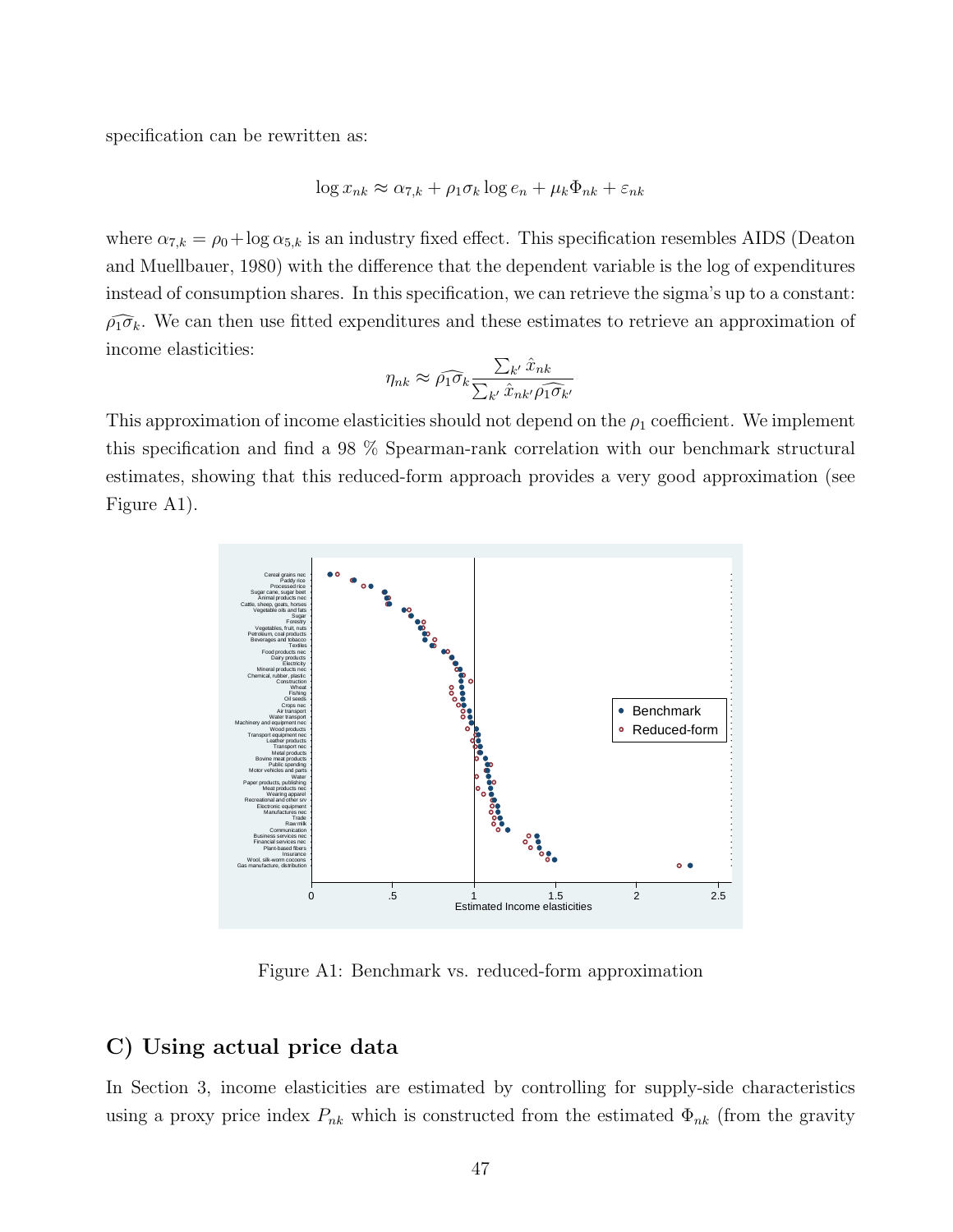equations). Possible mis-estimation of this unobserved variable might raise concerns that our income elasticity estimates are biased. To test for this, we use actual price data from the 2005 International Comparison Program (ICP) (World Bank 2005), an extensive dataset which includes price indices for a wide range of products and countries. Despite mapping issues, we are able to match ICP price indices to 38 of the 50 sectors and 88 out of 94 countries included in our analysis.

The idea here is not to test whether the estimated  $P_{nk}$  perfectly match the actual price indices, as there are many reasons for them not to. Indeed, a regression of the log of the ICP price index on  $\log P_{nk}$  including both country and sector fixed effects reveals a significant but weak correlation (beta coefficient  $= 0.136$ , p-value  $< 0.001$ ).

Rather, we are interested in knowing if the inclusion of ICP price data in demand estimations leads to significantly different income elasticity estimates. A simple reduced-form log regression of final demand  $D_{nk}$  on both price indices (not shown), with both region and sector fixed effects, reveals that the constructed  $P_{nk}$  have a stronger explanatory power than the ICP index (beta coefficient of  $-0.213$  versus  $-0.044$ , both p-values  $< 0.01$ ).

Including the ICP price index in the estimation of CRIE demand parameters in our benchmark specification confirms that its predictive power is less than that of the constructed  $P_{nk}$ . Indeed, resulting income elasticity estimates are closer to those obtained by ignoring prices entirely. Table A3 displays the correlation of income elasticity and skill intensity when income elasticities are estimated using ICP prices (column 2) and using both indices (column 3). We clearly find that controlling for supply-side characteristics with our proxy price index  $P_{nk}$ has a greater impact on demand estimates. Thus, without being a definite test of the validity of our price index proxy, the comparison with external price data suggests that potential mis-estimation of the  $\Phi_{nk}$  would tend to bias our correlation estimates downwards, if anything.

## D) Alternative demand systems

In order to test how our CRIE income elasticity estimates stack up against other demand systems, we compare them with estimates - generated using the same dataset - from two wellknown alternative demand systems which also exhibit non-homothetic behavior: the linear expenditure system (LES) and the "Almost Ideal Demand System" (AIDS). LES is derived from Stone-Geary preferences and is essentially an origin-displaced Cobb-Douglas function. AIDS, first introduced by Deaton and Muellbauer (1980), is not derived from any particular utility function, but has been widely used for its aggregation properties and its simplicity. Under the assumption of identical relative prices across regions, these demand systems can be shown to yield the following relationship between sectoral consumption shares and per-capita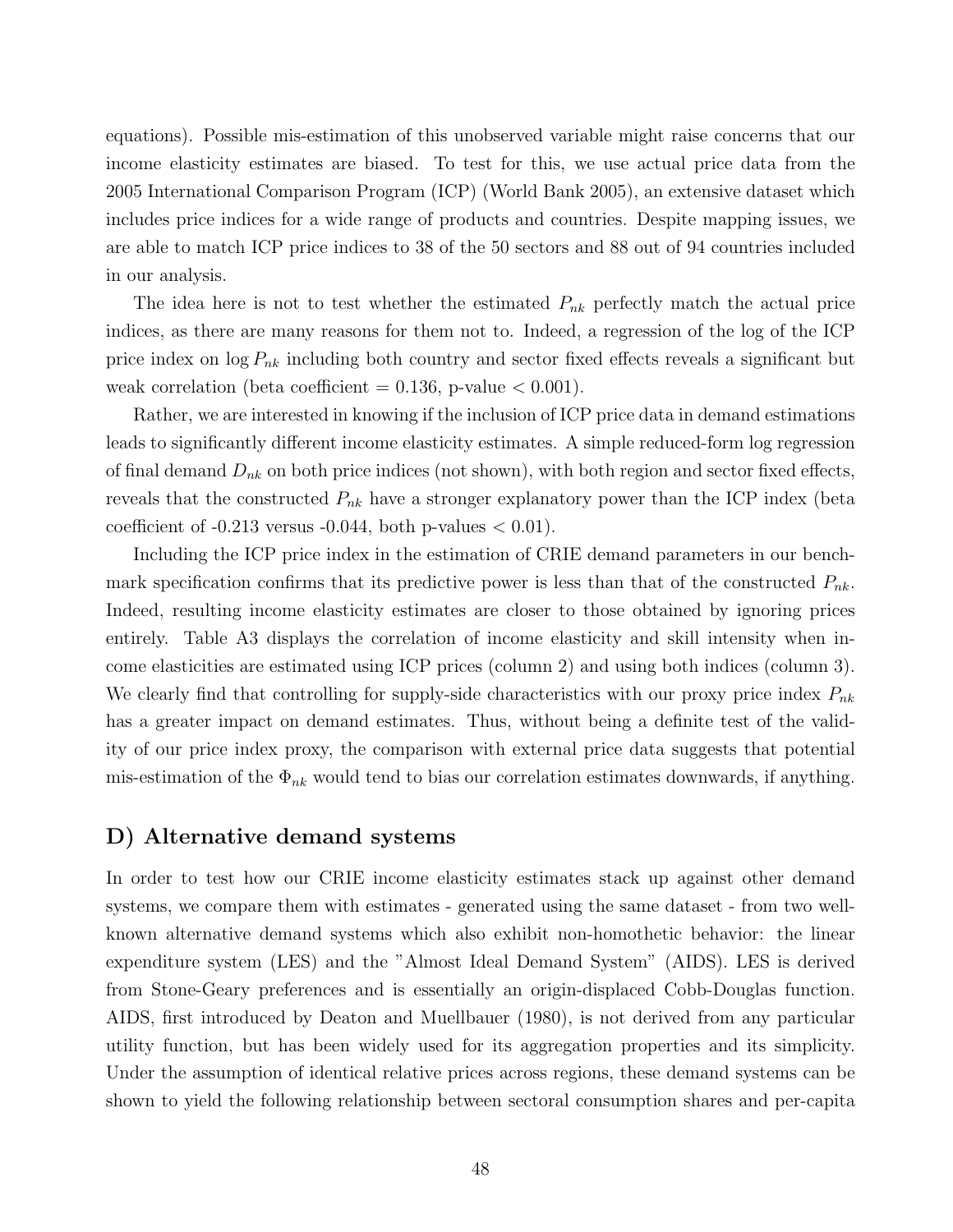| Demand system:      | <b>CRIE</b> |                    |                   |                       | <b>LES</b>            | <b>AIDS</b>           |
|---------------------|-------------|--------------------|-------------------|-----------------------|-----------------------|-----------------------|
| Dependent variable: |             | Log<br>expenditure |                   | Expenditure<br>shares | Expenditure<br>shares | Expenditure<br>shares |
| Prices:             | Phi (bmk)   | ICP                | <b>Both</b>       |                       |                       |                       |
| Region(s):          | (1)         | $\left( 2\right)$  | $\left( 3\right)$ | $\left( 4\right)$     | $\left( 5\right)$     | (6)                   |
| All                 | 0.523       | 0.704              | 0.682             | 0.819                 | 0.668                 | 0.858                 |
| With robust data    | 0.488       | 0.638              | 0.632             | 0.766                 | 0.614                 | 0.805                 |
| USA                 | 0.396       | 0.528              | 0.502             | 0.629                 | 0.394                 | 0.630                 |
| ΕU                  | 0.524       | 0.579              | 0.603             | 0.703                 | 0.580                 | 0.719                 |
| Japan               | 0.466       | 0.590              | 0.581             | 0.760                 | 0.748                 | 0.829                 |
| Observations        | 50          | 38                 | 38                | 50                    | 50                    | 50                    |

Table A3: Skilled labor to income elasticity correlation - Robustness across specifications

Notes: all income elasticities calculated using median country expenditure shares. All correlations are significant at the 1% level.

expenditures:

$$
LES : \frac{x_{nk}}{\sum_{k} x_{nk}} = \alpha_k + \gamma_k e_n^{-1}
$$
 
$$
AIDS : \frac{x_{nk}}{\sum_{k} x_{nk}} = \alpha_k + \gamma_k \log e_n
$$

Note that the budget constraint imposes  $\sum_k \alpha_k = 1$  and  $\sum_k \gamma_k = 0$  in both cases. In each case, this relationship is estimated by sector by minimizing squared errors in expenditure shares. For the sake of the comparison, we also reestimate CRIE preferences by minimizing errors in expenditure shares (whereas our benchmark estimates minimize errors in log expenditures). The resulting estimates of  $\alpha_k$  and  $\gamma_k$  are then used to compute income elasticities  $\eta_{nk}$  with LES and AIDS as:

$$
LES : \eta_{nk} = \alpha_k (\gamma_k + \alpha_k e_n^{-1})^{-1}
$$
 
$$
AIDS : \eta_{nk} = 1 + \gamma_k (\alpha_k + \gamma_k \log e_n)^{-1}
$$

Figure A2 plots the distribution of these income elasticities against the CRIE estimates. All estimates are evaluated using median-income country per-capita expenditures. Clearly, CRIE estimates are in line with both of these alternative demand systems. Spearman coefficients of rank correlation with CRIE estimates are 0.88 for LES and 0.85 for AIDS. Most importantly, columns (5) and (6) of Table A3 confirm that the result of strong correlation between income elasticities and skill intensity is robust across all three demand systems. Comparing the fit of each demand system confirms that CRIE preferences  $(R2= 0.782)$  and AIDS  $(R2=0.774)$ describe consumption patterns better than LES (R2=0.752). In comparison, fixed effects alone yield a R2 of 0.719.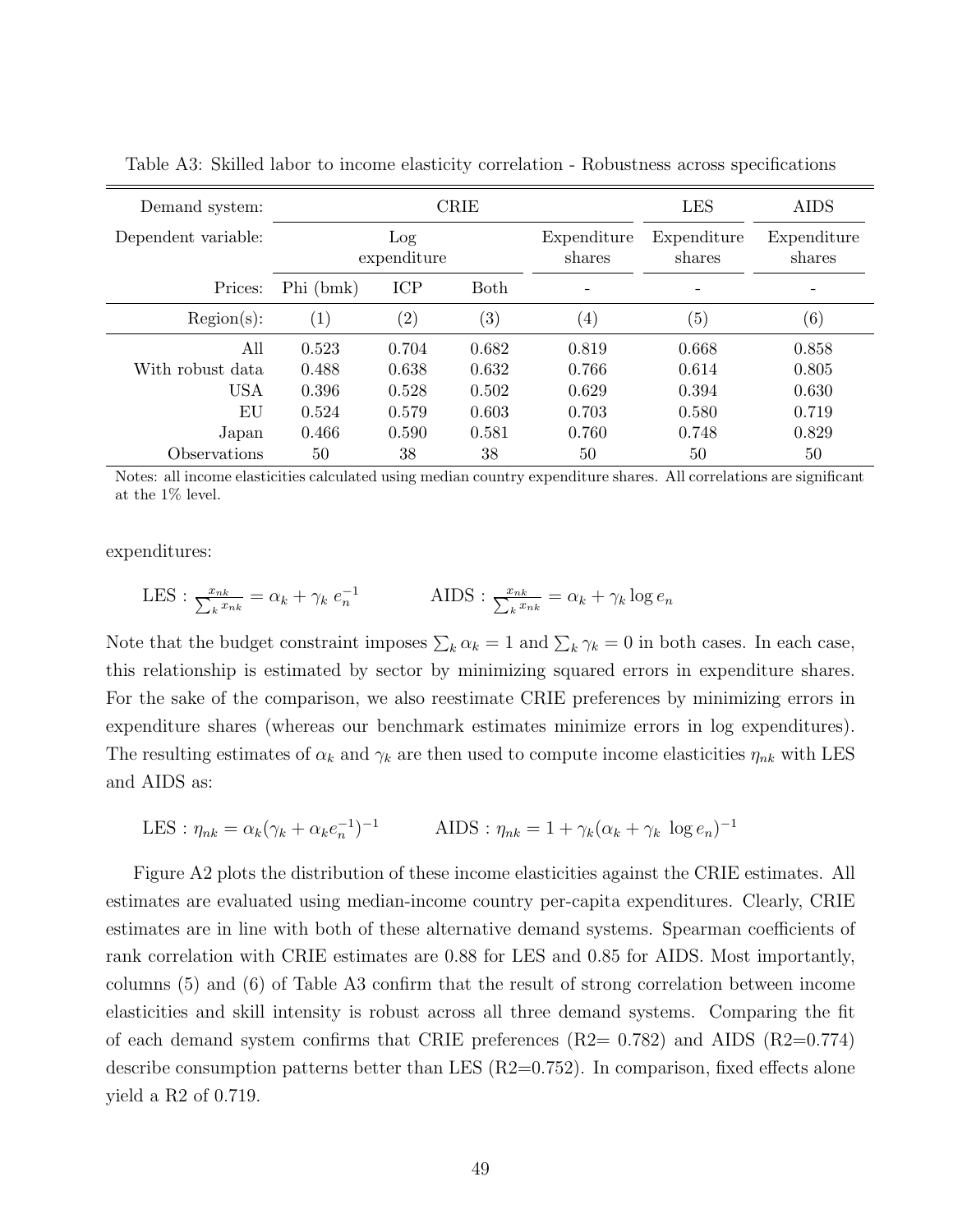Figure A2 also reveals the weakness of the LES demand system: income elasticities are very sensitive to income and converge rapidly to unity as income increases. Thus, even when evaluated at the median country income (as in Figure A2), income elasticities exhibit small deviations to one. AIDS performs better and yields a larger variability which is closer to that generated by CRIE. However, AIDS consumption patterns cannot be derived from actual preferences, as noted by Deaton and Muellbauer (1980).



Figure A2: Comparison of distribution of income elasticities across demand systems

## E) Measurement of skill intensity

All results from the previous sections are estimated using sectoral skill intensity indices which are computed as an average over all countries. We now test whether the main correlations of interest are robust to using skill intensity measured on the subset of countries with the most reliable data (see Section 3.3). Table A3 displays the correlation of income elasticities to skill intensity using different regional subsets of the GTAP data : all GTAP regions, the reliable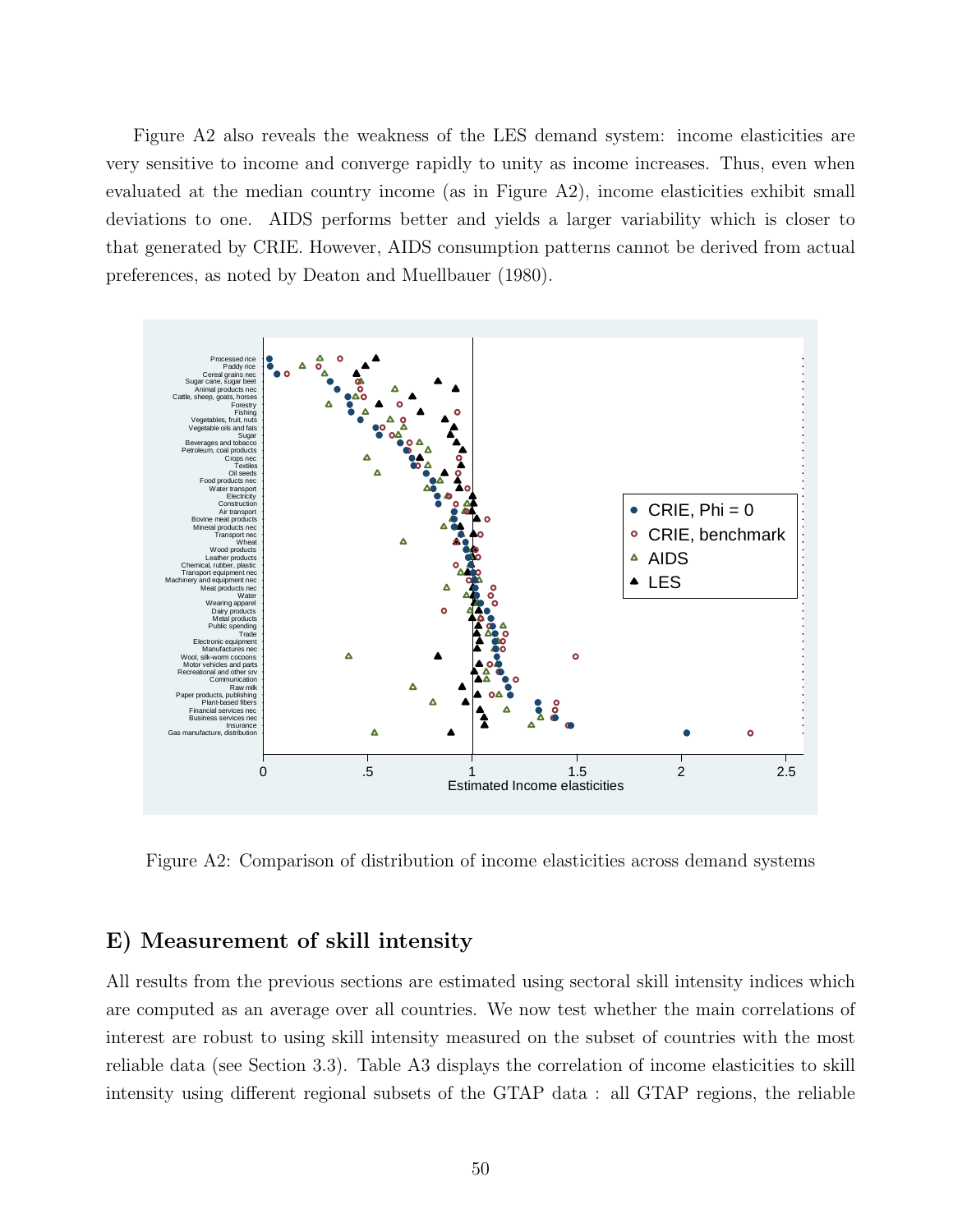regions, the US, Europe (EU) and Japan. Although, the correlation seems to generally be smaller for the USA than for the EU and Japan, it remains large and significant for all regions.

## F) Within-country income distribution

Compared to a hypothetical situation where income is homogeneous within each country, within-country income inequalities can reduce the observed variations in consumption patterns between countries. For instance, income inequalities could explain why it is possible to find luxurious cars in Africa (as other high-income elastic goods), while this type of goods is clearly not purchased by any individual with the average income of an African country.

Empirically, income inequalities create a downward bias in the dispersion of estimated income elasticities if they are not taken into account (i.e. it biases our income elasticity estimates towards unity). Conversely, accounting for within-country inequalities should reinforce the differences in estimated income elasticities across sectors: it would be otherwise difficult to explain the large differences in observed consumption patterns across countries.

To confirm this intuition and test the sensitivity of our results to the inclusion of withincountry inequalities, we rely as in Fieler (2011) on World Bank data describing the share of total income held by different percentiles of the population. Available data covers 7 income classes (the first two and last two deciles, as well as the 3 middle quintiles) and 89 of the 94 countries in our sample.

The estimation procedure in Section 3 is modified to allow for seven representative consumers in each country (each representing one population quintile or decile). As expected, resulting income elasticity estimates exhibit slightly larger variations across sectors, although the differences are very small: the mean absolute deviations from one increases from 0.261 to 0.270.<sup>45</sup> The correlation between the two series is 0.995.

Correspondingly, the correlation of these income elasticity estimates with skill intensity increases only very slightly (from 0.523 to 0.528). Thus, accounting for within-country dispersion in incomes increases the estimated effect of non-homotheticity and makes our results stronger. However, given the small magnitude of the bias, we are comfortable with using the estimates from Section 3 for counterfactual analyses.

## G) Factor content of trade: accounting for traded intermediate goods

To better account for trade in intermediate goods and differences in factor requirement matrices across countries, we compute the factor content of trade following the method developed by

<sup>45</sup>comparing estimates generated with the comparable set of 89 countries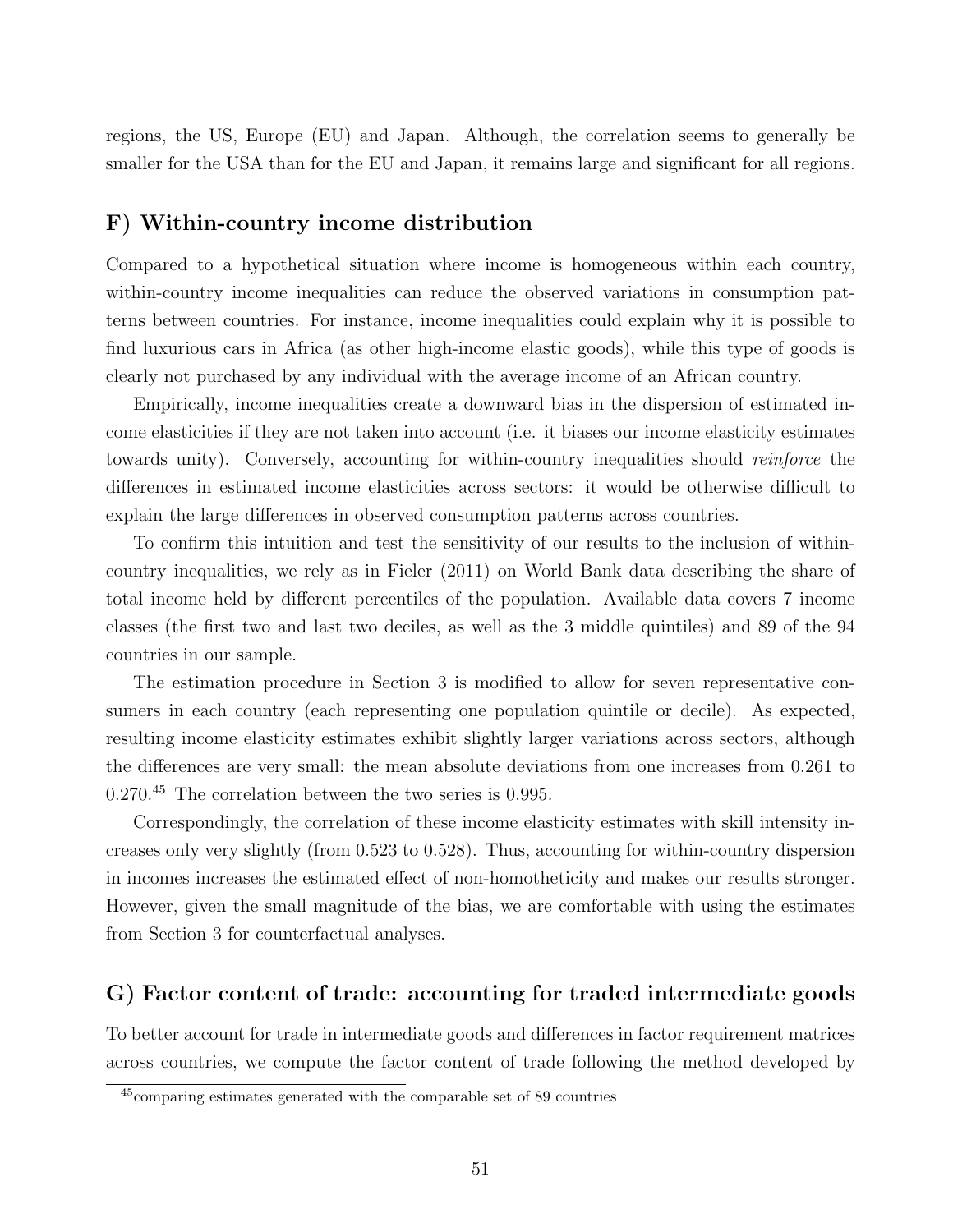Trefler and Zhu (2010). This computation relates to rows 5 and 7 of Table 4 in Section 4.1 on the "missing trade" puzzle.

As in Trefler and Zhu (2010), we construct the matrix  $A_{kfn}^P$  of direct and indirect factor requirements by taking into account factors embodied in traded intermediate goods. Data on domestic and imported input requirements at the country level are provided in the GTAP database. To further approximate bilateral vertical linkages between any two countries, the construction of the matrix  $A^P$  relies on a proportionality assumption (see below). The factor content of trade is then constructed as  $F_{nf} = A_{kfn}^P Y_{nk} - \sum_i A_{kfi}^P X_{nik}$ . We further compute  $A_{kfn}^D$  as the matrix of factors embodied in consumption of final goods consumed by country  $n.$  Assuming that the share of final goods purchased from source  $i$  equals the share of imports from this source (proportionality assumption), we define  $A^D$  as:

$$
A_{kfn}^D = \frac{\sum_i A_{kfi}^P X_{nik}}{\sum_i X_{nik}}\tag{32}
$$

Building on Lemma 1 of Trefler and Zhu (2010), we show (see proof below) that the factor content of trade satisfies:

$$
F_{nf} = \left[ w_{nf} V_{nf} - s_n \sum_i w_{if} V_{if} \right] - \sum_k \left[ A_{kfn}^D D_{nk} - s_n \left( \sum_i A_{kfi}^D D_{ik} \right) \right]
$$
(33)

This is an accounting equality, which is exactly satisfied by construction when we use observed demand  $D_{nk}$  and  $A_{kfn}^D$  to construct the right-hand-side term. In the results presented in Table 4, we construct the predicted factor content of trade using fitted demand  $\widehat{D}_{nk}$  and fitted factor content of consumption  $\hat{A}_{kfn}^D$  to illustrate the role of non-homotheticity and trade costs. In particular, when we assume homothetic preferences and no trade costs, the righthand side reduces to  $w_{nf}V_{nf} - s_n \sum_i w_{if}V_{if}$ , even if the factor content coefficients  $A_{kfn}^P$  vary across countries. This corresponds to the "consumption similarity" condition emphasized by Trefler and Zhu (2010). The second term reflects the correction needed when the consumption similarity condition is violated, which is the case since trade is not costless and preferences are not homothetic.

# Measurement of FTC with intermediate goods: matrix  $\boldsymbol{\mathbf{A}}^P$

In their definition of the factor content of trade, Trefler and Zhu (2010) construct a matrix  $\textbf{A}^{P}$ reflecting the factor content of final goods production by taking into account the factor content of traded intermediate goods.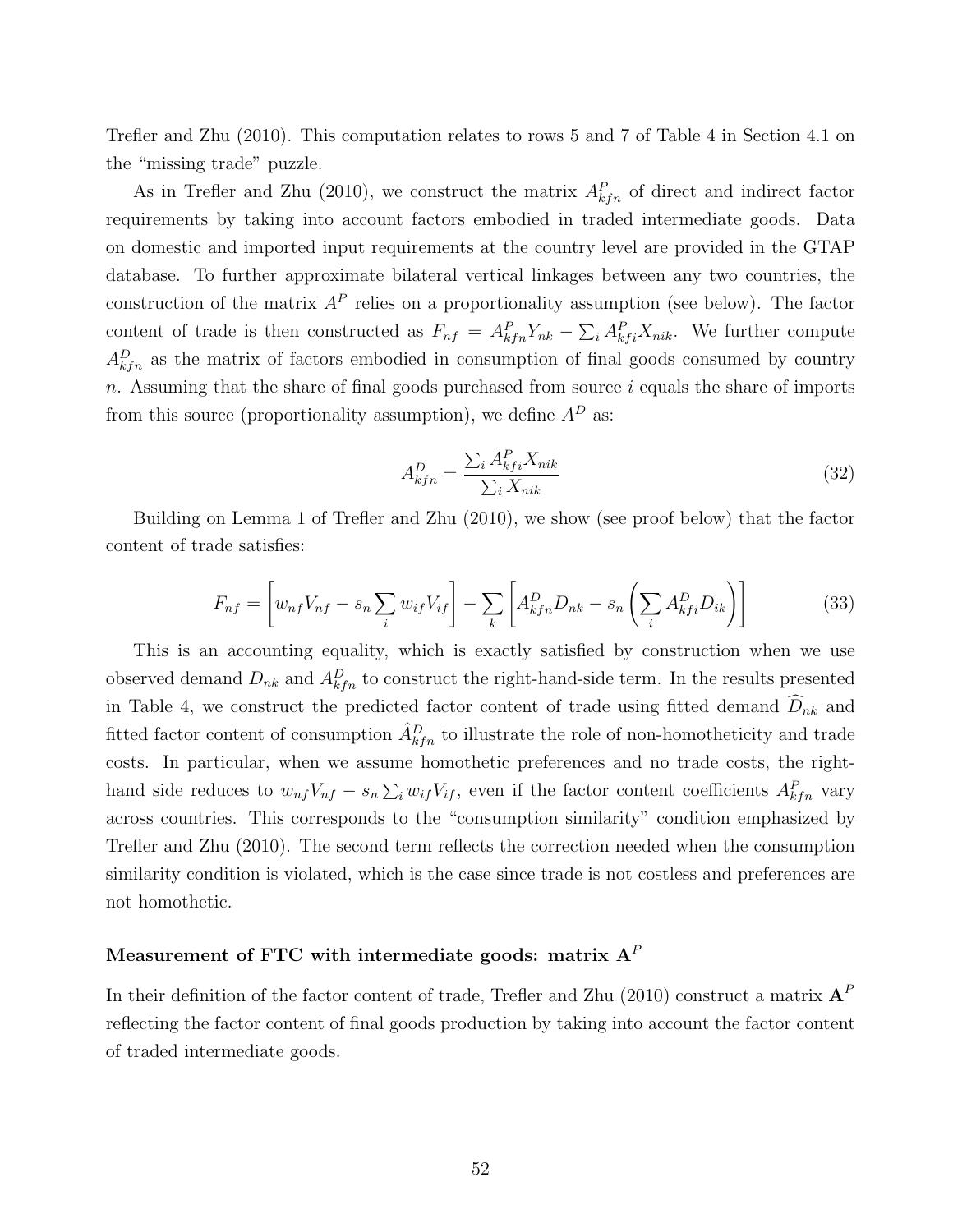In line with Trefler and Zhu  $(2010)$ , we define the trade matrix **T** as:

$$
\mathbf{T} = \begin{bmatrix} (\sum_{n \neq 1} \mathbf{X}_{n1}) & -\mathbf{X}_{21} & \cdots & -\mathbf{X}_{N1} \\ -\mathbf{X}_{12} & (\sum_{n \neq 2} \mathbf{X}_{n2}) & \cdots & -\mathbf{X}_{N2} \\ \vdots & \vdots & \ddots & \vdots \\ -\mathbf{X}_{1N} & -\mathbf{X}_{2N} & \cdots & (\sum_{n \neq N} \mathbf{X}_{nN}) \end{bmatrix}
$$

where each  $\mathbf{X}_{ni}$  is the vector of trade flows  $X_{nik}$  for goods k shipped from i to n:

$$
\mathbf{X}_{ni} = \begin{bmatrix} X_{ni1} \\ X_{ni2} \\ \vdots \\ X_{niK} \end{bmatrix}
$$

we define the matrix  $\bf{D}$  for trade in final goods as:

$$
\mathbf{D} = \left[ \begin{array}{cccc} \mathbf{D}_{11} & \mathbf{D}_{21} & \cdots & \mathbf{D}_{N1} \\ \mathbf{D}_{12} & \mathbf{D}_{22} & \cdots & \mathbf{D}_{N2} \\ \vdots & \vdots & \ddots & \vdots \\ \mathbf{D}_{1N} & \mathbf{D}_{2N} & \cdots & \mathbf{D}_{NN} \end{array} \right]
$$

where each  $\mathbf{D}_{ni}$  is the vector of trade flows  $D_{nik}$  for final goods k shipped from i to n. Given our proportionality assumption, we measure  $D_{nik}$  as  $\frac{D_{nk}X_{nik}}{\sum_i X_{nik}}$ . We also define the production matrix  $\mathbf Y$  as the diagonal matrix:

$$
\mathbf{Y} = \left[ \begin{array}{cccc} \mathbf{Y}_1 & 0 & \cdots & 0 \\ 0 & \mathbf{Y}_2 & \cdots & 0 \\ \vdots & \vdots & \ddots & \vdots \\ 0 & 0 & \cdots & \mathbf{Y}_N \end{array} \right]
$$

where each  $Y_n$  is the vector of production  $Y_{nk}$  of country n in sector k.

The input-output matrix is denoted by  $\bf{B}$  and reflects the use of inputs k from a particular source i for each downstream industry  $k'$  and destination country n. In a matrix form:

$$
\mathbf{B} = \left[ \begin{array}{cccc} \mathbf{B}_{11} & \mathbf{B}_{21} & \cdots & \mathbf{B}_{N1} \\ \mathbf{B}_{12} & \mathbf{B}_{22} & \cdots & \mathbf{B}_{N2} \\ \vdots & \vdots & \ddots & \vdots \\ \mathbf{B}_{1N} & \mathbf{B}_{2N} & \cdots & \mathbf{B}_{NN} \end{array} \right]
$$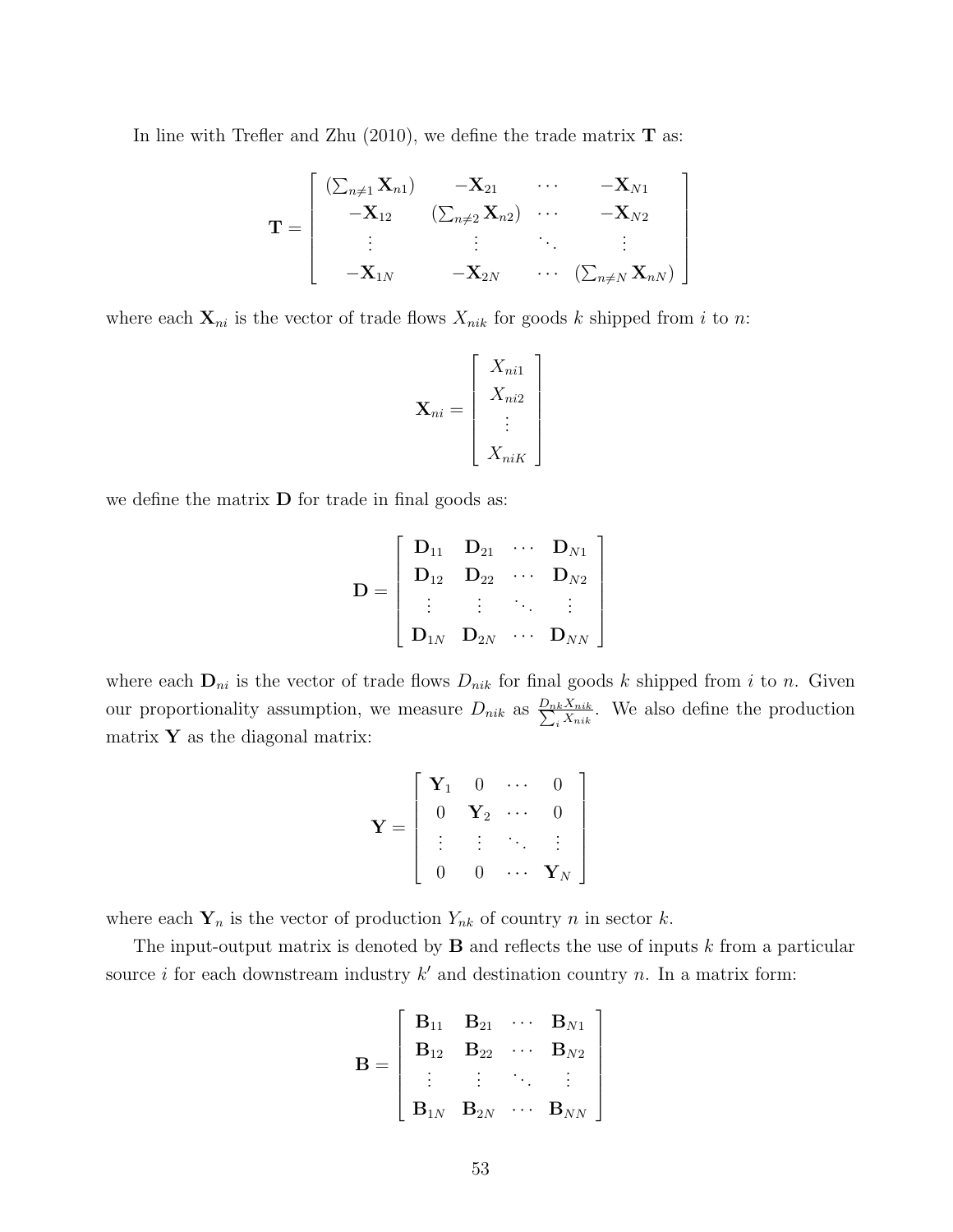where each individual block  $B_{ni}$  is a K by K matrix where each cell  $B_{nikk'}$  reflects the use of intermediate goods  $k'$  from country i for the production of one dollar of good k in country n.

We do not have data on each component  $B_{nikk}$ , as GTAP only provides information on domestic input uses  $B_{nnkk'}$  and aggregate imported intermediates  $B_{nkk'}^{imp}$  for each downstream industry  $k'$ , upstream industry k in country n. Assuming that import shares from a particular source  $i$  do not depend on the downstream industry  $k'$  (proportionality assumption), we construct  $B_{nikk'}$  as:

$$
B_{nikk'} = B_{nkk'}^{imp} \frac{X_{nik}}{\sum_{i \neq n} X_{nik}}
$$

As goods are either used as final goods or intermediate goods, we obtain the following accounting equality described in Trefler and Zhu (2010):

$$
\mathbf{T} = \mathbf{Y} - \mathbf{B}\mathbf{Y} - \mathbf{D}
$$

which leads to:

$$
\mathbf{Y} = (\mathbf{I} - \mathbf{B})^{-1}(\mathbf{T} + \mathbf{D})
$$
\n(34)

We now define matrix  $A^P$  as:

$$
\mathbf{A}^P = \Xi(\mathbf{I}-\mathbf{B})^{-1}
$$

where  $\Xi$  is the matrix of direct factor requirements, i.e. the matrix of coefficients  $\beta_{kfn}$  reflecting the value of factor  $f$  required in the production of goods  $k$  in country  $n$ . Since the value of factor k used in production in country n is given by  $w_{nf}V_{nf} = \sum_{k} \beta_{kfn} Y_{nk}$ , we obtain from Equation (34) that  $\mathbf{A}^P(\mathbf{T}+\mathbf{D})$  equals the matrix of payments to factors (i.e. each  $\mathbf{A}^P(\mathbf{T}_n+\mathbf{D}_n)$ is the vector of payments to factors used in country  $n$ ).

Trefler and Zhu (2010) then defines the factor content of trade by taking the trade component of the above equation:  $\mathbf{F} = \Xi(\mathbf{I} - \mathbf{B})^{-1}\mathbf{T}$  (where each component  $\mathbf{A}^P\mathbf{T}_n$  is the vector of factor content of trade for country n for each column-vector of trade  $\mathbf{T}_n$ ).

#### Factor content of trade: proof of Equation (33)

To prove Equation (33), we first show that:

$$
\sum_{k} A_{kfn}^D D_{nk} + F_{nf} = w_{nf} V_{nf}
$$

and then show that:

$$
\sum_{k,n} A_{kfn}^D D_{nk} = \sum_n w_{nf} V_{nf}
$$